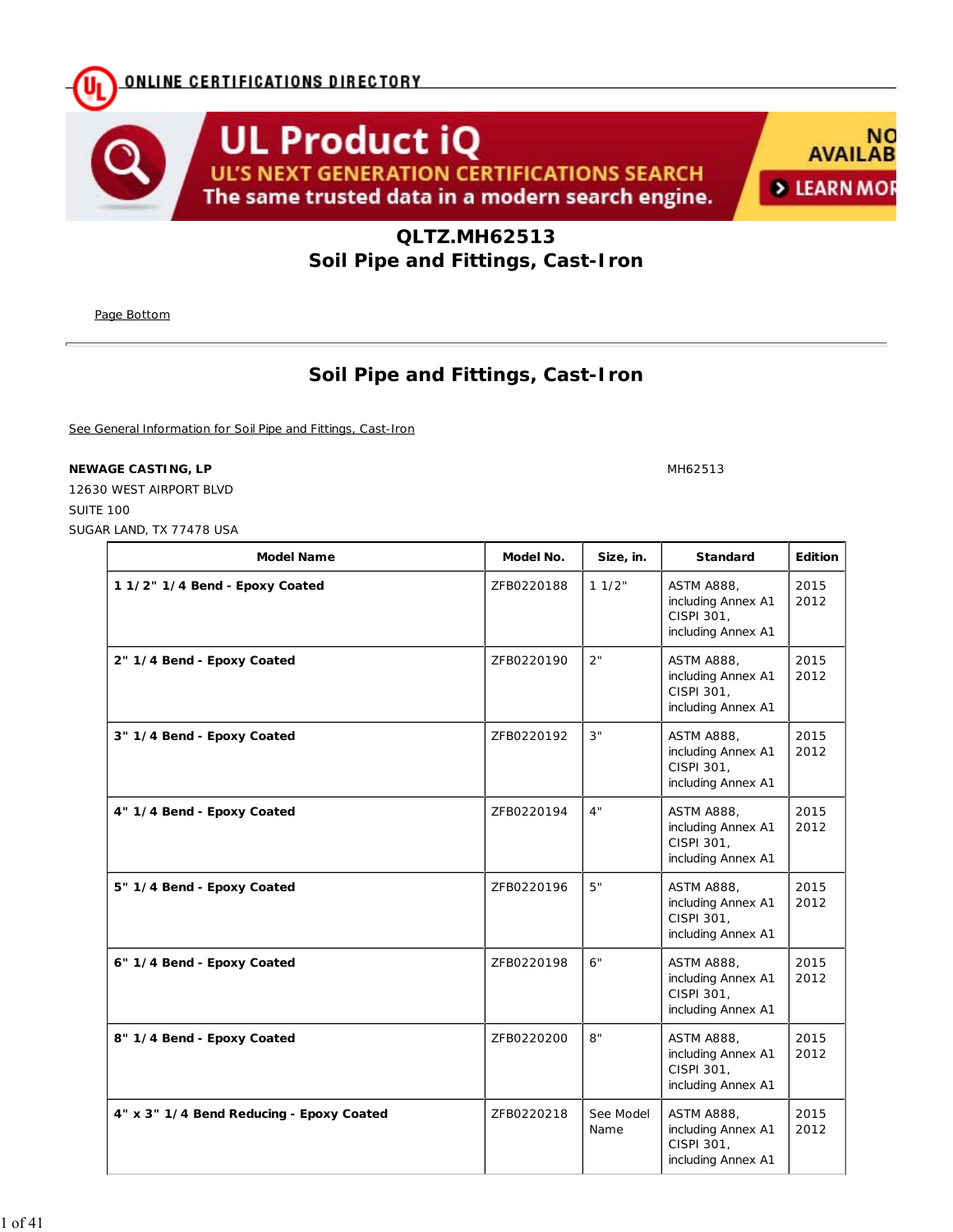| 3" x 2" 1/4 Bend w/2" Side Open - Epoxy Coated | ZFB0220236  | See Model<br>Name | <b>ASTM A888,</b><br>including Annex A1<br>CISPI 301,<br>including Annex A1 | 2015<br>2012 |
|------------------------------------------------|-------------|-------------------|-----------------------------------------------------------------------------|--------------|
| 4" x 2" 1/4 Bend w/2" Side Open - Epoxy Coated | ZFB0220238  | See Model<br>Name | <b>ASTM A888,</b><br>including Annex A1<br>CISPI 301,<br>including Annex A1 | 2015<br>2012 |
| 3" x 2" 1/4 Bend w/2" Ext Heel - Epoxy Coated  | ZFB0220275  | See Model<br>Name | <b>ASTM A888,</b><br>including Annex A1<br>CISPI 301,<br>including Annex A1 | 2015<br>2012 |
| 4" x 2" 1/4 Bend w/2" Ext Heel - Epoxy Coated  | ZFB0220277  | See Model<br>Name | <b>ASTM A888,</b><br>including Annex A1<br>CISPI 301,<br>including Annex A1 | 2015<br>2012 |
| 3" x 2" 1/4 Bend w/2" Heel Open-Epx            | ZFB0220280  | See Model<br>Name | <b>ASTM A888,</b><br>including Annex A1<br>CISPI 301,<br>including Annex A1 | 2015<br>2012 |
| 4" x 2" 1/4 Bend w/2" Heel Open - Epoxy Coated | ZFB0220282  | See Model<br>Name | <b>ASTM A888,</b><br>including Annex A1<br>CISPI 301,<br>including Annex A1 | 2015<br>2012 |
| 2" Double 1/4 Bend - Epoxy Coated              | ZFB0220402  | 2"                | <b>ASTM A888,</b><br>including Annex A1<br>CISPI 301,<br>including Annex A1 | 2015<br>2012 |
| 3" Double 1/4 Bend - Epoxy Coated              | ZFB0220404  | 3"                | <b>ASTM A888,</b><br>including Annex A1<br>CISPI 301,<br>including Annex A1 | 2015<br>2012 |
| 4" Double 1/4 Bend - Epoxy Coated              | ZFB0220406  | 4"                | <b>ASTM A888,</b><br>including Annex A1<br>CISPI 301,<br>including Annex A1 | 2015<br>2012 |
| 2" x 18" Long 1/4 bend - EPOXY COATED          | ZFB0220425  | See Model<br>Name | <b>ASTM A888,</b><br>including Annex A1<br>CISPI 301,<br>including Annex A1 | 2015<br>2012 |
| 2" X 24" EXTENDED LONG 1/4 BEND - EPOXY COATED | ZFB0220425E | See Model<br>Name | <b>ASTM A888,</b><br>including Annex A1<br>CISPI 301,<br>including Annex A1 | 2015<br>2012 |
| 2" Short Sweep - Epoxy Coated                  | ZFB0220462  | 2"                | <b>ASTM A888,</b><br>including Annex A1<br>CISPI 301,<br>including Annex A1 | 2015<br>2012 |
| 3" Short Sweep - Epoxy Coated                  | ZFB0220464  | 3"                | <b>ASTM A888,</b><br>including Annex A1<br>CISPI 301,<br>including Annex A1 | 2015<br>2012 |
| 4" Short Sweep - Epoxy Coated                  | ZFB0220468  | 4"                | <b>ASTM A888,</b><br>including Annex A1<br>CISPI 301,<br>including Annex A1 | 2015<br>2012 |
| 5" Short Sweep - Epoxy Coated                  | ZFB0220470  | 5"                | <b>ASTM A888,</b><br>including Annex A1<br>CISPI 301,                       | 2015<br>2012 |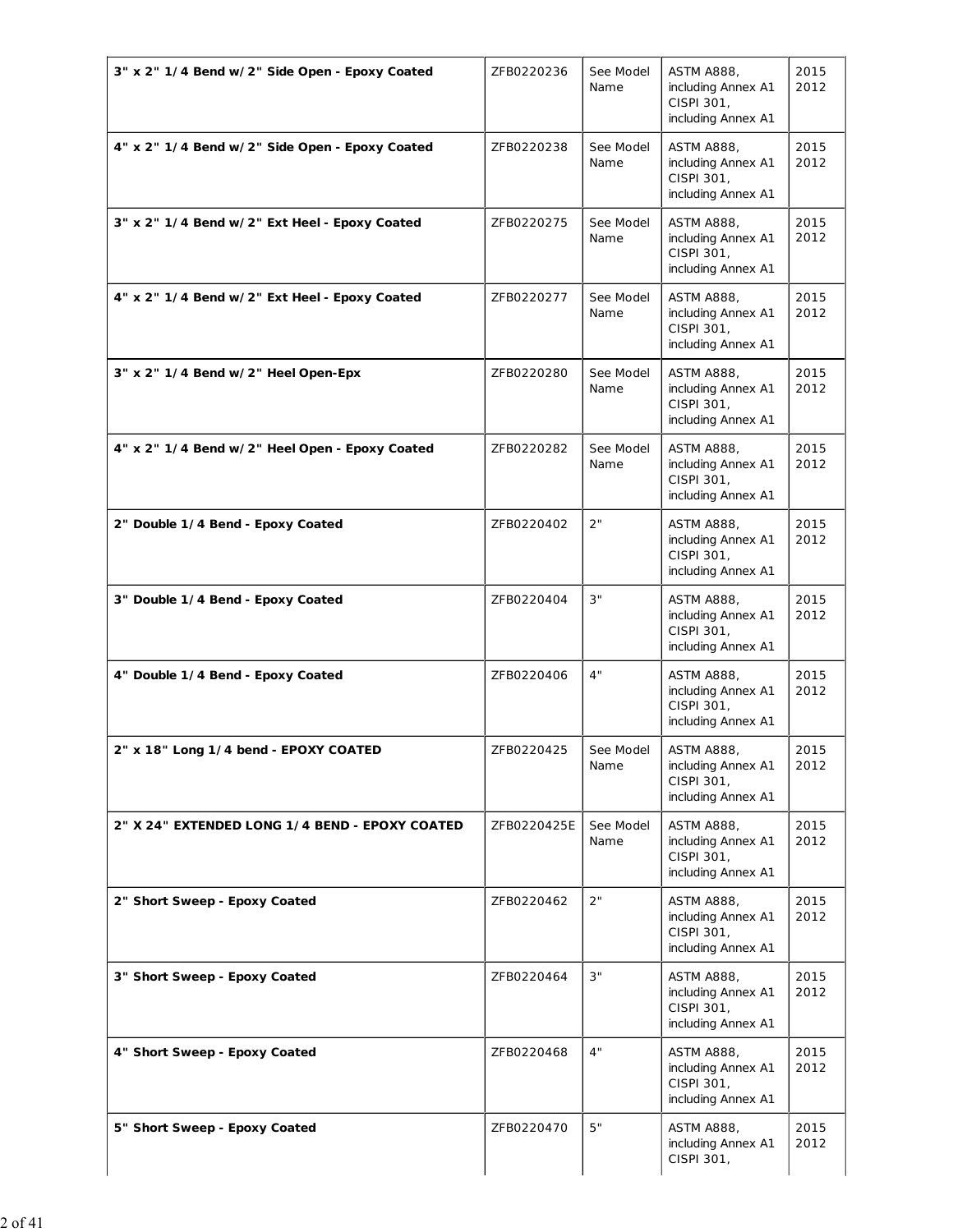|                                                                 |            |                   | including Annex A1                                                          |              |
|-----------------------------------------------------------------|------------|-------------------|-----------------------------------------------------------------------------|--------------|
| 6" Short Sweep - Epoxy Coated                                   | ZFB0220472 | 6"                | <b>ASTM A888,</b><br>including Annex A1<br>CISPI 301,<br>including Annex A1 | 2015<br>2012 |
| 8" Short Sweep - Epoxy Coated                                   | ZFB0220474 | 8"                | <b>ASTM A888,</b><br>including Annex A1<br>CISPI 301,<br>including Annex A1 | 2015<br>2012 |
| 10" Short Sweep - Epoxy Coated                                  | ZFB0220475 | 10"               | <b>ASTM A888,</b><br>including Annex A1<br>CISPI 301,<br>including Annex A1 | 2015<br>2012 |
| 12" Short Sweep - Epoxy Coated                                  | ZFB0220476 | 12"               | <b>ASTM A888,</b><br>including Annex A1<br>CISPI 301,<br>including Annex A1 | 2015<br>2012 |
| 15" Short Sweep - Epoxy Coated                                  | ZFB0220477 | 15"               | <b>ASTM A888,</b><br>including Annex A1<br>CISPI 301,<br>including Annex A1 | 2015<br>2012 |
| 2" X 34" EXTENDED SHORT SWEEP (EZS 14) - EPOXY<br><b>COATED</b> | ZFB0220483 | See Model<br>Name | <b>ASTM A888,</b><br>including Annex A1<br>CISPI 301,<br>including Annex A1 | 2015<br>2012 |
| 1 1/2" Long Sweep - Epoxy Coated                                | ZFB0220492 | 11/2"             | <b>ASTM A888,</b><br>including Annex A1<br>CISPI 301,<br>including Annex A1 | 2015<br>2012 |
| 2" Long Sweep - Epoxy Coated                                    | ZFB0220494 | 2"                | <b>ASTM A888,</b><br>including Annex A1<br>CISPI 301,<br>including Annex A1 | 2015<br>2012 |
| 3" Long Sweep - Epoxy Coated                                    | ZFB0220496 | 3"                | <b>ASTM A888,</b><br>including Annex A1<br>CISPI 301,<br>including Annex A1 | 2015<br>2012 |
| 4" Long Sweep - Epoxy Coated                                    | ZFB0220498 | 4"                | <b>ASTM A888,</b><br>including Annex A1<br>CISPI 301,<br>including Annex A1 | 2015<br>2012 |
| 5" Long Sweep - Epoxy Coated                                    | ZFB0220500 | 5"                | <b>ASTM A888,</b><br>including Annex A1<br>CISPI 301,<br>including Annex A1 | 2015<br>2012 |
| 6" Long Sweep - Epoxy Coated                                    | ZFB0220502 | 6"                | <b>ASTM A888,</b><br>including Annex A1<br>CISPI 301,<br>including Annex A1 | 2015<br>2012 |
| 2" 1/5 Bend - Epoxy Coated                                      | ZFB0220536 | 2"                | <b>ASTM A888,</b><br>including Annex A1<br>CISPI 301,<br>including Annex A1 | 2015<br>2012 |
| 3" 1/5 BEND - EPOXY COATED                                      | ZFB0220538 | 3"                | <b>ASTM A888,</b><br>including Annex A1<br>CISPI 301,<br>including Annex A1 | 2015<br>2012 |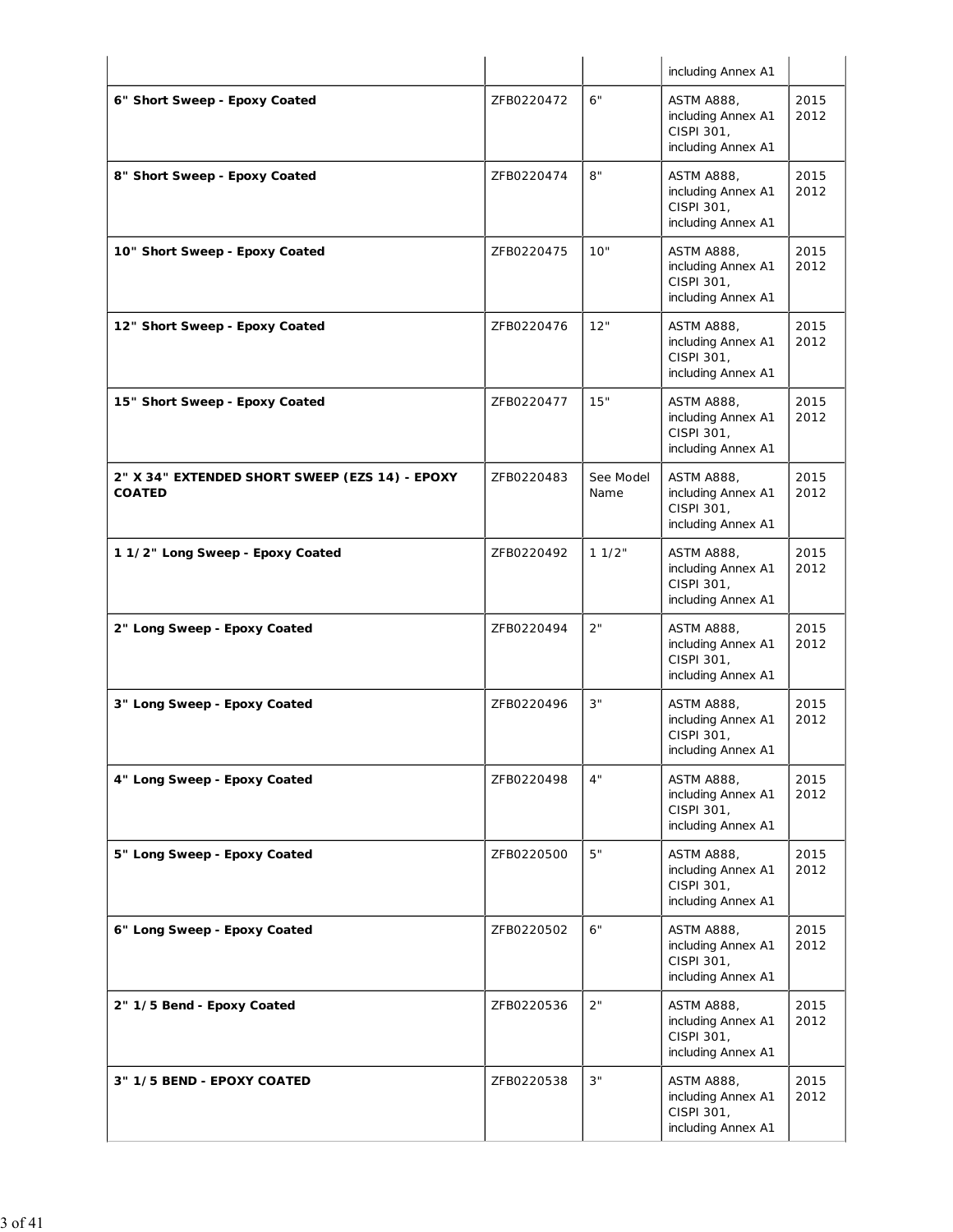| 4" 1/5 Bend - Epoxy Coated      | ZFB0220540 | 4"    | ASTM A888,<br>including Annex A1<br>CISPI 301,<br>including Annex A1        | 2015<br>2012 |
|---------------------------------|------------|-------|-----------------------------------------------------------------------------|--------------|
| 2" 1/6 Bend - Epoxy Coated      | ZFB0220570 | 2"    | <b>ASTM A888,</b><br>including Annex A1<br>CISPI 301,<br>including Annex A1 | 2015<br>2012 |
| 3" 1/6 Bend - Epoxy Coated      | ZFB0220572 | 3"    | <b>ASTM A888,</b><br>including Annex A1<br>CISPI 301,<br>including Annex A1 | 2015<br>2012 |
| 4" 1/6 Bend - Epoxy Coated      | ZFB0220574 | 4"    | <b>ASTM A888,</b><br>including Annex A1<br>CISPI 301,<br>including Annex A1 | 2015<br>2012 |
| 1 1/2" 1/8 Bend - Epoxy Coated  | ZFB0220604 | 11/2" | <b>ASTM A888,</b><br>including Annex A1<br>CISPI 301,<br>including Annex A1 | 2015<br>2012 |
| 2" 1/8 Bend - Epoxy Coated      | ZFB0220606 | 2"    | <b>ASTM A888,</b><br>including Annex A1<br>CISPI 301,<br>including Annex A1 | 2015<br>2012 |
| 3" 1/8 Bend - Epoxy Coated      | ZFB0220608 | 3"    | <b>ASTM A888,</b><br>including Annex A1<br>CISPI 301,<br>including Annex A1 | 2015<br>2012 |
| 4" 1/8 Bend - Epoxy Coated      | ZFB0220610 | 4"    | <b>ASTM A888,</b><br>including Annex A1<br>CISPI 301,<br>including Annex A1 | 2015<br>2012 |
| 5" 1/8 Bend - Epoxy Coated      | ZFB0220612 | 5"    | <b>ASTM A888,</b><br>including Annex A1<br>CISPI 301,<br>including Annex A1 | 2015<br>2012 |
| 6" 1/8 Bend - Epoxy Coated      | ZFB0220614 | 6"    | <b>ASTM A888,</b><br>including Annex A1<br>CISPI 301,<br>including Annex A1 | 2015<br>2012 |
| 8" 1/8 Bend - Epoxy Coated      | ZFB0220616 | 8"    | <b>ASTM A888,</b><br>including Annex A1<br>CISPI 301,<br>including Annex A1 | 2015<br>2012 |
| 10" 1/8 Bend - Epoxy Coated     | ZFB0220617 | 10"   | <b>ASTM A888,</b><br>including Annex A1<br>CISPI 301,<br>including Annex A1 | 2015<br>2012 |
| 12" 1/8 Bend - Epoxy Coated     | ZFB0220618 | 12"   | <b>ASTM A888,</b><br>including Annex A1<br>CISPI 301,<br>including Annex A1 | 2015<br>2012 |
| 15" 1/8 Bend - Epoxy Coated     | ZFB0220619 | 15"   | <b>ASTM A888,</b><br>including Annex A1<br>CISPI 301,<br>including Annex A1 | 2015<br>2012 |
| 1 1/2" 1/16 Bend - Epoxy Coated | ZFB0220676 | 11/2" | <b>ASTM A888,</b><br>including Annex A1<br>CISPI 301,                       | 2015<br>2012 |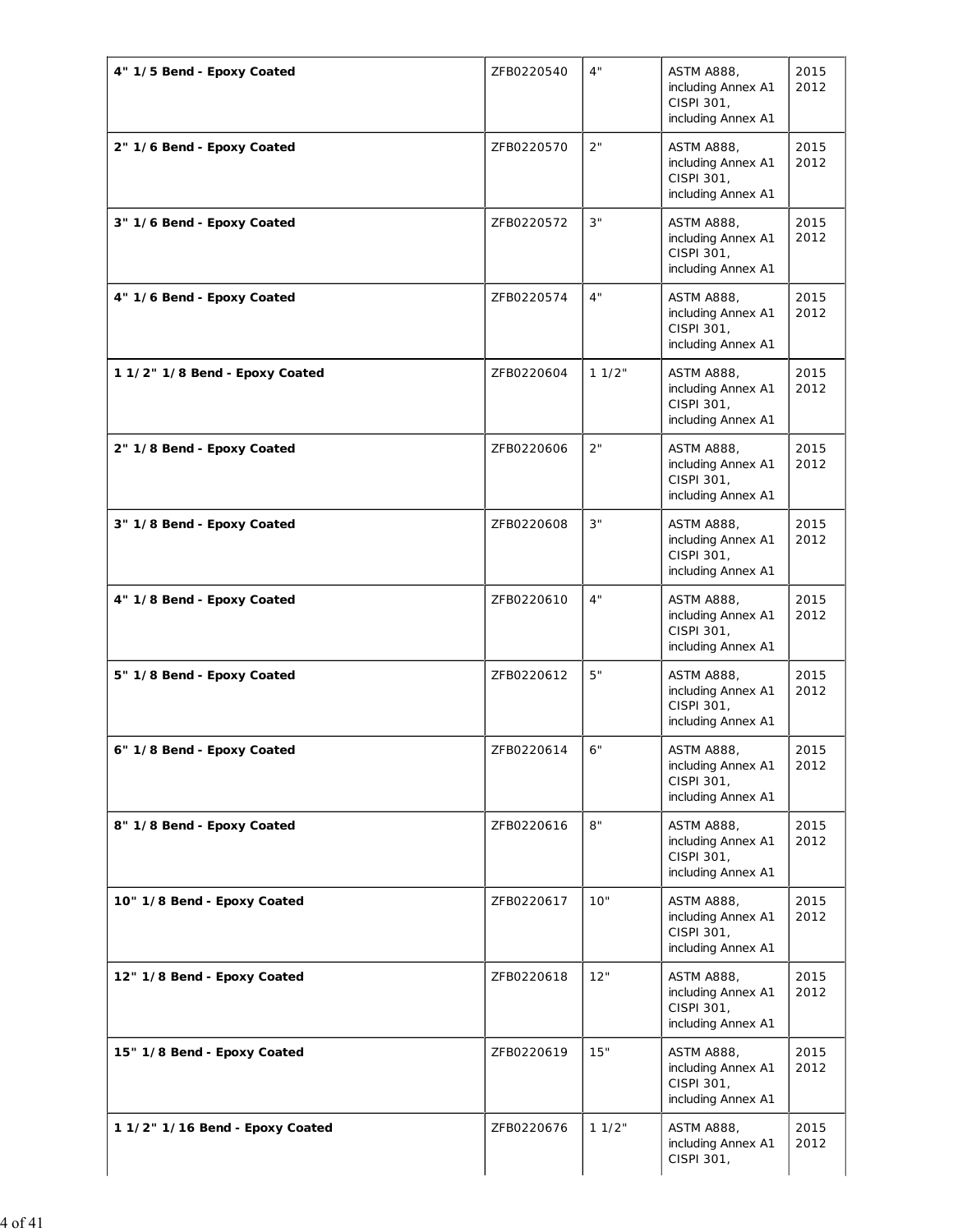|                                              |            |                   | including Annex A1                                                          |              |
|----------------------------------------------|------------|-------------------|-----------------------------------------------------------------------------|--------------|
| 2" 1/16 Bend - Epoxy Coated                  | ZFB0220678 | 2"                | <b>ASTM A888,</b><br>including Annex A1<br>CISPI 301,<br>including Annex A1 | 2015<br>2012 |
| 3" 1/16 Bend - Epoxy Coated                  | ZFB0220680 | 3"                | <b>ASTM A888,</b><br>including Annex A1<br>CISPI 301,<br>including Annex A1 | 2015<br>2012 |
| 4" 1/16 Bend - Epoxy Coated                  | ZFB0220682 | 4"                | <b>ASTM A888,</b><br>including Annex A1<br>CISPI 301,<br>including Annex A1 | 2015<br>2012 |
| 5" 1/16 Bend - Epoxy Coated                  | ZFB0220684 | 5"                | <b>ASTM A888,</b><br>including Annex A1<br>CISPI 301,<br>including Annex A1 | 2015<br>2012 |
| 6" 1/16 Bend - Epoxy Coated                  | ZFB0220686 | 6"                | <b>ASTM A888,</b><br>including Annex A1<br>CISPI 301,<br>including Annex A1 | 2015<br>2012 |
| 8" 1/16 Bend - Epoxy Coated                  | ZFB0220688 | 8"                | <b>ASTM A888,</b><br>including Annex A1<br>CISPI 301,<br>including Annex A1 | 2015<br>2012 |
| 11/2" Sanitary Tee (TY) - Epoxy Coated       | ZFB0220806 | 11/2"             | <b>ASTM A888,</b><br>including Annex A1<br>CISPI 301,<br>including Annex A1 | 2015<br>2012 |
| 2" x 1 1/2" Sanitary Tee (TY) - Epoxy Coated | ZFB0220808 | See Model<br>Name | <b>ASTM A888,</b><br>including Annex A1<br>CISPI 301,<br>including Annex A1 | 2015<br>2012 |
| 2" Sanitary Tee (TY) - Epoxy Coated          | ZFB0220810 | 2"                | <b>ASTM A888,</b><br>including Annex A1<br>CISPI 301,<br>including Annex A1 | 2015<br>2012 |
| 3" x 1 1/2" Sanitary Tee (TY) - Epoxy Coated | ZFB0220812 | See Model<br>Name | <b>ASTM A888,</b><br>including Annex A1<br>CISPI 301,<br>including Annex A1 | 2015<br>2012 |
| 3" x 2" Sanitary Tee (TY) - Epoxy Coated     | ZFB0220814 | See Model<br>Name | <b>ASTM A888.</b><br>including Annex A1<br>CISPI 301,<br>including Annex A1 | 2015<br>2012 |
| 3" Sanitary Tee (TY) - Epoxy Coated          | ZFB0220816 | 3"                | <b>ASTM A888,</b><br>including Annex A1<br>CISPI 301,<br>including Annex A1 | 2015<br>2012 |
| 4" x 2" Sanitary Tee (TY) - Epoxy Coated     | ZFB0220818 | See Model<br>Name | <b>ASTM A888,</b><br>including Annex A1<br>CISPI 301,<br>including Annex A1 | 2015<br>2012 |
| 4" x 3" Sanitary Tee (TY) - Epoxy Coated     | ZFB0220820 | See Model<br>Name | <b>ASTM A888,</b><br>including Annex A1<br>CISPI 301,<br>including Annex A1 | 2015<br>2012 |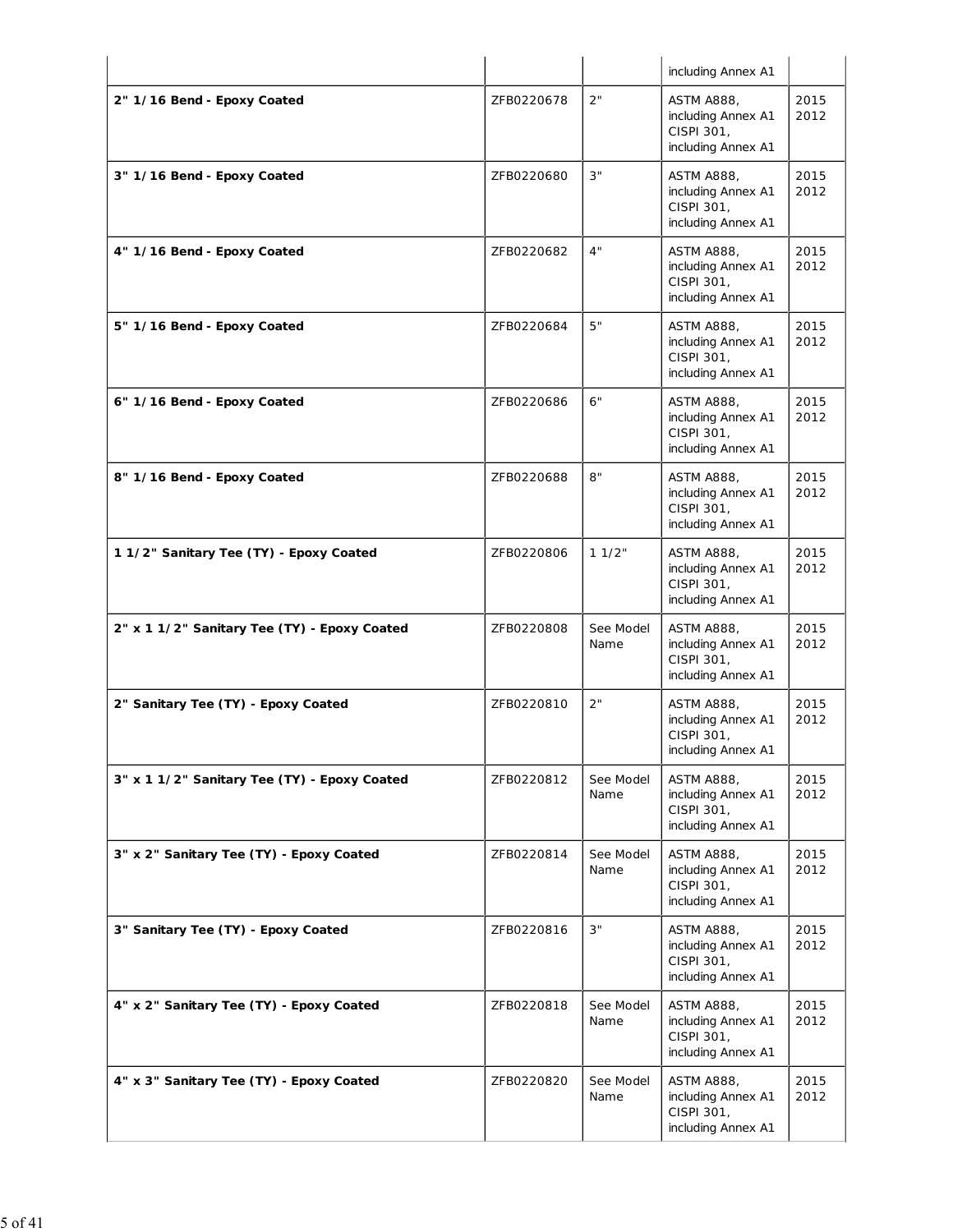| 4" Sanitary Tee (TY) - Epoxy Coated      | ZFB0220822 | 4"                | <b>ASTM A888,</b><br>including Annex A1<br>CISPI 301,<br>including Annex A1 | 2015<br>2012 |
|------------------------------------------|------------|-------------------|-----------------------------------------------------------------------------|--------------|
| 5" x 2" Sanitary Tee (TY) - Epoxy Coated | ZFB0220824 | See Model<br>Name | <b>ASTM A888,</b><br>including Annex A1<br>CISPI 301,<br>including Annex A1 | 2015<br>2012 |
| 5" x 3" Sanitary Tee (TY) - Epoxy Coated | ZFB0220826 | See Model<br>Name | <b>ASTM A888,</b><br>including Annex A1<br>CISPI 301,<br>including Annex A1 | 2015<br>2012 |
| 5" x 4" Sanitary Tee (TY) - Epoxy Coated | ZFB0220828 | See Model<br>Name | <b>ASTM A888,</b><br>including Annex A1<br>CISPI 301,<br>including Annex A1 | 2015<br>2012 |
| 5" Sanitary Tee (TY) - Epoxy Coated      | ZFB0220830 | 5"                | <b>ASTM A888,</b><br>including Annex A1<br>CISPI 301,<br>including Annex A1 | 2015<br>2012 |
| 6" x 2" Sanitary Tee (TY) - Epoxy Coated | ZFB0220832 | See Model<br>Name | <b>ASTM A888,</b><br>including Annex A1<br>CISPI 301,<br>including Annex A1 | 2015<br>2012 |
| 6" x 4" Sanitary Tee (TY) - Epoxy Coated | ZFB0220834 | See Model<br>Name | <b>ASTM A888,</b><br>including Annex A1<br>CISPI 301,<br>including Annex A1 | 2015<br>2012 |
| 6" x 5" Sanitary Tee (TY) - Epoxy Coated | ZFB0220835 | See Model<br>Name | <b>ASTM A888,</b><br>including Annex A1<br>CISPI 301,<br>including Annex A1 | 2015<br>2012 |
| 6" Sanitary (TY) - Epoxy Coated          | ZFB0220836 | 6"                | <b>ASTM A888,</b><br>including Annex A1<br>CISPI 301,<br>including Annex A1 | 2015<br>2012 |
| 6" x 3" Sanitary Tee (TY) - Epoxy Coated | ZFB0220838 | See Model<br>Name | <b>ASTM A888,</b><br>including Annex A1<br>CISPI 301,<br>including Annex A1 | 2015<br>2012 |
| 8" Sanitary (TY) - Epoxy Coated          | ZFB0220840 | 8"                | <b>ASTM A888,</b><br>including Annex A1<br>CISPI 301,<br>including Annex A1 | 2015<br>2012 |
| 8" x 6" Sanitary Tee (TY) - Epoxy Coated | ZFB0220842 | See Model<br>Name | <b>ASTM A888,</b><br>including Annex A1<br>CISPI 301,<br>including Annex A1 | 2015<br>2012 |
| 8" x 5" Sanitary Tee (TY) - Epoxy Coated | ZFB0220844 | See Model<br>Name | <b>ASTM A888,</b><br>including Annex A1<br>CISPI 301,<br>including Annex A1 | 2015<br>2012 |
| 8" x 4" Sanitary Tee (TY) - Epoxy Coated | ZFB0220846 | See Model<br>Name | <b>ASTM A888,</b><br>including Annex A1<br>CISPI 301,<br>including Annex A1 | 2015<br>2012 |
| 8" x 3" Sanitary Tee (TY) - Epoxy Coated | ZFB0220848 | See Model<br>Name | <b>ASTM A888,</b><br>including Annex A1<br>CISPI 301,                       | 2015<br>2012 |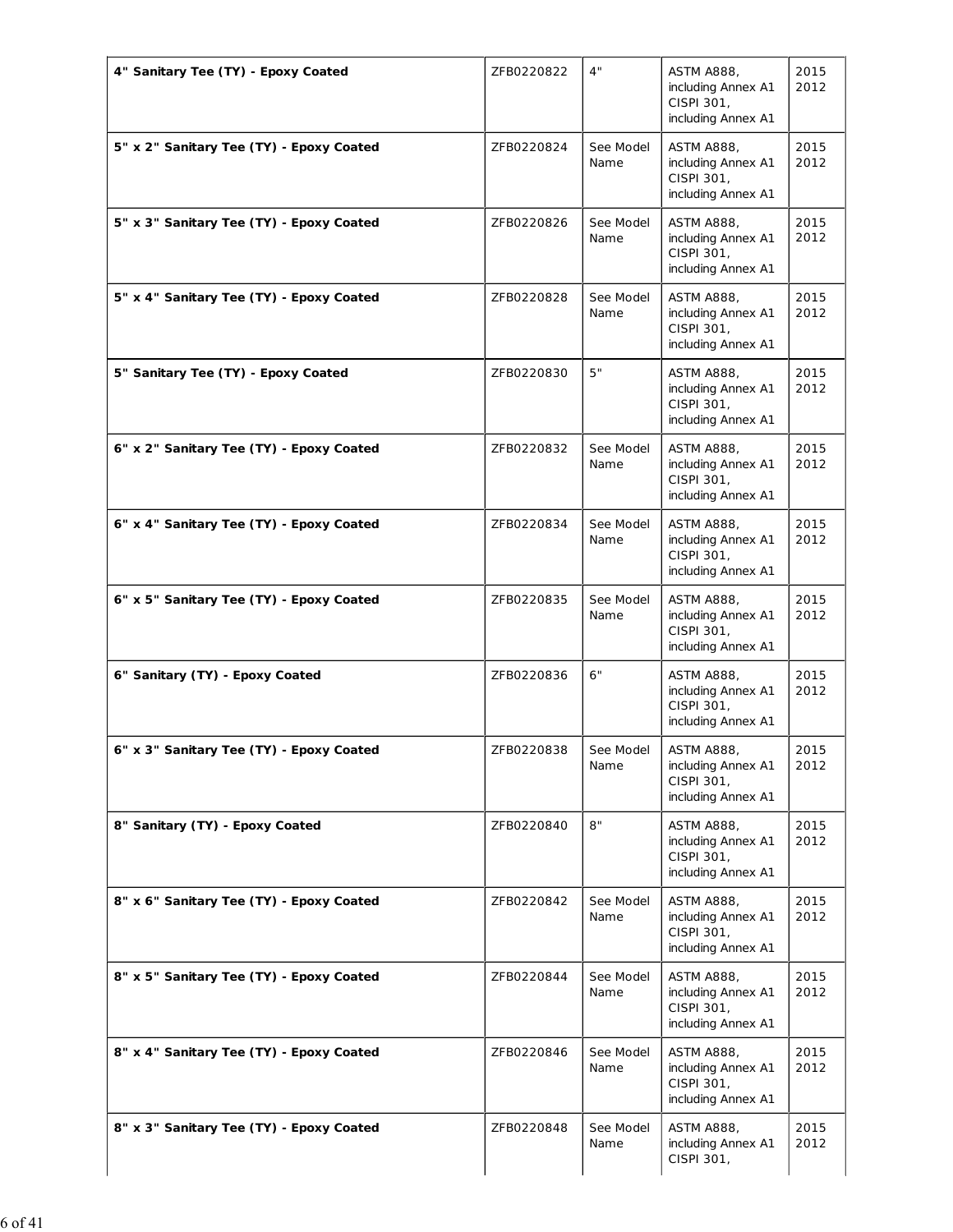|                                                                       |            |                   | including Annex A1                                                          |              |
|-----------------------------------------------------------------------|------------|-------------------|-----------------------------------------------------------------------------|--------------|
| 3" X 2" SANITARY TEE (TY) W/2 RH SO - EPOXY<br><b>COATED</b>          | ZFB0220849 | See Model<br>Name | <b>ASTM A888,</b><br>including Annex A1<br>CISPI 301,<br>including Annex A1 | 2015<br>2012 |
| 2" X 36" TWO WAY SANITARY TEE (EZS 16) - EPOXY<br><b>COATED</b>       | ZFB0220850 | See Model<br>Name | <b>ASTM A888,</b><br>including Annex A1<br>CISPI 301,<br>including Annex A1 | 2015<br>2012 |
| 4" X 2" SANITARY TEE (TY) W/ 2 LH SO - EPOXY<br><b>COATED</b>         | ZFB0220978 | See Model<br>Name | <b>ASTM A888,</b><br>including Annex A1<br>CISPI 301,<br>including Annex A1 | 2015<br>2012 |
| 4" X 4" SAN TEE W/2" - 90 LH (NH31) - EPOXY COATED                    | ZFB0220982 | See Model<br>Name | <b>ASTM A888,</b><br>including Annex A1<br>CISPI 301,<br>including Annex A1 | 2015<br>2012 |
| 4" X 4" SAN TEE W/2" - 90 RH (NH31) - EPOXY COATED                    | ZFB0220992 | See Model<br>Name | <b>ASTM A888,</b><br>including Annex A1<br>CISPI 301,<br>including Annex A1 | 2015<br>2012 |
| 3" SAN TEE W/2" - 90 LH INLET ABOVE CENTER (NH<br>31) - EPOXY COATED  | ZFB0221058 | See Model<br>Name | <b>ASTM A888,</b><br>including Annex A1<br>CISPI 301,<br>including Annex A1 | 2015<br>2012 |
| 3" SAN TEE W/2" - 90 RH INLET ABOVE CENTER (NH<br>31) - EPOXY COATED  | ZFB0221062 | See Model<br>Name | <b>ASTM A888,</b><br>including Annex A1<br>CISPI 301,<br>including Annex A1 | 2015<br>2012 |
| 3" SAN TEE W/2" - 45 LH INLET ABOVE CENTER (NH<br>32B) - EPOXY COATED | ZFB0221086 | See Model<br>Name | <b>ASTM A888,</b><br>including Annex A1<br>CISPI 301,<br>including Annex A1 | 2015<br>2012 |
| 3" SAN TEE W/2" - 45 RH INLET ABOVE CENTER (NH<br>32B) - EPOXY COATED | ZFB0221090 | See Model<br>Name | ASTM A888,<br>including Annex A1<br>CISPI 301,<br>including Annex A1        | 2015<br>2012 |
| 11/2" Wye - Epoxy Coated                                              | ZFB0221312 | 11/2"             | ASTM A888,<br>including Annex A1<br>CISPI 301,<br>including Annex A1        | 2015<br>2012 |
| 2" x 1 1/2" Wye - Epoxy Coated                                        | ZFB0221313 | See Model<br>Name | <b>ASTM A888.</b><br>including Annex A1<br>CISPI 301,<br>including Annex A1 | 2015<br>2012 |
| 2" Wye - Epoxy Coated                                                 | ZFB0221314 | 2"                | <b>ASTM A888,</b><br>including Annex A1<br>CISPI 301,<br>including Annex A1 | 2015<br>2012 |
| 3" x 1 1/2" Wye - Epoxy Coated                                        | ZFB0221315 | See Model<br>Name | <b>ASTM A888,</b><br>including Annex A1<br>CISPI 301,<br>including Annex A1 | 2015<br>2012 |
| 3" x 2" Wye - Epoxy Coated                                            | ZFB0221316 | See Model<br>Name | <b>ASTM A888,</b><br>including Annex A1<br>CISPI 301,<br>including Annex A1 | 2015<br>2012 |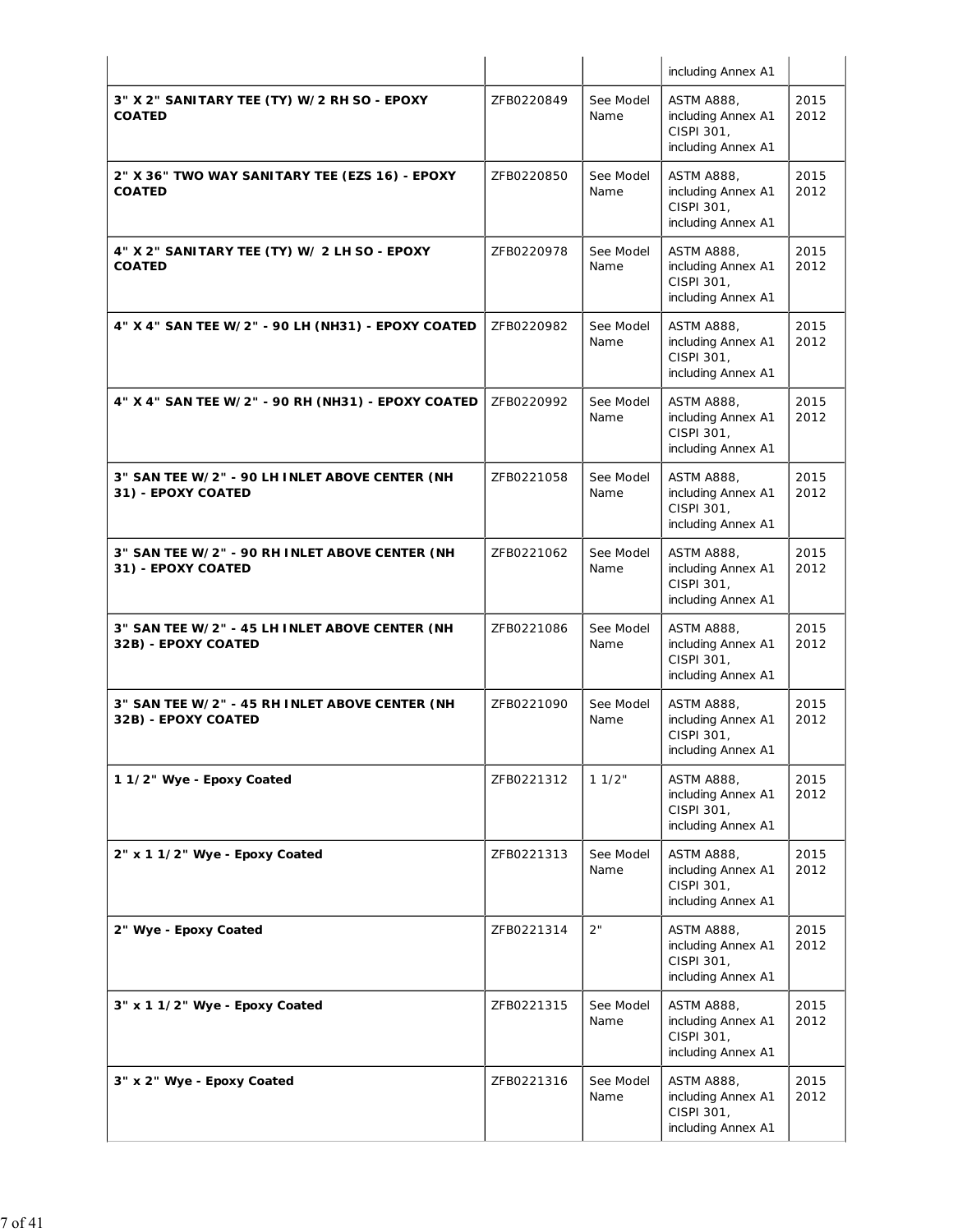| 3" Wye - Epoxy Coated      | ZFB0221318 | 3"                | <b>ASTM A888,</b><br>including Annex A1<br>CISPI 301,<br>including Annex A1 | 2015<br>2012 |
|----------------------------|------------|-------------------|-----------------------------------------------------------------------------|--------------|
| 4" x 2" Wye - Epoxy Coated | ZFB0221320 | See Model<br>Name | <b>ASTM A888,</b><br>including Annex A1<br>CISPI 301,<br>including Annex A1 | 2015<br>2012 |
| 4" x 3" Wye - Epoxy Coated | ZFB0221322 | See Model<br>Name | <b>ASTM A888,</b><br>including Annex A1<br>CISPI 301,<br>including Annex A1 | 2015<br>2012 |
| 4" Wye - Epoxy Coated      | ZFB0221324 | 4"                | <b>ASTM A888,</b><br>including Annex A1<br>CISPI 301,<br>including Annex A1 | 2015<br>2012 |
| 5" x 2" Wye - Epoxy Coated | ZFB0221326 | See Model<br>Name | <b>ASTM A888,</b><br>including Annex A1<br>CISPI 301,<br>including Annex A1 | 2015<br>2012 |
| 5" x 3" Wye - Epoxy Coated | ZFB0221328 | See Model<br>Name | <b>ASTM A888,</b><br>including Annex A1<br>CISPI 301,<br>including Annex A1 | 2015<br>2012 |
| 5" x 4" Wye - Epoxy Coated | ZFB0221330 | See Model<br>Name | <b>ASTM A888,</b><br>including Annex A1<br>CISPI 301,<br>including Annex A1 | 2015<br>2012 |
| 5" Wye - Epoxy Coated      | ZFB0221332 | 5"                | <b>ASTM A888,</b><br>including Annex A1<br>CISPI 301,<br>including Annex A1 | 2015<br>2012 |
| 6" x 2" Wye - Epoxy Coated | ZFB0221334 | See Model<br>Name | <b>ASTM A888,</b><br>including Annex A1<br>CISPI 301,<br>including Annex A1 | 2015<br>2012 |
| 6" x 3" Wye - Epoxy Coated | ZFB0221336 | See Model<br>Name | <b>ASTM A888,</b><br>including Annex A1<br>CISPI 301,<br>including Annex A1 | 2015<br>2012 |
| 6" x 4" Wye - Epoxy Coated | ZFB0221338 | See Model<br>Name | <b>ASTM A888,</b><br>including Annex A1<br>CISPI 301,<br>including Annex A1 | 2015<br>2012 |
| 6" x 5" Wye - Epoxy Coated | ZFB0221340 | See Model<br>Name | <b>ASTM A888,</b><br>including Annex A1<br>CISPI 301,<br>including Annex A1 | 2015<br>2012 |
| 6" Wye - Epoxy Coated      | ZFB0221342 | 6"                | <b>ASTM A888,</b><br>including Annex A1<br>CISPI 301,<br>including Annex A1 | 2015<br>2012 |
| 8" x 2" Wye - Epoxy Coated | ZFB0221344 | See Model<br>Name | <b>ASTM A888,</b><br>including Annex A1<br>CISPI 301,<br>including Annex A1 | 2015<br>2012 |
| 8" x 3" Wye - Epoxy Coated | ZFB0221346 | See Model<br>Name | <b>ASTM A888,</b><br>including Annex A1<br>CISPI 301,                       | 2015<br>2012 |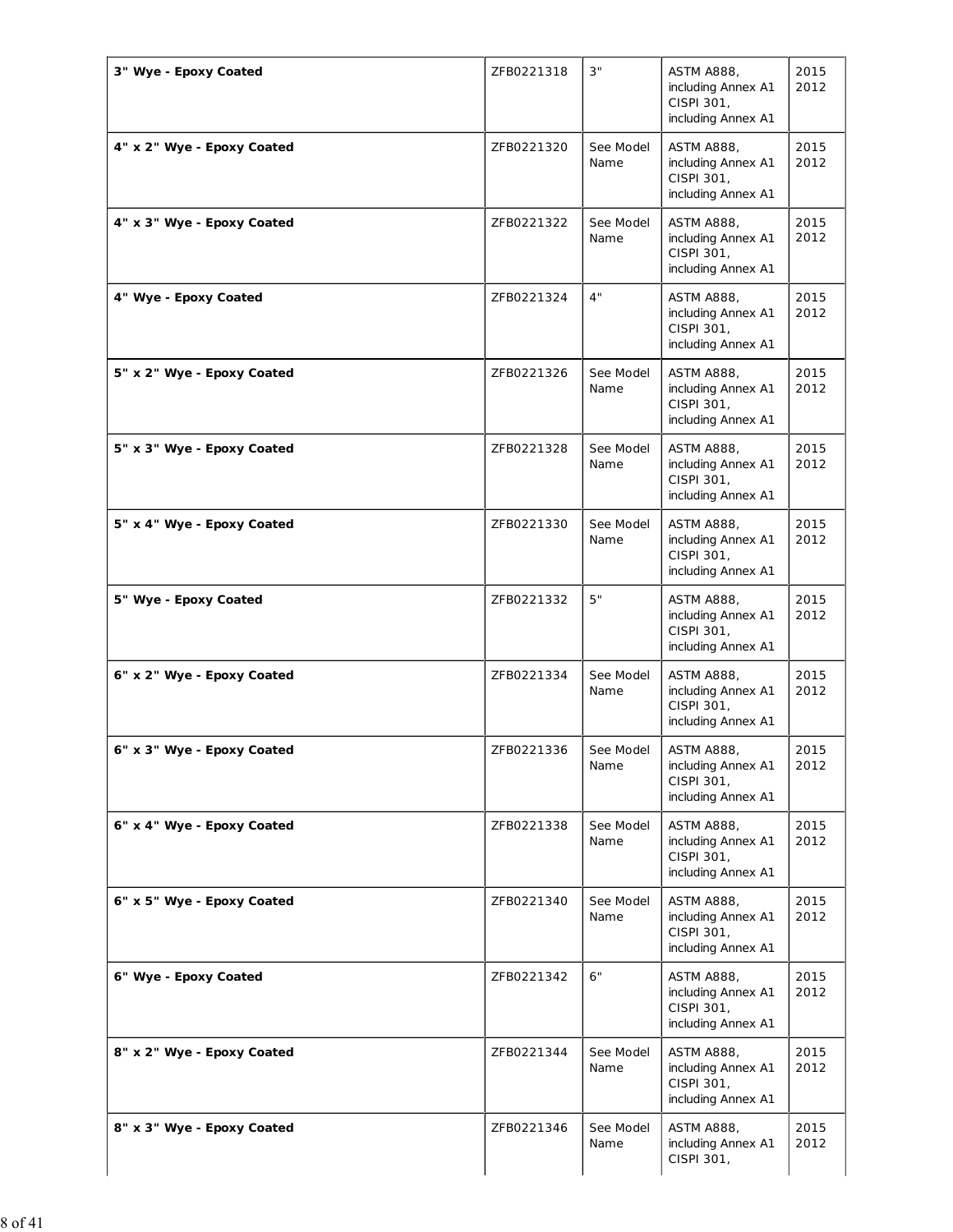|                                                                        |            |                   | including Annex A1                                                          |              |
|------------------------------------------------------------------------|------------|-------------------|-----------------------------------------------------------------------------|--------------|
| 8" x 4" Wye - Epoxy Coated                                             | ZFB0221348 | See Model<br>Name | <b>ASTM A888,</b><br>including Annex A1<br>CISPI 301,<br>including Annex A1 | 2015<br>2012 |
| 8" x 5" Wye - Epoxy Coated                                             | ZFB0221350 | See Model<br>Name | <b>ASTM A888,</b><br>including Annex A1<br>CISPI 301,<br>including Annex A1 | 2015<br>2012 |
| 8" x 6" Wye - Epoxy Coated                                             | ZFB0221352 | See Model<br>Name | <b>ASTM A888,</b><br>including Annex A1<br>CISPI 301,<br>including Annex A1 | 2015<br>2012 |
| 8" Wye - Epoxy Coated                                                  | ZFB0221354 | 8"                | <b>ASTM A888,</b><br>including Annex A1<br>CISPI 301,<br>including Annex A1 | 2015<br>2012 |
| 10" x 4" Wye - Epoxy Coated                                            | ZFB0221357 | See Model<br>Name | <b>ASTM A888,</b><br>including Annex A1<br>CISPI 301,<br>including Annex A1 | 2015<br>2012 |
| 10" x 6" Wye - Epoxy Coated                                            | ZFB0221359 | See Model<br>Name | <b>ASTM A888,</b><br>including Annex A1<br>CISPI 301,<br>including Annex A1 | 2015<br>2012 |
| 10" x 8" Wye - Epoxy Coated                                            | ZFB0221360 | See Model<br>Name | <b>ASTM A888,</b><br>including Annex A1<br>CISPI 301,<br>including Annex A1 | 2015<br>2012 |
| 10" Wye - Epoxy Coated                                                 | ZFB0221361 | 10"               | <b>ASTM A888,</b><br>including Annex A1<br>CISPI 301,<br>including Annex A1 | 2015<br>2012 |
| 12" Wye - Epoxy Coated                                                 | ZFB0221362 | 12"               | ASTM A888,<br>including Annex A1<br>CISPI 301,<br>including Annex A1        | 2015<br>2012 |
| 15" Wye - Epoxy Coated                                                 | ZFB0221363 | 15"               | <b>ASTM A888,</b><br>including Annex A1<br>CISPI 301,<br>including Annex A1 | 2015<br>2012 |
| 12" x 10" Wye - Epoxy Coated                                           | ZFB0221364 | See Model<br>Name | <b>ASTM A888,</b><br>including Annex A1<br>CISPI 301,<br>including Annex A1 | 2015<br>2012 |
| 2" 45 DEGREE VENTED TUB WYE EXTENDED (EZS 13) -<br><b>EPOXY COATED</b> | ZFB0221374 | See Model<br>Name | <b>ASTM A888,</b><br>including Annex A1<br>CISPI 301,<br>including Annex A1 | 2015<br>2012 |
| 2" X 29-1/2" VENTED TUB WYE (EZE 38) - EPOXY<br><b>COATED</b>          | ZFB0221380 | See Model<br>Name | <b>ASTM A888,</b><br>including Annex A1<br>CISPI 301,<br>including Annex A1 | 2015<br>2012 |
| 1-1/2" DOUBLE WYE - EPOXY COATED                                       | ZFB0221537 | See Model<br>Name | <b>ASTM A888,</b><br>including Annex A1<br>CISPI 301,<br>including Annex A1 | 2015<br>2012 |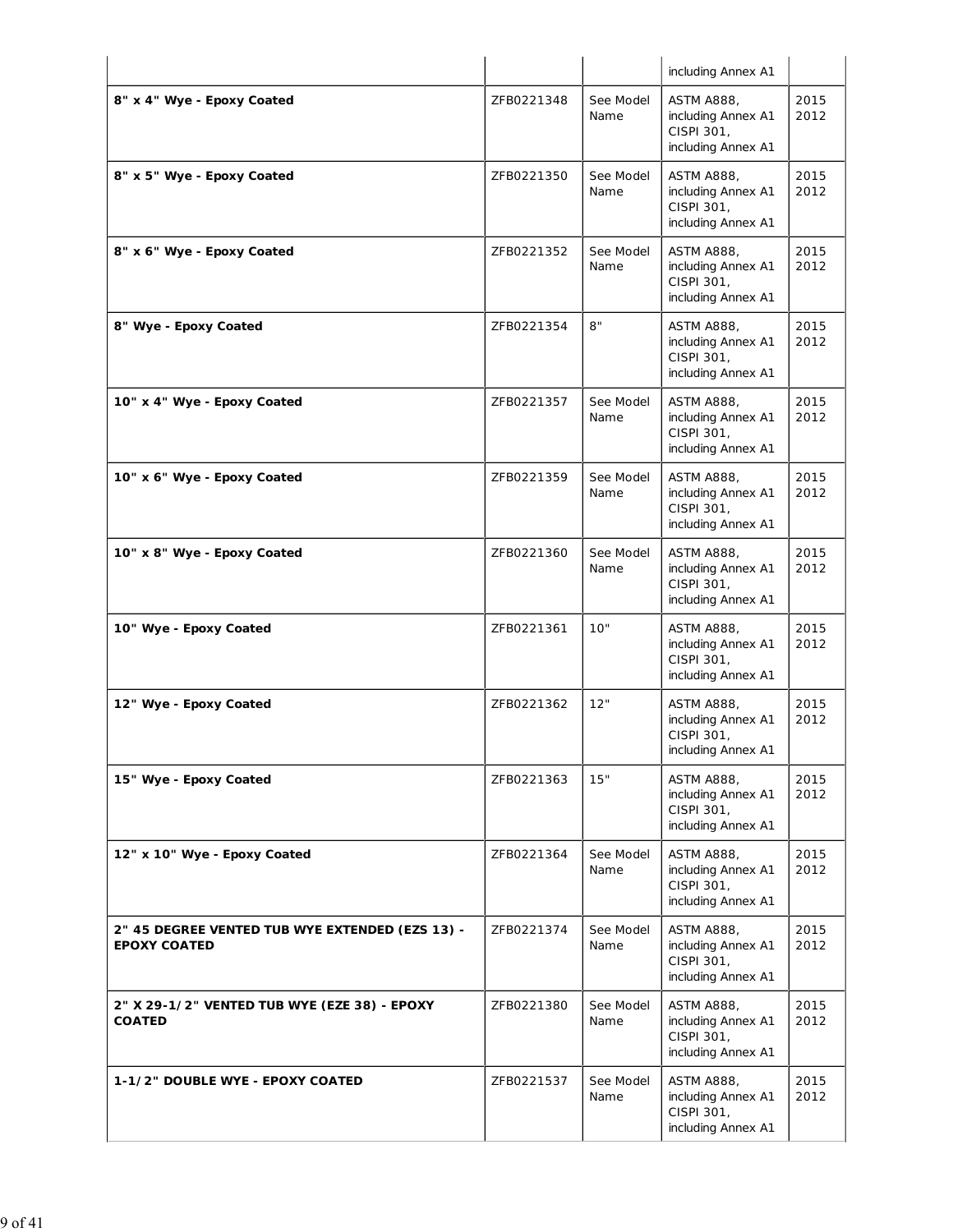| 2" Double Wye - Epoxy Coated       | ZFB0221538 | 2"                | <b>ASTM A888,</b><br>including Annex A1<br>CISPI 301,<br>including Annex A1 | 2015<br>2012 |
|------------------------------------|------------|-------------------|-----------------------------------------------------------------------------|--------------|
| 3" x 2" Double Wye - Epoxy Coated  | ZFB0221540 | See Model<br>Name | <b>ASTM A888,</b><br>including Annex A1<br>CISPI 301,<br>including Annex A1 | 2015<br>2012 |
| 3" Double Wye - Epoxy Coated       | ZFB0221542 | 3"                | <b>ASTM A888.</b><br>including Annex A1<br>CISPI 301,<br>including Annex A1 | 2015<br>2012 |
| 4" x 2" Double Wye - Epoxy Coated  | ZFB0221544 | See Model<br>Name | <b>ASTM A888,</b><br>including Annex A1<br>CISPI 301,<br>including Annex A1 | 2015<br>2012 |
| 4" x 3" Double Wye - Epoxy Coated  | ZFB0221546 | See Model<br>Name | <b>ASTM A888,</b><br>including Annex A1<br>CISPI 301,<br>including Annex A1 | 2015<br>2012 |
| 4" Double Wye - Epoxy Coated       | ZFB0221548 | 4"                | <b>ASTM A888,</b><br>including Annex A1<br>CISPI 301,<br>including Annex A1 | 2015<br>2012 |
| 5" X 4" DOUBLE WYE - EPOXY COATED  | ZFB0221550 | See Model<br>Name | <b>ASTM A888,</b><br>including Annex A1<br>CISPI 301,<br>including Annex A1 | 2015<br>2012 |
| 6" x 4" Double Wye - Epoxy Coated  | ZFB0221552 | See Model<br>Name | <b>ASTM A888,</b><br>including Annex A1<br>CISPI 301,<br>including Annex A1 | 2015<br>2012 |
| 6" Double Wye - Epoxy Coated       | ZFB0221554 | 6"                | <b>ASTM A888,</b><br>including Annex A1<br>CISPI 301,<br>including Annex A1 | 2015<br>2012 |
| 8" X 4" DOUBLE WYE - EPOXY COATED  | ZFB0221556 | See Model<br>Name | <b>ASTM A888,</b><br>including Annex A1<br>CISPI 301,<br>including Annex A1 | 2015<br>2012 |
| 8" x 6" Double Wye - Epoxy Coated  | ZFB0221557 | See Model<br>Name | <b>ASTM A888,</b><br>including Annex A1<br>CISPI 301,<br>including Annex A1 | 2015<br>2012 |
| 8" Double Wye - Epoxy Coated       | ZFB0221558 | 8"                | <b>ASTM A888,</b><br>including Annex A1<br>CISPI 301,<br>including Annex A1 | 2015<br>2012 |
| 2" Upright Wye - Epoxy Coated      | ZFB0221646 | 2"                | <b>ASTM A888,</b><br>including Annex A1<br>CISPI 301,<br>including Annex A1 | 2015<br>2012 |
| 3" x 2" Upright Wye - Epoxy Coated | ZFB0221648 | See Model<br>Name | <b>ASTM A888,</b><br>including Annex A1<br>CISPI 301,<br>including Annex A1 | 2015<br>2012 |
| 3" Upright Wye - Epoxy Coated      | ZFB0221650 | 3"                | <b>ASTM A888,</b><br>including Annex A1<br>CISPI 301,                       | 2015<br>2012 |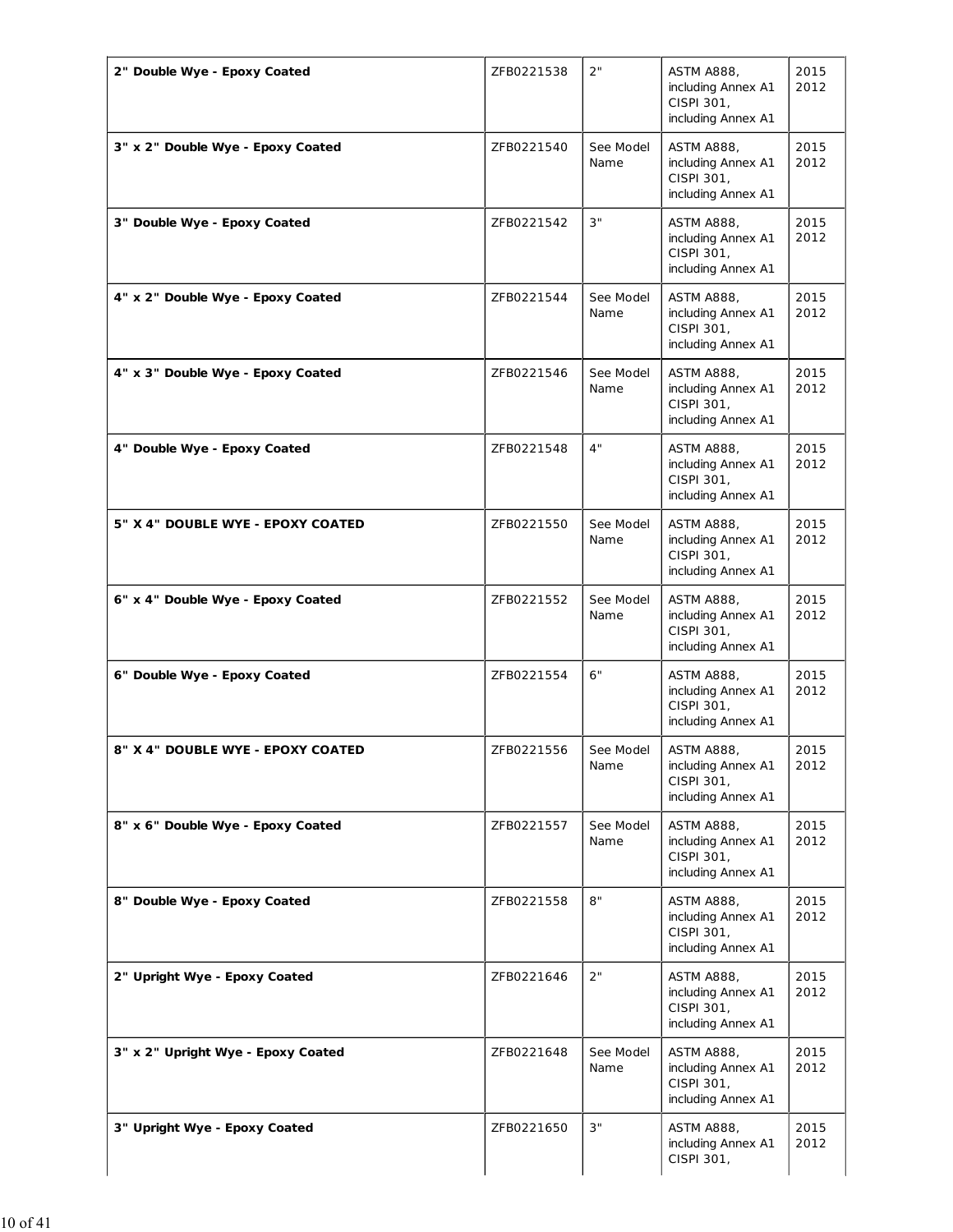|                                               |            |                   | including Annex A1                                                          |              |
|-----------------------------------------------|------------|-------------------|-----------------------------------------------------------------------------|--------------|
| 4" x 2" Upright Wye - Epoxy Coated            | ZFB0221652 | See Model<br>Name | <b>ASTM A888,</b><br>including Annex A1<br>CISPI 301,<br>including Annex A1 | 2015<br>2012 |
| 4" x 3" Upright Wye - Epoxy Coated            | ZFB0221654 | See Model<br>Name | <b>ASTM A888,</b><br>including Annex A1<br>CISPI 301,<br>including Annex A1 | 2015<br>2012 |
| 4" Upright Wye - Epoxy Coated                 | ZFB0221656 | 4"                | <b>ASTM A888,</b><br>including Annex A1<br>CISPI 301,<br>including Annex A1 | 2015<br>2012 |
| 11/2" Combination (LTTY) - Epoxy Coated       | ZFB0221694 | 11/2"             | <b>ASTM A888,</b><br>including Annex A1<br>CISPI 301,<br>including Annex A1 | 2015<br>2012 |
| 2" x 1 1/2" Combination (LTTY) - Epoxy Coated | ZFB0221696 | See Model<br>Name | <b>ASTM A888,</b><br>including Annex A1<br>CISPI 301,<br>including Annex A1 | 2015<br>2012 |
| 2" Combination (LTTY) - Epoxy Coated          | ZFB0221698 | 2"                | <b>ASTM A888,</b><br>including Annex A1<br>CISPI 301,<br>including Annex A1 | 2015<br>2012 |
| 3" x 1 1/2" Combination (LTTY) - Epoxy Coated | ZFB0221699 | See Model<br>Name | <b>ASTM A888,</b><br>including Annex A1<br>CISPI 301,<br>including Annex A1 | 2015<br>2012 |
| 3" x 2" Combination (LTTY) - Epoxy Coated     | ZFB0221700 | See Model<br>Name | <b>ASTM A888,</b><br>including Annex A1<br>CISPI 301,<br>including Annex A1 | 2015<br>2012 |
| 3" Combination (LTTY) - Epoxy Coated          | ZFB0221702 | 3"                | ASTM A888,<br>including Annex A1<br>CISPI 301,<br>including Annex A1        | 2015<br>2012 |
| 4" x 2" Combination (LTTY) - Epoxy Coated     | ZFB0221704 | See Model<br>Name | <b>ASTM A888,</b><br>including Annex A1<br>CISPI 301,<br>including Annex A1 | 2015<br>2012 |
| 4" x 3" Combination (LTTY) - Epoxy Coated     | ZFB0221706 | See Model<br>Name | <b>ASTM A888,</b><br>including Annex A1<br>CISPI 301,<br>including Annex A1 | 2015<br>2012 |
| 4" Combination (LTTY) - Epoxy Coated          | ZFB0221708 | 4"                | <b>ASTM A888,</b><br>including Annex A1<br>CISPI 301,<br>including Annex A1 | 2015<br>2012 |
| 5" x 2" Combination (TTY) - Epoxy Coated      | ZFB0221710 | See Model<br>Name | <b>ASTM A888,</b><br>including Annex A1<br>CISPI 301,<br>including Annex A1 | 2015<br>2012 |
| 5" x 3" Combination (LTTY) - Epoxy Coated     | ZFB0221712 | See Model<br>Name | <b>ASTM A888,</b><br>including Annex A1<br>CISPI 301,<br>including Annex A1 | 2015<br>2012 |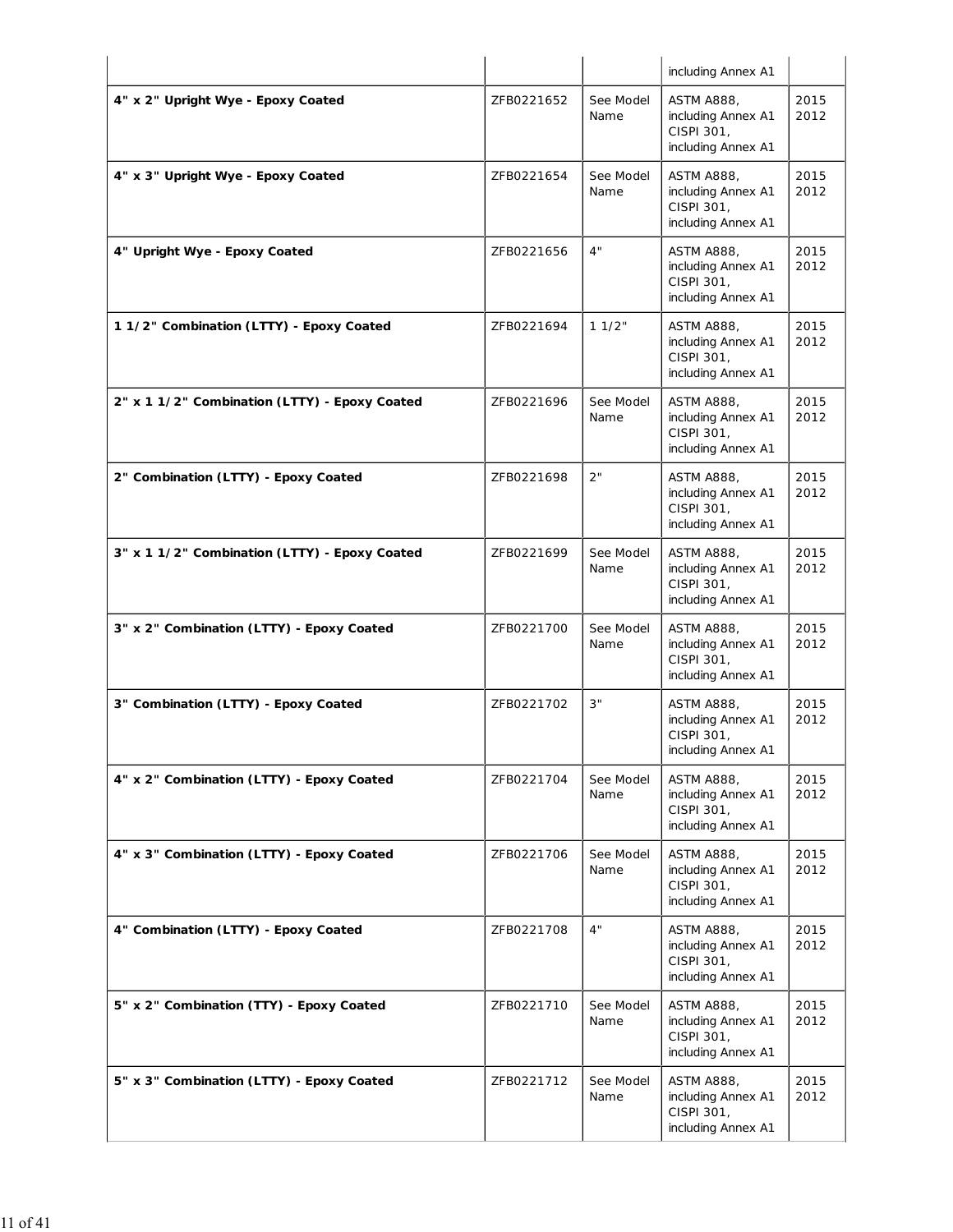| 5" x 4" Combination (LTTY) - Epoxy Coated                       | ZFB0221714  | See Model<br>Name | <b>ASTM A888,</b><br>including Annex A1<br>CISPI 301,<br>including Annex A1 | 2015<br>2012 |
|-----------------------------------------------------------------|-------------|-------------------|-----------------------------------------------------------------------------|--------------|
| 5" Combination (LTTY) - Epoxy Coated                            | ZFB0221716  | 5"                | <b>ASTM A888,</b><br>including Annex A1<br>CISPI 301,<br>including Annex A1 | 2015<br>2012 |
| 6" x 2" Combination (LTTY) - Epoxy Coated                       | ZFB0221718  | See Model<br>Name | <b>ASTM A888.</b><br>including Annex A1<br>CISPI 301,<br>including Annex A1 | 2015<br>2012 |
| 6" x 3" Combination (LTTY) - Epoxy Coated                       | ZFB0221720  | See Model<br>Name | <b>ASTM A888,</b><br>including Annex A1<br>CISPI 301,<br>including Annex A1 | 2015<br>2012 |
| 6" x 4" Combination (LTTY) - Epoxy Coated                       | ZFB0221722  | See Model<br>Name | <b>ASTM A888,</b><br>including Annex A1<br>CISPI 301,<br>including Annex A1 | 2015<br>2012 |
| 6" x 5" Combination (LTTY) - Epoxy Coated                       | ZFB0221724  | See Model<br>Name | <b>ASTM A888,</b><br>including Annex A1<br>CISPI 301,<br>including Annex A1 | 2015<br>2012 |
| 6" Combination (LTTY) - Epoxy Coated                            | ZFB0221726  | 6"                | <b>ASTM A888,</b><br>including Annex A1<br>CISPI 301,<br>including Annex A1 | 2015<br>2012 |
| 8" x 4" Combination (LTTY) - Epoxy Coated                       | ZFB0221728  | See Model<br>Name | <b>ASTM A888,</b><br>including Annex A1<br>CISPI 301,<br>including Annex A1 | 2015<br>2012 |
| 8" x 5" Combination (LTTY) - Epoxy Coated                       | ZFB0221730  | See Model<br>Name | <b>ASTM A888,</b><br>including Annex A1<br>CISPI 301,<br>including Annex A1 | 2015<br>2012 |
| 8" x 6" Combination (LTTY) - Epoxy Coated                       | ZFB0221732  | See Model<br>Name | <b>ASTM A888,</b><br>including Annex A1<br>CISPI 301,<br>including Annex A1 | 2015<br>2012 |
| 8" Combination (LTTY) - Epoxy Coated                            | ZFB0221734  | 8"                | <b>ASTM A888,</b><br>including Annex A1<br>CISPI 301,<br>including Annex A1 | 2015<br>2012 |
| 2" X 36" EXTENDED COMBINATION (EZS 15) - EPOXY<br><b>COATED</b> | ZFB02201742 | See Model<br>Name | <b>ASTM A888,</b><br>including Annex A1<br>CISPI 301,<br>including Annex A1 | 2015<br>2012 |
| 2" Double Combination - Epoxy Coated                            | ZFB0221802  | 2"                | <b>ASTM A888,</b><br>including Annex A1<br>CISPI 301,<br>including Annex A1 | 2015<br>2012 |
| 3" x 2" Double Combination - Epoxy Coated                       | ZFB0221804  | See Model<br>Name | <b>ASTM A888,</b><br>including Annex A1<br>CISPI 301,<br>including Annex A1 | 2015<br>2012 |
| 3" Double Combination - Epoxy Coated                            | ZFB0221806  | 3"                | <b>ASTM A888,</b><br>including Annex A1<br>CISPI 301,                       | 2015<br>2012 |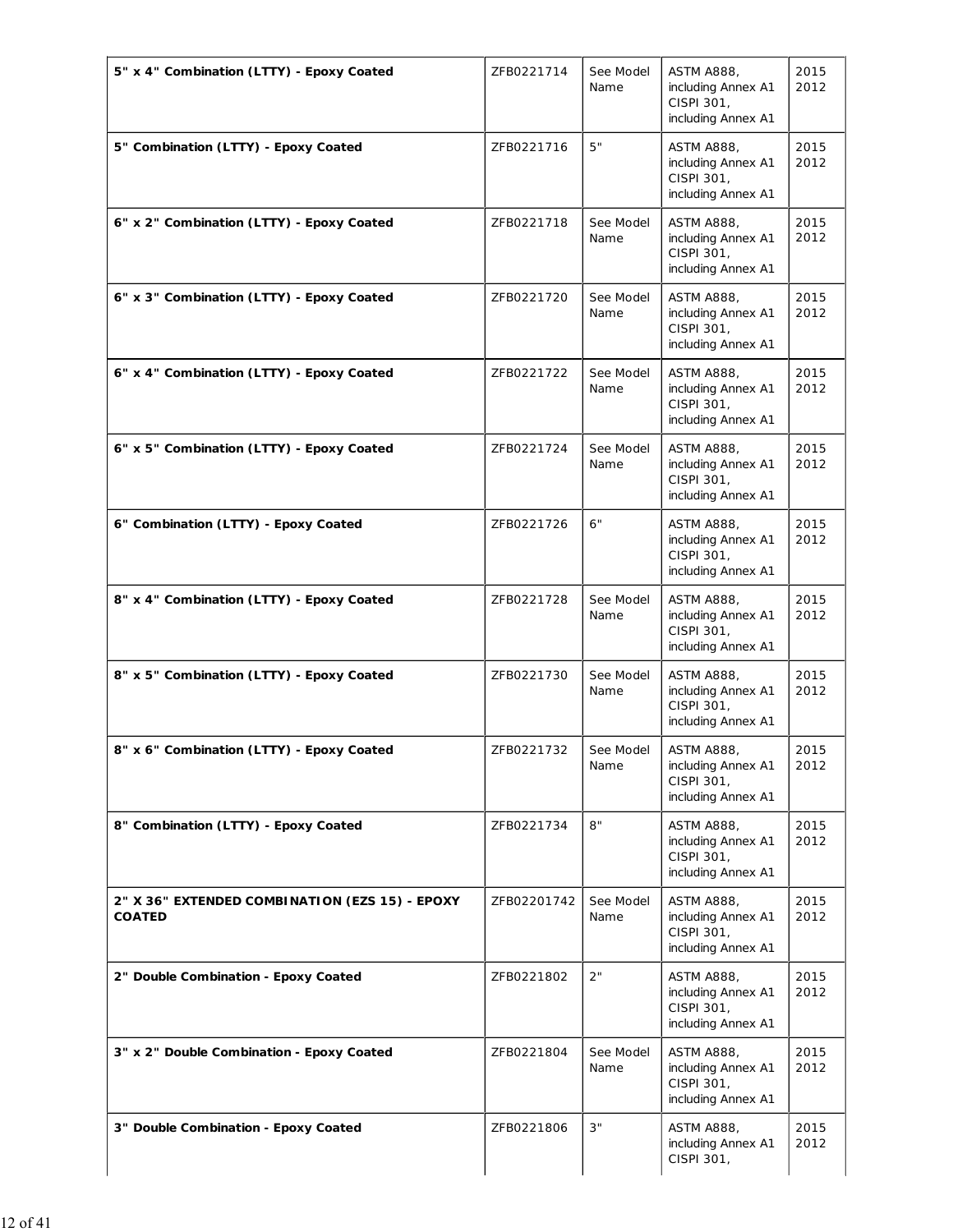|                                           |             |                   | including Annex A1                                                          |              |
|-------------------------------------------|-------------|-------------------|-----------------------------------------------------------------------------|--------------|
| 4" x 2" Double Combination - Epoxy Coated | ZFB0221808  | See Model<br>Name | <b>ASTM A888,</b><br>including Annex A1<br>CISPI 301,<br>including Annex A1 | 2015<br>2012 |
| 4" x 3" Double Combination - Epoxy Coated | ZFB0221810  | See Model<br>Name | <b>ASTM A888,</b><br>including Annex A1<br>CISPI 301,<br>including Annex A1 | 2015<br>2012 |
| 4" Double Combination - Epoxy Coated      | ZFB0221812  | 4"                | <b>ASTM A888,</b><br>including Annex A1<br>CISPI 301,<br>including Annex A1 | 2015<br>2012 |
| 1-1/2" SAN CROSS - EPOXY COATED           | ZFB02201850 | $1 - 1/2"$        | <b>ASTM A888,</b><br>including Annex A1<br>CISPI 301,<br>including Annex A1 | 2015<br>2012 |
| 2" San Cross - Epoxy Coated               | ZFB0221852  | 2"                | <b>ASTM A888,</b><br>including Annex A1<br>CISPI 301,<br>including Annex A1 | 2015<br>2012 |
| 3" x 2" San Cross - Epoxy Coated          | ZFB0221854  | See Model<br>Name | <b>ASTM A888,</b><br>including Annex A1<br>CISPI 301,<br>including Annex A1 | 2015<br>2012 |
| 3" San Cross - Epoxy Coated               | ZFB0221856  | 3"                | <b>ASTM A888,</b><br>including Annex A1<br>CISPI 301,<br>including Annex A1 | 2015<br>2012 |
| 4" x 2" San Cross - Epoxy Coated          | ZFB0221858  | See Model<br>Name | <b>ASTM A888,</b><br>including Annex A1<br>CISPI 301,<br>including Annex A1 | 2015<br>2012 |
| 4" x 3" San Cross - Epoxy Coated          | ZFB0221860  | See Model<br>Name | <b>ASTM A888,</b><br>including Annex A1<br>CISPI 301,<br>including Annex A1 | 2015<br>2012 |
| 4" San Cross - Epoxy Coated               | ZFB0221862  | 4"                | ASTM A888,<br>including Annex A1<br>CISPI 301,<br>including Annex A1        | 2015<br>2012 |
| 5" X 4" SAN CROSS - EPOXY COATED          | ZFB0221863  | See Model<br>Name | <b>ASTM A888,</b><br>including Annex A1<br>CISPI 301,<br>including Annex A1 | 2015<br>2012 |
| 6" x 4" San Cross - Epoxy Coated          | ZFB0221864  | See Model<br>Name | <b>ASTM A888,</b><br>including Annex A1<br>CISPI 301,<br>including Annex A1 | 2015<br>2012 |
| <b>6" SAN CROSS - EPOXY COATED</b>        | ZFB02201867 | 6"                | <b>ASTM A888,</b><br>including Annex A1<br>CISPI 301,<br>including Annex A1 | 2015<br>2012 |
| 8" X 4" SAN CROSS - EPOXY COATED          | ZFB02201874 | See Model<br>Name | <b>ASTM A888,</b><br>including Annex A1<br>CISPI 301,<br>including Annex A1 | 2015<br>2012 |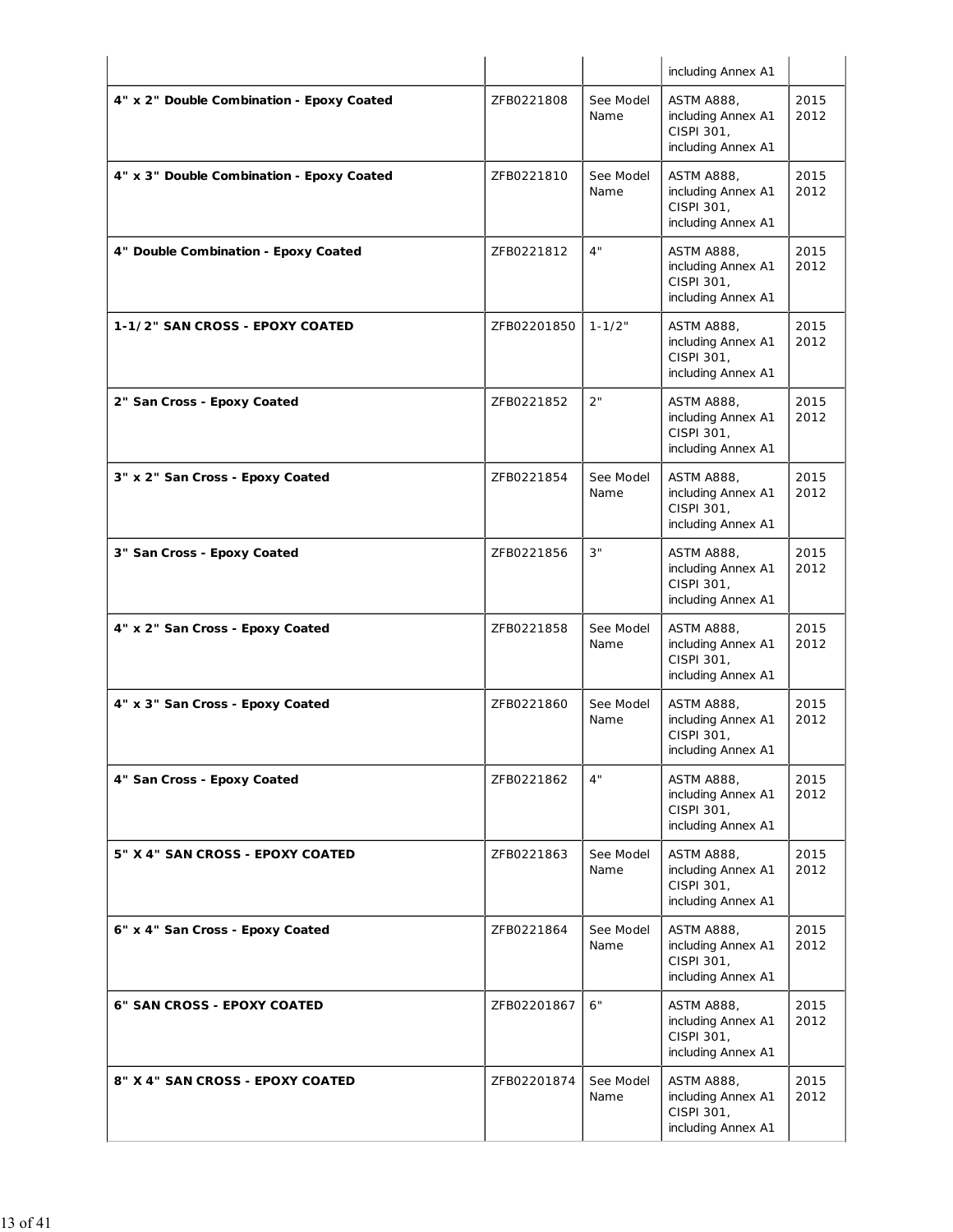| 8" SAN CROSS - EPOXY COATED                                                              | ZFB02201878 | 8"                | <b>ASTM A888,</b><br>including Annex A1<br>CISPI 301,<br>including Annex A1 | 2015<br>2012 |
|------------------------------------------------------------------------------------------|-------------|-------------------|-----------------------------------------------------------------------------|--------------|
| 3" SAN CROSS W/ 2" - 90 LH & RH INLET SIDE<br><b>OPENING ABOVE CENTER - EPOXY COATED</b> | ZFB0221982  | See Model<br>Name | <b>ASTM A888,</b><br>including Annex A1<br>CISPI 301,<br>including Annex A1 | 2015<br>2012 |
| 3" SAN CROSS W/2" - TWO 45 SIDE OPENINGS SAME<br>SIDE ABOVE CENTER - EPOXY COATED        | ZFB0221994  | See Model<br>Name | <b>ASTM A888,</b><br>including Annex A1<br>CISPI 301,<br>including Annex A1 | 2015<br>2012 |
| 2" X 3" LONG INCREASER - EPOXY COATED                                                    | ZFB0222124  | See Model<br>Name | <b>ASTM A888,</b><br>including Annex A1<br>CISPI 301,<br>including Annex A1 | 2015<br>2012 |
| 2" x 1 1/2" Short Reducer - Epoxy Coated                                                 | ZFB0222138  | See Model<br>Name | <b>ASTM A888,</b><br>including Annex A1<br>CISPI 301,<br>including Annex A1 | 2015<br>2012 |
| 3" x 1 1/2" Short Reducer - Epoxy Coated                                                 | ZFB0222139  | See Model<br>Name | <b>ASTM A888,</b><br>including Annex A1<br>CISPI 301,<br>including Annex A1 | 2015<br>2012 |
| 3" x 2" Short Reducer - Epoxy Coated                                                     | ZFB0222140  | See Model<br>Name | <b>ASTM A888,</b><br>including Annex A1<br>CISPI 301,<br>including Annex A1 | 2015<br>2012 |
| 4" x 2" Short Reducer - Epoxy Coated                                                     | ZFB0222142  | See Model<br>Name | <b>ASTM A888,</b><br>including Annex A1<br>CISPI 301,<br>including Annex A1 | 2015<br>2012 |
| 4" x 3" Short Reducer - Epoxy Coated                                                     | ZFB0222144  | See Model<br>Name | <b>ASTM A888,</b><br>including Annex A1<br>CISPI 301,<br>including Annex A1 | 2015<br>2012 |
| 5" x 2" Short Reducer - Epoxy Coated                                                     | ZFB0222146  | See Model<br>Name | <b>ASTM A888,</b><br>including Annex A1<br>CISPI 301,<br>including Annex A1 | 2015<br>2012 |
| 5" x 3" Short Reducer - Epoxy Coated                                                     | ZFB0222148  | See Model<br>Name | <b>ASTM A888,</b><br>including Annex A1<br>CISPI 301,<br>including Annex A1 | 2015<br>2012 |
| 5" x 4" Short Reducer - Epoxy Coated                                                     | ZFB0222150  | See Model<br>Name | <b>ASTM A888,</b><br>including Annex A1<br>CISPI 301,<br>including Annex A1 | 2015<br>2012 |
| 6" x 2" Short Reducer - Epoxy Coated                                                     | ZFB0222152  | See Model<br>Name | <b>ASTM A888,</b><br>including Annex A1<br>CISPI 301,<br>including Annex A1 | 2015<br>2012 |
| 6" x 3" Short Reducer - Epoxy Coated                                                     | ZFB0222154  | See Model<br>Name | <b>ASTM A888,</b><br>including Annex A1<br>CISPI 301,<br>including Annex A1 | 2015<br>2012 |
| 6" x 4" Short Reducer - Epoxy Coated                                                     | ZFB0222156  | See Model<br>Name | <b>ASTM A888,</b><br>including Annex A1<br>CISPI 301,                       | 2015<br>2012 |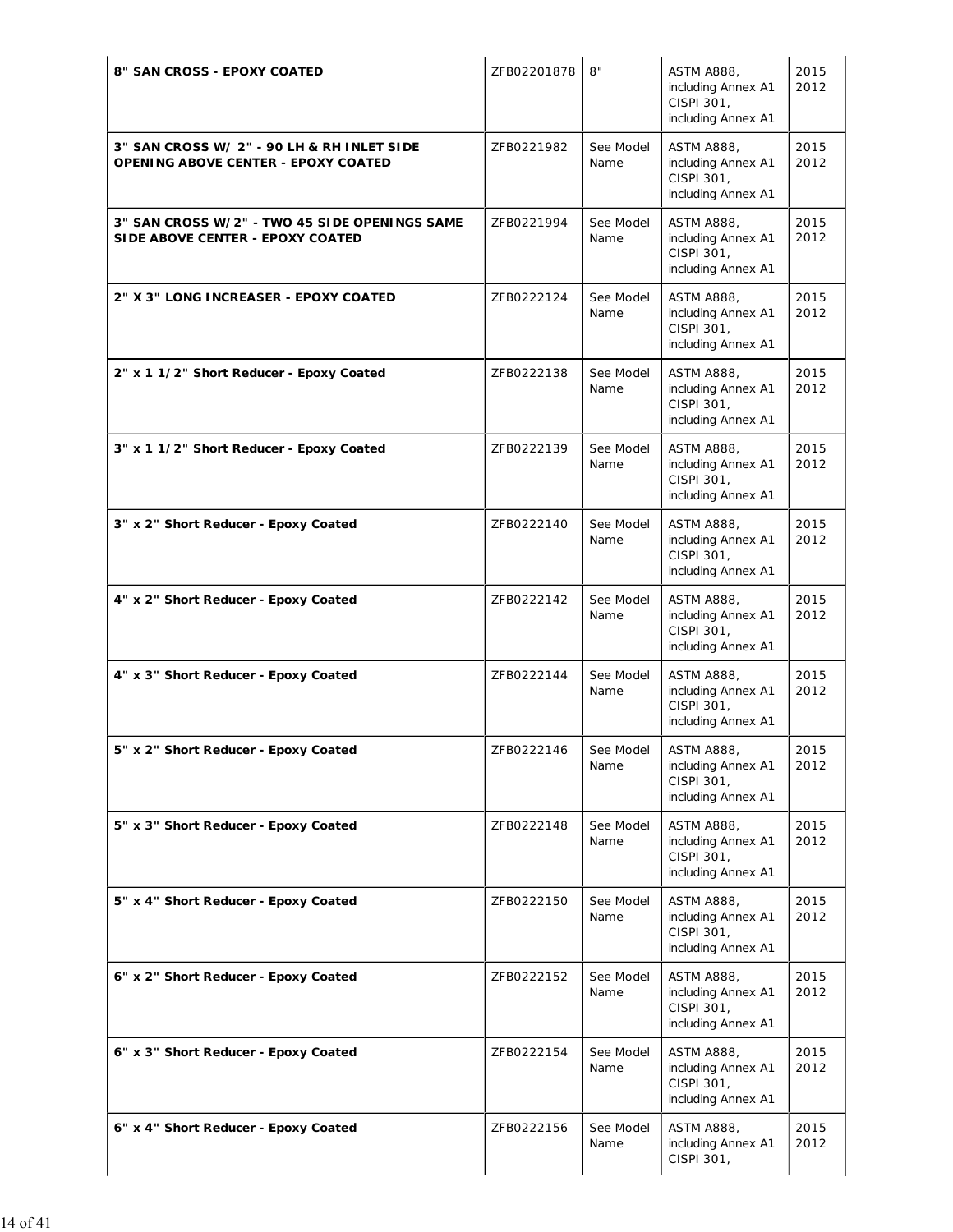|                                        |            |                   | including Annex A1                                                          |              |
|----------------------------------------|------------|-------------------|-----------------------------------------------------------------------------|--------------|
| 6" x 5" Short Reducer - Epoxy Coated   | ZFB0222158 | See Model<br>Name | <b>ASTM A888,</b><br>including Annex A1<br>CISPI 301,<br>including Annex A1 | 2015<br>2012 |
| 8" X 2" SHORT REDUCER - EPOXY COATED   | ZFB0222160 | See Model<br>Name | <b>ASTM A888,</b><br>including Annex A1<br>CISPI 301,<br>including Annex A1 | 2015<br>2012 |
| 8" x 3" Short Reducer - Epoxy Coated   | ZFB0222162 | See Model<br>Name | <b>ASTM A888,</b><br>including Annex A1<br>CISPI 301,<br>including Annex A1 | 2015<br>2012 |
| 8" x 4" Short Reducer - Epoxy Coated   | ZFB0222164 | See Model<br>Name | <b>ASTM A888,</b><br>including Annex A1<br>CISPI 301,<br>including Annex A1 | 2015<br>2012 |
| 8" x 5" Short Reducer - Epoxy Coated   | ZFB0222166 | See Model<br>Name | <b>ASTM A888,</b><br>including Annex A1<br>CISPI 301,<br>including Annex A1 | 2015<br>2012 |
| 8" x 6" Short Reducer - Epoxy Coated   | ZFB0222168 | See Model<br>Name | <b>ASTM A888,</b><br>including Annex A1<br>CISPI 301,<br>including Annex A1 | 2015<br>2012 |
| 10" x 4" Short Reducer - Epoxy Coated  | ZFB0222172 | See Model<br>Name | <b>ASTM A888,</b><br>including Annex A1<br>CISPI 301,<br>including Annex A1 | 2015<br>2012 |
| 10" x 6" Short Reducer - Epoxy Coated  | ZFB0222174 | See Model<br>Name | <b>ASTM A888,</b><br>including Annex A1<br>CISPI 301,<br>including Annex A1 | 2015<br>2012 |
| 10" x 8" Short Reducer - Epoxy Coated  | ZFB0222175 | See Model<br>Name | <b>ASTM A888,</b><br>including Annex A1<br>CISPI 301,<br>including Annex A1 | 2015<br>2012 |
| 12" x 4" Short Reducer - Epoxy Coated  | ZFB0222176 | See Model<br>Name | <b>ASTM A888,</b><br>including Annex A1<br>CISPI 301,<br>including Annex A1 | 2015<br>2012 |
| 12" x 6" Short Reducer - Epoxy Coated  | ZFB0222177 | See Model<br>Name | <b>ASTM A888,</b><br>including Annex A1<br>CISPI 301,<br>including Annex A1 | 2015<br>2012 |
| 12" x 8" Short Reducer - Epoxy Coated  | ZFB0222178 | See Model<br>Name | <b>ASTM A888,</b><br>including Annex A1<br>CISPI 301,<br>including Annex A1 | 2015<br>2012 |
| 12" x 10" Short Reducer - Epoxy Coated | ZFB0222179 | See Model<br>Name | <b>ASTM A888,</b><br>including Annex A1<br>CISPI 301,<br>including Annex A1 | 2015<br>2012 |
| 15" X 4" SHORT REDUCER - EPOXY COATED  | ZFB0222180 | See Model<br>Name | <b>ASTM A888,</b><br>including Annex A1<br>CISPI 301,<br>including Annex A1 | 2015<br>2012 |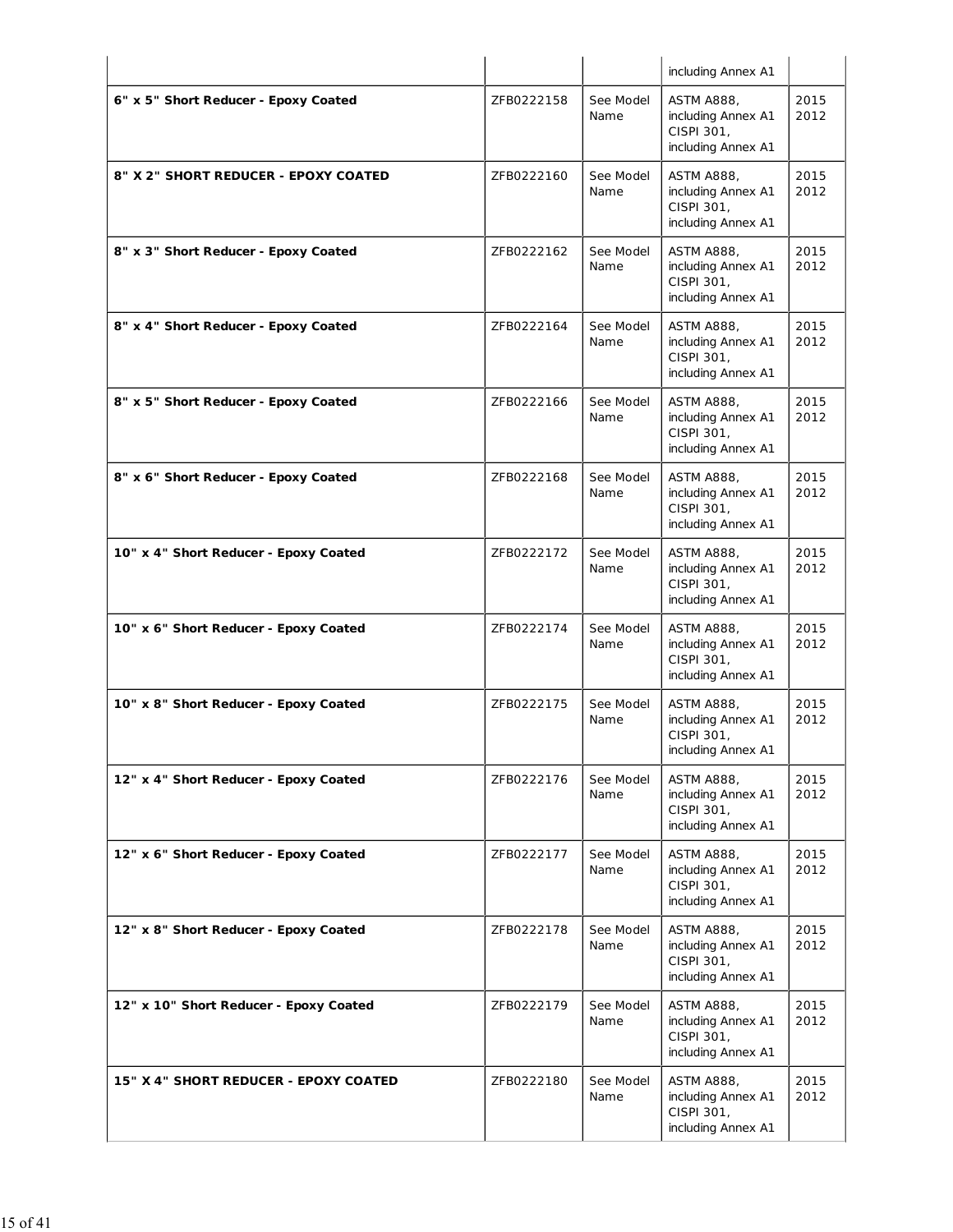| 15" x 6" Short Reducer - Epoxy Coated  | ZFB0222181 | See Model<br>Name | <b>ASTM A888,</b><br>including Annex A1<br>CISPI 301,<br>including Annex A1 | 2015<br>2012 |
|----------------------------------------|------------|-------------------|-----------------------------------------------------------------------------|--------------|
| 15" X 8" SHORT REDUCER - EPOXY COATED  | ZFB0222182 | See Model<br>Name | <b>ASTM A888,</b><br>including Annex A1<br>CISPI 301,<br>including Annex A1 | 2015<br>2012 |
| 15" X 10" SHORT REDUCER - EPOXY COATED | ZFB0222183 | See Model<br>Name | <b>ASTM A888,</b><br>including Annex A1<br>CISPI 301,<br>including Annex A1 | 2015<br>2012 |
| 15" X 12" SHORT REDUCER - EPOXY COATED | ZFB0222184 | See Model<br>Name | <b>ASTM A888,</b><br>including Annex A1<br>CISPI 301,<br>including Annex A1 | 2015<br>2012 |
| 1 1/2" Blind Plug - Epoxy Coated       | ZFB0222480 | 11/2"             | <b>ASTM A888,</b><br>including Annex A1<br>CISPI 301,<br>including Annex A1 | 2015<br>2012 |
| 2" Blind Plug - Epoxy Coated           | ZFB0222482 | 2"                | <b>ASTM A888,</b><br>including Annex A1<br>CISPI 301,<br>including Annex A1 | 2015<br>2012 |
| 3" Blind Plug - Epoxy Coated           | ZFB0222484 | 3"                | <b>ASTM A888,</b><br>including Annex A1<br>CISPI 301,<br>including Annex A1 | 2015<br>2012 |
| 4" Blind Plug - Epoxy Coated           | ZFB0222486 | 4"                | <b>ASTM A888,</b><br>including Annex A1<br>CISPI 301,<br>including Annex A1 | 2015<br>2012 |
| 5" Blind Plug - Epoxy Coated           | ZFB0222488 | 5"                | <b>ASTM A888,</b><br>including Annex A1<br>CISPI 301,<br>including Annex A1 | 2015<br>2012 |
| 6" Blind Plug - Epoxy Coated           | ZFB0222490 | 6"                | <b>ASTM A888,</b><br>including Annex A1<br>CISPI 301,<br>including Annex A1 | 2015<br>2012 |
| 8" Blind Plug - Epoxy Coated           | ZFB0222492 | 8"                | <b>ASTM A888,</b><br>including Annex A1<br>CISPI 301,<br>including Annex A1 | 2015<br>2012 |
| 10" Blind Plug - Epoxy Coated          | ZFB0222494 | 10"               | <b>ASTM A888,</b><br>including Annex A1<br>CISPI 301,<br>including Annex A1 | 2015<br>2012 |
| 12" Blind Plug - Epoxy Coated          | ZFB0222495 | 12"               | <b>ASTM A888,</b><br>including Annex A1<br>CISPI 301,<br>including Annex A1 | 2015<br>2012 |
| 15" BLIND PLUG - EPOXY COATED          | ZFB0222496 | 15"               | <b>ASTM A888,</b><br>including Annex A1<br>CISPI 301,<br>including Annex A1 | 2015<br>2012 |
| 1 1/2" P-Trap - Epoxy Coated           | ZFB0222506 | 11/2"             | <b>ASTM A888,</b><br>including Annex A1<br>CISPI 301,                       | 2015<br>2012 |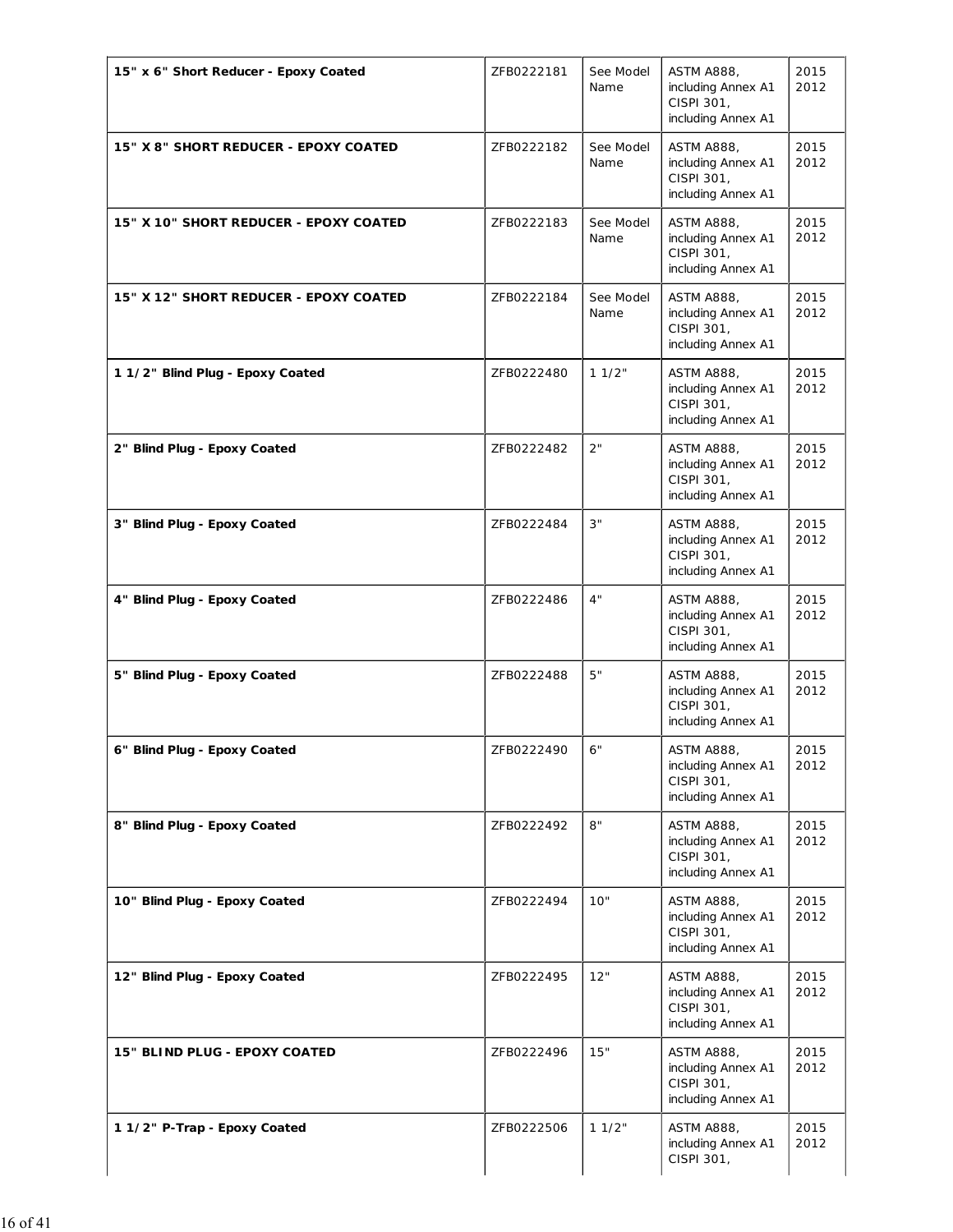|                                                               |            |                   | including Annex A1                                                          |              |
|---------------------------------------------------------------|------------|-------------------|-----------------------------------------------------------------------------|--------------|
| 2" P-Trap - Epoxy Coated                                      | ZFB0222508 | 2"                | <b>ASTM A888,</b><br>including Annex A1<br>CISPI 301,<br>including Annex A1 | 2015<br>2012 |
| 3" P-Trap - Epoxy Coated                                      | ZFB0222510 | 3"                | <b>ASTM A888,</b><br>including Annex A1<br>CISPI 301,<br>including Annex A1 | 2015<br>2012 |
| 4" P-Trap - Epoxy Coated                                      | ZFB0222512 | 4"                | <b>ASTM A888,</b><br>including Annex A1<br>CISPI 301,<br>including Annex A1 | 2015<br>2012 |
| 6" P-Trap - Epoxy Coated                                      | ZFB0222514 | 6"                | ASTM A888,<br>including Annex A1<br>CISPI 301,<br>including Annex A1        | 2015<br>2012 |
| Running Trap Dbl vents 4" - Epoxy Coated                      | ZFB0222524 | See Model<br>Name | <b>ASTM A888,</b><br>including Annex A1<br>CISPI 301,<br>including Annex A1 | 2015<br>2012 |
| 2" Deep Seal P-Trap - Epoxy Coated                            | ZFB0222564 | 2"                | ASTM A888,<br>including Annex A1<br>CISPI 301,<br>including Annex A1        | 2015<br>2012 |
| 3" Deep Seal P-Trap - Epoxy Coated                            | ZFB0222566 | 3"                | <b>ASTM A888,</b><br>including Annex A1<br>CISPI 301,<br>including Annex A1 | 2015<br>2012 |
| 4" Deep Seal P-Trap - Epoxy Coated                            | ZFB0222567 | 4"                | <b>ASTM A888,</b><br>including Annex A1<br>CISPI 301,<br>including Annex A1 | 2015<br>2012 |
| 3 x 4 x 6 x 12 Closet Bend Reducing - Epoxy Coated            | ZFB0222832 | See Model<br>Name | <b>ASTM A888,</b><br>including Annex A1<br>CISPI 301,<br>including Annex A1 | 2015<br>2012 |
| 3 x 4 x 6 x 15 Closet Bend Reducing - Epoxy Coated            | ZFB0222840 | See Model<br>Name | <b>ASTM A888,</b><br>including Annex A1<br>CISPI 301,<br>including Annex A1 | 2015<br>2012 |
| 3 x 4 x 6 x 16 Closet Bend Reducing - Epoxy Coated            | ZFB0222842 | See Model<br>Name | <b>ASTM A888,</b><br>including Annex A1<br>CISPI 301,<br>including Annex A1 | 2015<br>2012 |
| 3 x 4 x 6 x 18 Closet Bend Reducing - Epoxy Coated            | ZFB0222844 | See Model<br>Name | <b>ASTM A888,</b><br>including Annex A1<br>CISPI 301,<br>including Annex A1 | 2015<br>2012 |
| 3 x 4 x 10 x 12 Closet Bend Reducing - Epoxy Coated           | ZFB0222852 | See Model<br>Name | <b>ASTM A888,</b><br>including Annex A1<br>CISPI 301,<br>including Annex A1 | 2015<br>2012 |
| 3 X 4 X 10 X 15 CLOSET BEND REDUCING - EPOXY<br><b>COATED</b> | ZFB0222860 | See Model<br>Name | <b>ASTM A888,</b><br>including Annex A1<br>CISPI 301,<br>including Annex A1 | 2015<br>2012 |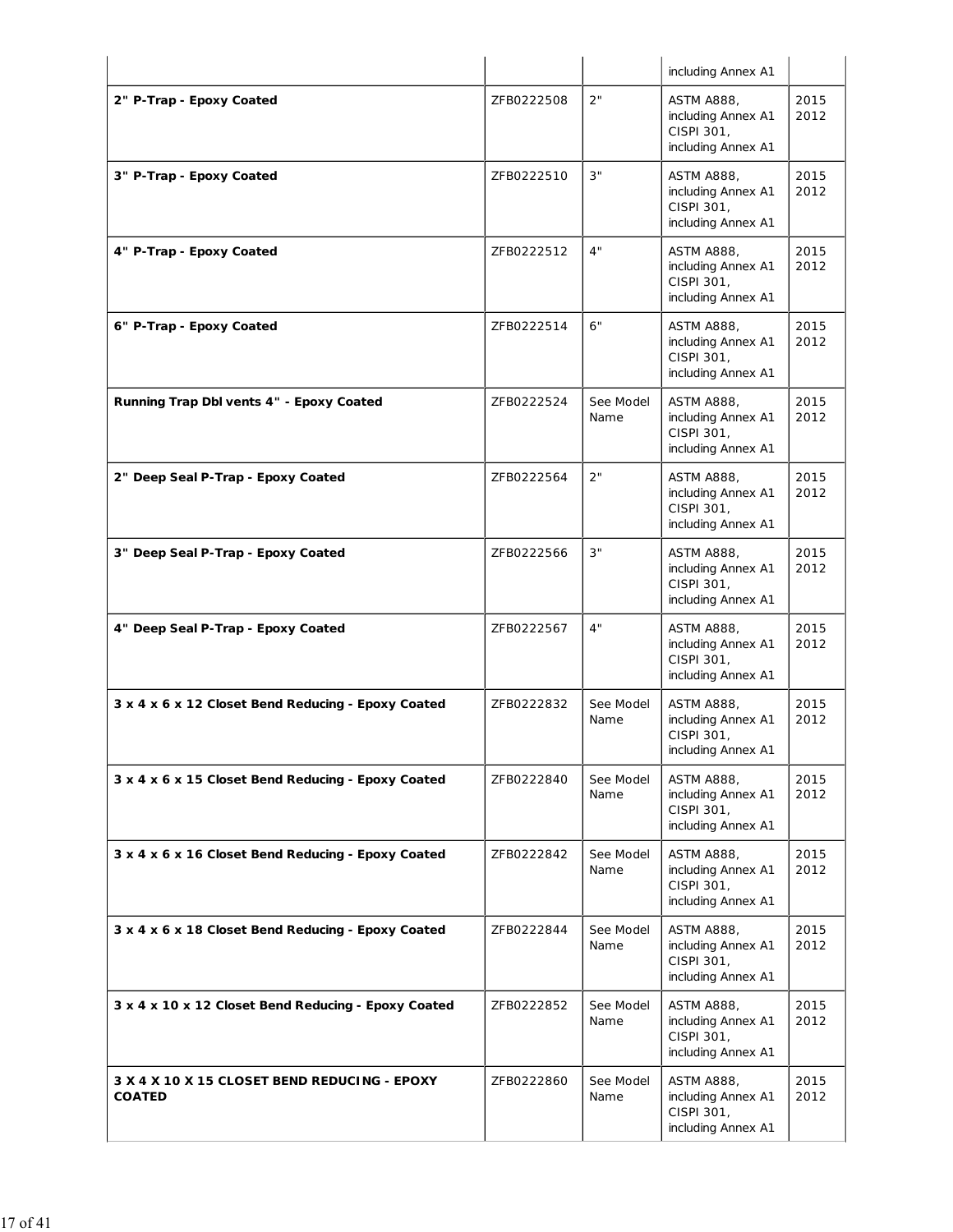| 3 X 4 X 10 X 16 CLOSET BEND REDUCING - EPOXY<br><b>COATED</b> | ZFB0222861 | See Model<br>Name | <b>ASTM A888,</b><br>including Annex A1<br>CISPI 301,<br>including Annex A1 | 2015<br>2012 |
|---------------------------------------------------------------|------------|-------------------|-----------------------------------------------------------------------------|--------------|
| 3 x 4 x 16 x 16 Closet Bend Reducing - Epoxy Coated           | ZFB0222866 | See Model<br>Name | <b>ASTM A888,</b><br>including Annex A1<br>CISPI 301,<br>including Annex A1 | 2015<br>2012 |
| 4 X 4 X 16 X 16 CLOSET BEND REDUCING - EPOXY<br><b>COATED</b> | ZFB0222867 | See Model<br>Name | <b>ASTM A888,</b><br>including Annex A1<br>CISPI 301,<br>including Annex A1 | 2015<br>2012 |
| 4 x 6 x 12 Closet Bend - Epoxy Coated                         | ZFB0222904 | See Model<br>Name | <b>ASTM A888,</b><br>including Annex A1<br>CISPI 301,<br>including Annex A1 | 2015<br>2012 |
| 4 x 6 x 15 CLOSET BEND - EPOXY COATED                         | ZFB0222906 | See Model<br>Name | <b>ASTM A888,</b><br>including Annex A1<br>CISPI 301,<br>including Annex A1 | 2015<br>2012 |
| 4 x 10 x 12 Closet Bend - Epoxy Coated                        | ZFB0222924 | See Model<br>Name | <b>ASTM A888,</b><br>including Annex A1<br>CISPI 301,<br>including Annex A1 | 2015<br>2012 |
| 4 x 3 x 3 1/2 Closet Flange Riser - Epoxy Coated              | ZFB0222966 | See Model<br>Name | <b>ASTM A888,</b><br>including Annex A1<br>CISPI 301,<br>including Annex A1 | 2015<br>2012 |
| 4 X 4 X 4 CLOSET FLANGE RISER - EPOXY COATED                  | ZFB0222970 | See Model<br>Name | <b>ASTM A888,</b><br>including Annex A1<br>CISPI 301,<br>including Annex A1 | 2015<br>2012 |
| 4 x 4 x 8 Closet Flange Riser - Epoxy Coated                  | ZFB0222971 | See Model<br>Name | <b>ASTM A888,</b><br>including Annex A1<br>CISPI 301,<br>including Annex A1 | 2015<br>2012 |
| 4 x 2 Closet Flange Caulk - Epoxy Coated                      | ZFB0222973 | See Model<br>Name | <b>ASTM A888,</b><br>including Annex A1<br>CISPI 301,<br>including Annex A1 | 2015<br>2012 |
| 4 x 3 Closet Flange Caulk - Epoxy Coated                      | ZFB0222975 | See Model<br>Name | <b>ASTM A888,</b><br>including Annex A1<br>CISPI 301,<br>including Annex A1 | 2015<br>2012 |
| 4 x 4 Closet Flange Caulk - Epoxy Coated                      | ZFB0222976 | See Model<br>Name | <b>ASTM A888,</b><br>including Annex A1<br>CISPI 301,<br>including Annex A1 | 2015<br>2012 |
| 4 x 2 Closet Flange (Mechanical) - Epoxy Coated               | ZFB0222980 | See Model<br>Name | <b>ASTM A888,</b><br>including Annex A1<br>CISPI 301,<br>including Annex A1 | 2015<br>2012 |
| 4 X 4 CLOSET FLANGE (MECHANICAL) - EPOXY COATED               | ZFB0222982 | See Model<br>Name | <b>ASTM A888,</b><br>including Annex A1<br>CISPI 301,<br>including Annex A1 | 2015<br>2012 |
| 4 X 10 X 15 CLOSET BEND - EPOXY COATED                        | ZFB0225572 | See Model<br>Name | <b>ASTM A888,</b><br>including Annex A1<br>CISPI 301,                       | 2015<br>2012 |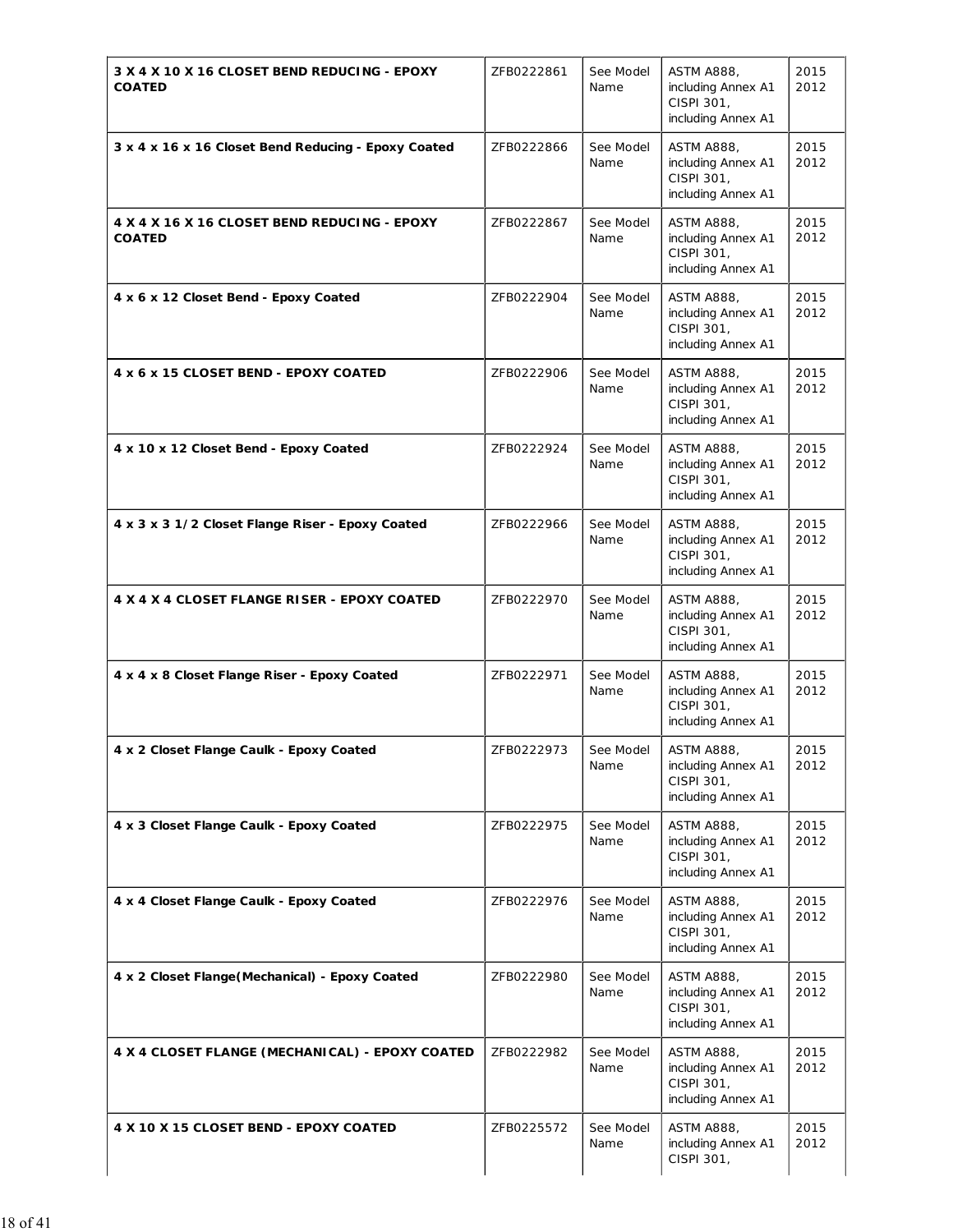|                                                                           |             |                   | including Annex A1                                                          |              |
|---------------------------------------------------------------------------|-------------|-------------------|-----------------------------------------------------------------------------|--------------|
| 2" x 1 1/2" Figure One - Epoxy Coated                                     | ZFB0228002  | See Model<br>Name | <b>ASTM A888,</b><br>including Annex A1<br>CISPI 301,<br>including Annex A1 | 2015<br>2012 |
| 2" Figure Five - Epoxy Coated                                             | ZFB0228052  | 2"                | <b>ASTM A888,</b><br>including Annex A1<br>CISPI 301,<br>including Annex A1 | 2015<br>2012 |
| 3 x 2 x 3 x 3 Figure Five - Epoxy Coated                                  | ZFB0228054  | See Model<br>Name | <b>ASTM A888,</b><br>including Annex A1<br>CISPI 301,<br>including Annex A1 | 2015<br>2012 |
| 3" Figure Five - Epoxy Coated                                             | ZFB0228056  | 3"                | <b>ASTM A888,</b><br>including Annex A1<br>CISPI 301,<br>including Annex A1 | 2015<br>2012 |
| 4 x 2 x 4 x 4 Figure Five - Epoxy Coated                                  | ZFB0228058  | See Model<br>Name | <b>ASTM A888,</b><br>including Annex A1<br>CISPI 301,<br>including Annex A1 | 2015<br>2012 |
| 4" Figure Five - Epoxy Coated                                             | ZFB0228062  | 4"                | <b>ASTM A888,</b><br>including Annex A1<br>CISPI 301,<br>including Annex A1 | 2015<br>2012 |
| 3 X 3 X 4 TWO WAY BAFFLE CLEANOUT - EPOXY<br><b>COATED</b>                | ZFB0228442  | See Model<br>Name | <b>ASTM A888,</b><br>including Annex A1<br>CISPI 301,<br>including Annex A1 | 2015<br>2012 |
| 4 x 4 x 4 Two Way Baffle Cleanout - Epoxy Coated                          | ZFB0228446  | See Model<br>Name | <b>ASTM A888,</b><br>including Annex A1<br>CISPI 301,<br>including Annex A1 | 2015<br>2012 |
| 2" X 18-3/8" VENT CROSS-OVER, PLAIN NO INLETS<br>(EZS 7) - EPOXY COATED   | ZFB0228500  | See Model<br>Name | ASTM A888,<br>including Annex A1<br>CISPI 301,<br>including Annex A1        | 2015<br>2012 |
| 2" VENT CROSS-OVER LEFT HAND INLET (EZS 7L)                               | ZFB0228502L | 2"                | ASTM A888,<br>including Annex A1<br>CISPI 301,<br>including Annex A1        | 2015<br>2012 |
| 2" VENT CROSS-OVER RIGHT HAND INLET (EZS 7R)                              | ZFB0228502R | 2"                | <b>ASTM A888,</b><br>including Annex A1<br>CISPI 301,<br>including Annex A1 | 2015<br>2012 |
| P-Trap Reducing 3x2" - Epoxy Coated                                       | ZFB0228548  | See Model<br>Name | <b>ASTM A888,</b><br>including Annex A1<br>CISPI 301,<br>including Annex A1 | 2015<br>2012 |
| 4 X 4 X 2 X 4 VENTED CLOSET TEE R TOP (EZS 457R)-<br><b>EPOXY COATED</b>  | ZFB022950   | See Model<br>Name | <b>ASTM A888,</b><br>including Annex A1<br>CISPI 301,<br>including Annex A1 | 2015<br>2012 |
| 4 X 4 X 2 X 4 VENTED CLOSET TEE L TOP (EZS 457L) -<br><b>EPOXY COATED</b> | ZFB0229500L | See Model<br>Name | <b>ASTM A888,</b><br>including Annex A1<br>CISPI 301,<br>including Annex A1 | 2015<br>2012 |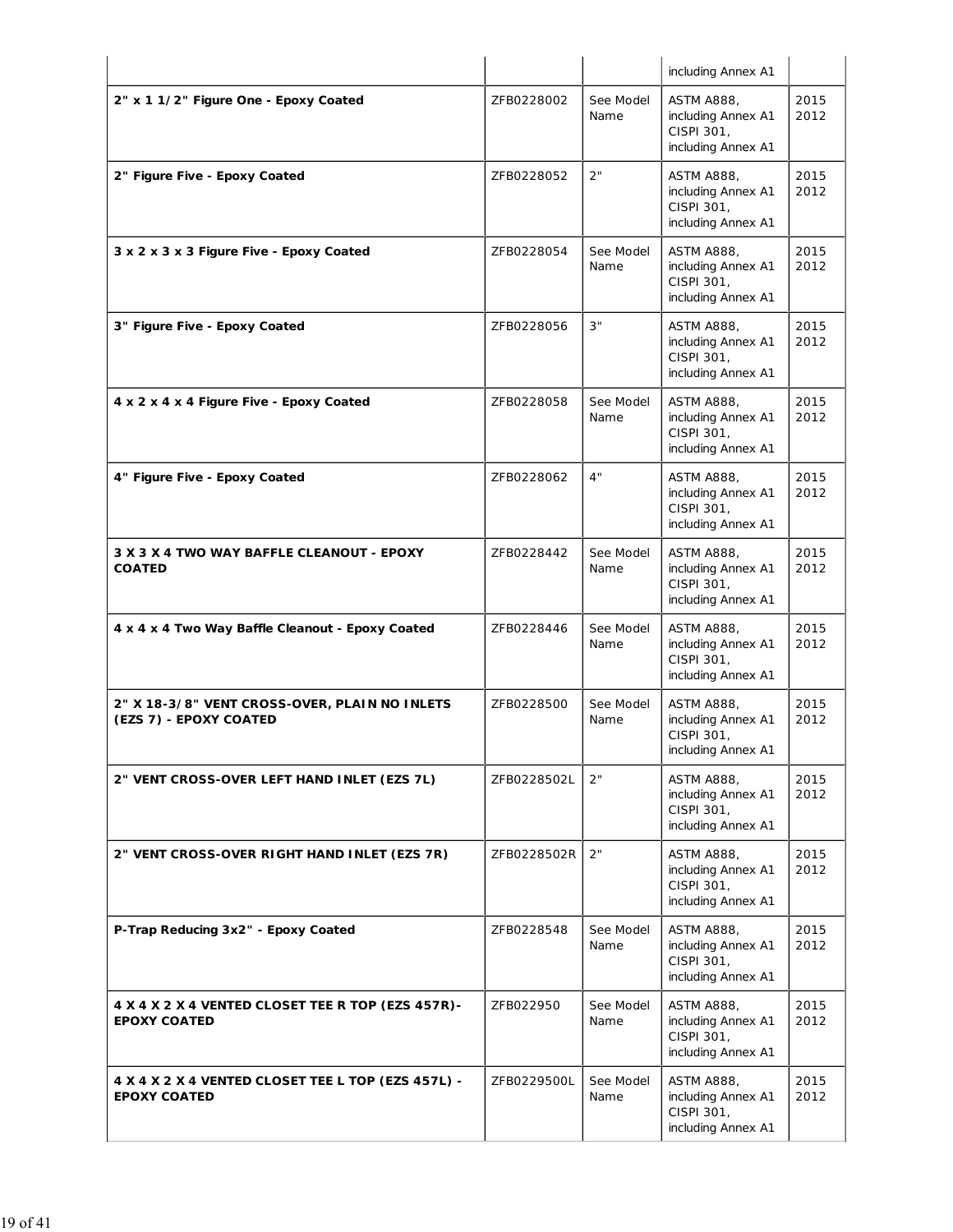| 4 X 4 X 2 X 4 VENTED CLOSET TEE R SIDE (EZS 458R) -<br><b>EPOXY COATED</b>                     | ZFB0229502  | See Model<br>Name | <b>ASTM A888,</b><br>including Annex A1<br>CISPI 301,<br>including Annex A1 | 2015<br>2012 |
|------------------------------------------------------------------------------------------------|-------------|-------------------|-----------------------------------------------------------------------------|--------------|
| 4 X 4 X 2 X 4 VENTED CLOSET TEE L RIDE (EZS 458L) -<br><b>EPOXY COATED</b>                     | ZFB0229502L | See Model<br>Name | <b>ASTM A888,</b><br>including Annex A1<br>CISPI 301,<br>including Annex A1 | 2015<br>2012 |
| 4 X 4 X 2 X 2 X 4 X 4 VENTED CLOSET CROSS WITH 2"<br>TOP VENT AND 2" SIDE INLET - EPOXY COATED | ZFB0229505  | See Model<br>Name | <b>ASTM A888,</b><br>including Annex A1<br>CISPI 301,<br>including Annex A1 | 2015<br>2012 |
| 1 1/2" 1/4 Bend                                                                                | 220188      | 11/2"             | <b>ASTM A888,</b><br>including Annex A1<br>CISPI 301,<br>including Annex A1 | 2015<br>2012 |
| 2" 1/4 Bend                                                                                    | 220190      | 2"                | <b>ASTM A888,</b><br>including Annex A1<br>CISPI 301,<br>including Annex A1 | 2015<br>2012 |
| 3" 1/4 Bend                                                                                    | 220192      | 3"                | <b>ASTM A888,</b><br>including Annex A1<br>CISPI 301,<br>including Annex A1 | 2015<br>2012 |
| 4" 1/4 Bend                                                                                    | 220194      | 4"                | <b>ASTM A888,</b><br>including Annex A1<br>CISPI 301,<br>including Annex A1 | 2015<br>2012 |
| 5" 1/4 Bend                                                                                    | 220196      | 5"                | <b>ASTM A888,</b><br>including Annex A1<br>CISPI 301,<br>including Annex A1 | 2015<br>2012 |
| 6" 1/4 Bend                                                                                    | 220198      | 6"                | <b>ASTM A888,</b><br>including Annex A1<br>CISPI 301,<br>including Annex A1 | 2015<br>2012 |
| 8" 1/4 Bend                                                                                    | 220200      | 8"                | <b>ASTM A888,</b><br>including Annex A1<br>CISPI 301,<br>including Annex A1 | 2015<br>2012 |
| 4" x 3" 1/4 Bend Reducing                                                                      | 220218      | See Model<br>Name | <b>ASTM A888,</b><br>including Annex A1<br>CISPI 301,<br>including Annex A1 | 2015<br>2012 |
| 3" x 2" 1/4 Bend w/2" Side Opening                                                             | 220236      | See Model<br>Name | <b>ASTM A888,</b><br>including Annex A1<br>CISPI 301,<br>including Annex A1 | 2015<br>2012 |
| 4" x 2" 1/4 Bend w/2" Side Opening                                                             | 220238      | See Model<br>Name | <b>ASTM A888,</b><br>including Annex A1<br>CISPI 301,<br>including Annex A1 | 2015<br>2012 |
| 3" x 2" 1/4 Bend w/2" Extended Heel                                                            | 220275      | See Model<br>Name | <b>ASTM A888,</b><br>including Annex A1<br>CISPI 301,<br>including Annex A1 | 2015<br>2012 |
| 4" x 2" 1/4 Bend w/2" Extended Heel                                                            | 220277      | See Model<br>Name | <b>ASTM A888,</b><br>including Annex A1<br>CISPI 301,                       | 2015<br>2012 |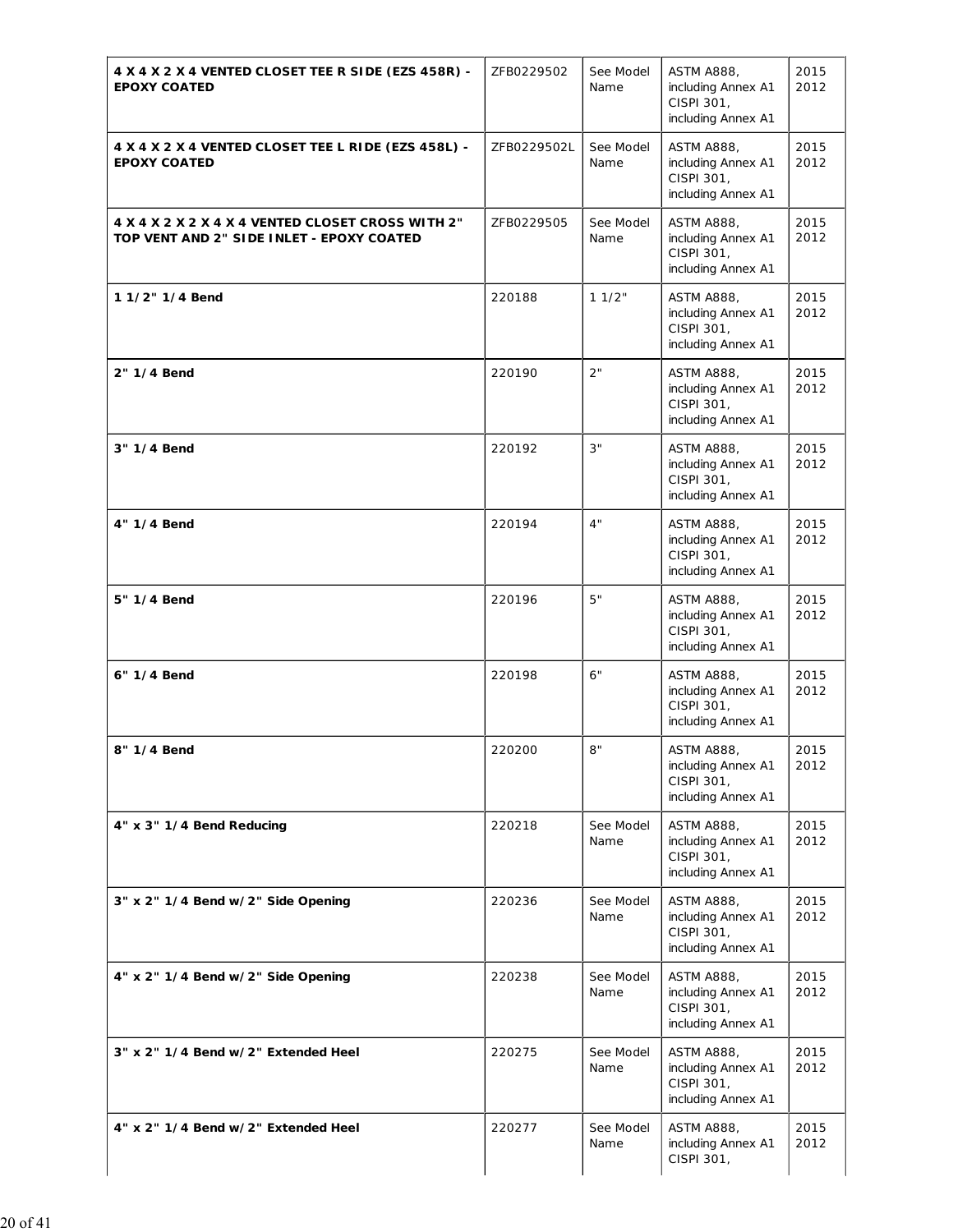|                                    |         |                   | including Annex A1                                                          |              |
|------------------------------------|---------|-------------------|-----------------------------------------------------------------------------|--------------|
| 3" x 2" 1/4 Bend w/2" Heel Opening | 220280  | See Model<br>Name | <b>ASTM A888,</b><br>including Annex A1<br>CISPI 301,<br>including Annex A1 | 2015<br>2012 |
| 4" x 2" 1/4 Bend w/2" Heel Opening | 220282  | See Model<br>Name | <b>ASTM A888,</b><br>including Annex A1<br>CISPI 301,<br>including Annex A1 | 2015<br>2012 |
| 4" SAN TEE W/2" - 45 LH (NH32B)    | 220365  | See Model<br>Name | ASTM A888,<br>including Annex A1<br>CISPI 301,<br>including Annex A1        | 2015<br>2012 |
| 2" Double 1/4 Bend                 | 220402  | 2"                | ASTM A888,<br>including Annex A1<br>CISPI 301,<br>including Annex A1        | 2015<br>2012 |
| 3" Double 1/4 Bend                 | 220404  | 3"                | <b>ASTM A888,</b><br>including Annex A1<br>CISPI 301,<br>including Annex A1 | 2015<br>2012 |
| 4" Double 1/4 Bend                 | 220406  | 4"                | <b>ASTM A888,</b><br>including Annex A1<br>CISPI 301,<br>including Annex A1 | 2015<br>2012 |
| 2" x 18" Long 1/4 Bend             | 220425  | See Model<br>Name | <b>ASTM A888,</b><br>including Annex A1<br>CISPI 301,<br>including Annex A1 | 2015<br>2012 |
| 2" x 24" Extended Long 1/4 Bend    | 220425E | See Model<br>Name | <b>ASTM A888,</b><br>including Annex A1<br>CISPI 301,<br>including Annex A1 | 2015<br>2012 |
| 2" Short Sweep                     | 220462  | 2"                | ASTM A888,<br>including Annex A1<br>CISPI 301,<br>including Annex A1        | 2015<br>2012 |
| 3" Short Sweep                     | 220464  | 3"                | ASTM A888,<br>including Annex A1<br>CISPI 301,<br>including Annex A1        | 2015<br>2012 |
| 4" Short Sweep                     | 220468  | 4"                | <b>ASTM A888,</b><br>including Annex A1<br>CISPI 301,<br>including Annex A1 | 2015<br>2012 |
| 5" Short Sweep                     | 220470  | 5"                | <b>ASTM A888,</b><br>including Annex A1<br>CISPI 301,<br>including Annex A1 | 2015<br>2012 |
| 6" Short Sweep                     | 220472  | 6"                | <b>ASTM A888,</b><br>including Annex A1<br>CISPI 301,<br>including Annex A1 | 2015<br>2012 |
| 8" Short Sweep                     | 220474  | 8"                | <b>ASTM A888,</b><br>including Annex A1<br>CISPI 301,<br>including Annex A1 | 2015<br>2012 |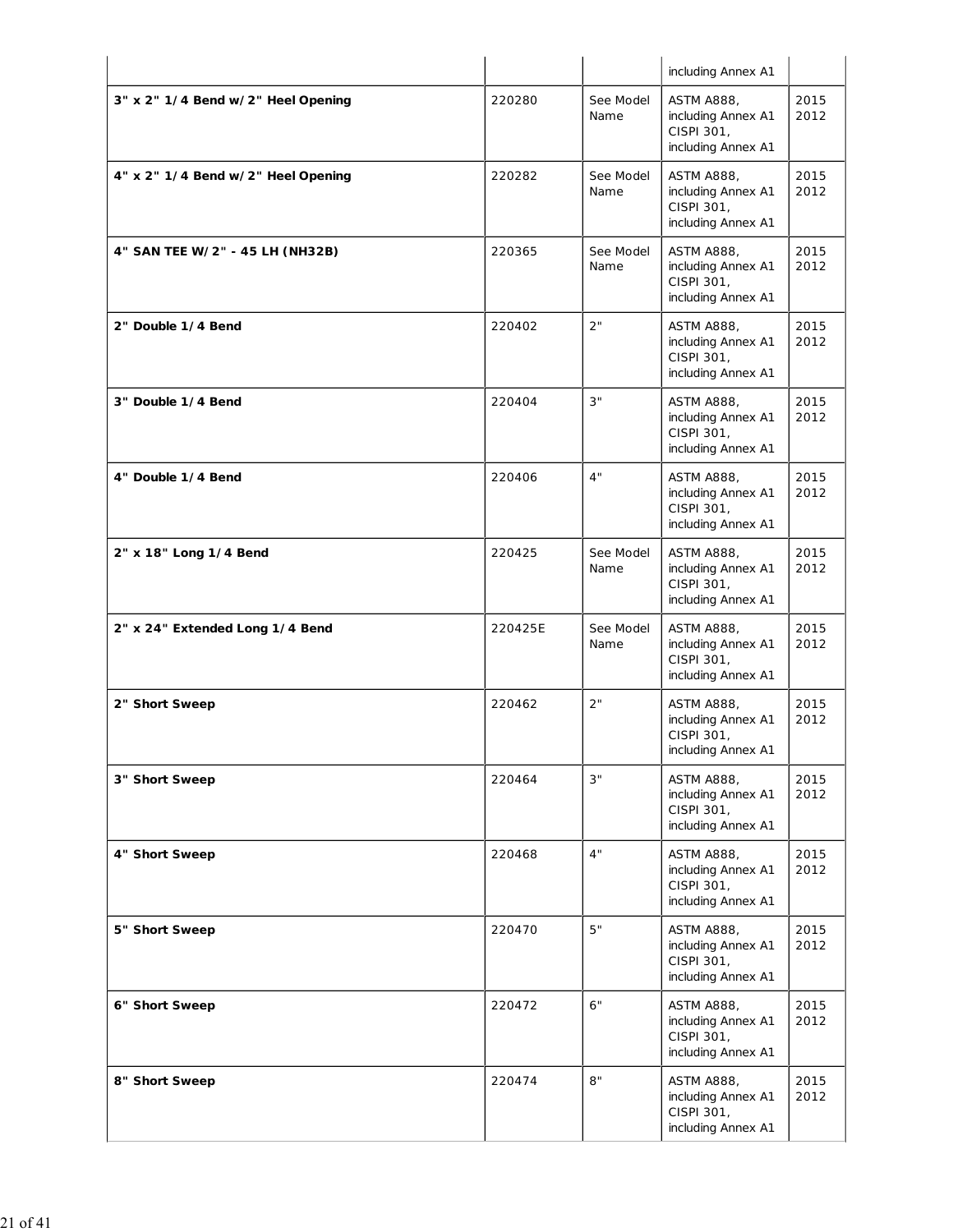| 10" Short Sweep                        | 220475 | 10"               | <b>ASTM A888,</b><br>including Annex A1<br>CISPI 301,<br>including Annex A1 | 2015<br>2012 |
|----------------------------------------|--------|-------------------|-----------------------------------------------------------------------------|--------------|
| 12" Short Sweep                        | 220476 | 12"               | <b>ASTM A888,</b><br>including Annex A1<br>CISPI 301,<br>including Annex A1 | 2015<br>2012 |
| 15" Short Sweep                        | 220477 | 15"               | <b>ASTM A888,</b><br>including Annex A1<br>CISPI 301,<br>including Annex A1 | 2015<br>2012 |
| 2" X 34" EXTENDED SHORT SWEEP (EZS 14) | 220483 | See Model<br>Name | <b>ASTM A888,</b><br>including Annex A1<br>CISPI 301,<br>including Annex A1 | 2015<br>2012 |
| 1 1/2" Long Sweep                      | 220492 | 11/2"             | <b>ASTM A888,</b><br>including Annex A1<br>CISPI 301,<br>including Annex A1 | 2015<br>2012 |
| 2" Long Sweep                          | 220494 | 2"                | <b>ASTM A888,</b><br>including Annex A1<br>CISPI 301,<br>including Annex A1 | 2015<br>2012 |
| 3" Long Sweep                          | 220496 | 3"                | <b>ASTM A888,</b><br>including Annex A1<br>CISPI 301,<br>including Annex A1 | 2015<br>2012 |
| 4" Long Sweep                          | 220498 | 4"                | <b>ASTM A888,</b><br>including Annex A1<br>CISPI 301,<br>including Annex A1 | 2015<br>2012 |
| 5" Long Sweep                          | 220500 | 5"                | <b>ASTM A888,</b><br>including Annex A1<br>CISPI 301,<br>including Annex A1 | 2015<br>2012 |
| 6" Long Sweep                          | 220502 | 6"                | <b>ASTM A888,</b><br>including Annex A1<br>CISPI 301,<br>including Annex A1 | 2015<br>2012 |
| 2" 1/5 Bend                            | 220536 | 2"                | <b>ASTM A888,</b><br>including Annex A1<br>CISPI 301,<br>including Annex A1 | 2015<br>2012 |
| 3" 1/5 Bend                            | 220538 | 3"                | <b>ASTM A888,</b><br>including Annex A1<br>CISPI 301,<br>including Annex A1 | 2015<br>2012 |
| 4" 1/5 Bend                            | 220540 | 4"                | <b>ASTM A888,</b><br>including Annex A1<br>CISPI 301,<br>including Annex A1 | 2015<br>2012 |
| 2" 1/6 Bend                            | 220570 | 2"                | <b>ASTM A888,</b><br>including Annex A1<br>CISPI 301,<br>including Annex A1 | 2015<br>2012 |
| 3" 1/6 Bend                            | 220572 | 3"                | <b>ASTM A888,</b><br>including Annex A1<br>CISPI 301,                       | 2015<br>2012 |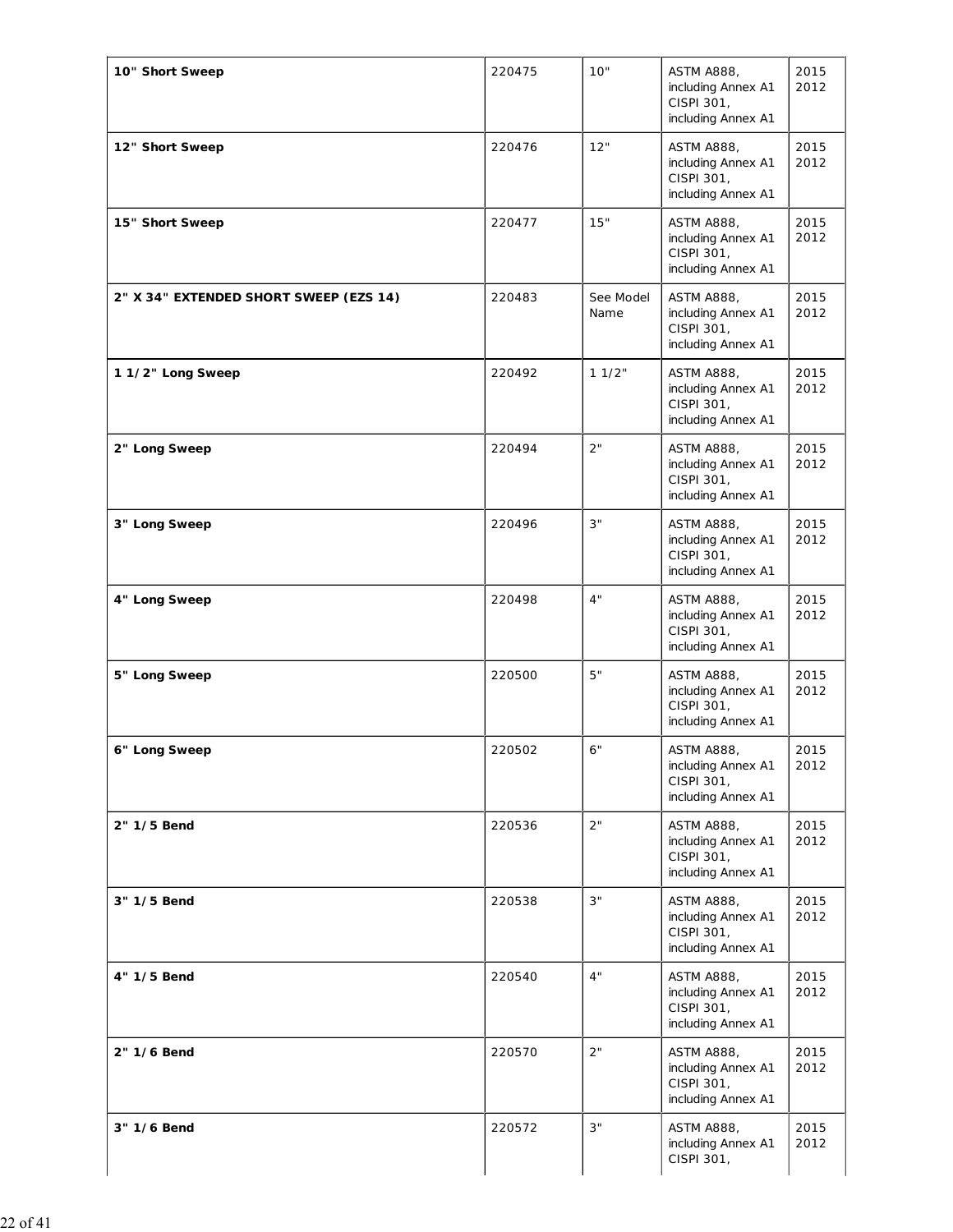|                  |        |       | including Annex A1                                                          |              |
|------------------|--------|-------|-----------------------------------------------------------------------------|--------------|
| 4" 1/6 Bend      | 220574 | 4"    | <b>ASTM A888,</b><br>including Annex A1<br>CISPI 301,<br>including Annex A1 | 2015<br>2012 |
| 1 1/2" 1/8 Bend  | 220604 | 11/2" | <b>ASTM A888,</b><br>including Annex A1<br>CISPI 301,<br>including Annex A1 | 2015<br>2012 |
| 2" 1/8 Bend      | 220606 | 2"    | <b>ASTM A888,</b><br>including Annex A1<br>CISPI 301,<br>including Annex A1 | 2015<br>2012 |
| 3" 1/8 Bend      | 220608 | 3"    | <b>ASTM A888,</b><br>including Annex A1<br>CISPI 301,<br>including Annex A1 | 2015<br>2012 |
| 4" 1/8 Bend      | 220610 | 4"    | <b>ASTM A888,</b><br>including Annex A1<br>CISPI 301,<br>including Annex A1 | 2015<br>2012 |
| 5" 1/8 Bend      | 220612 | $5"$  | <b>ASTM A888,</b><br>including Annex A1<br>CISPI 301,<br>including Annex A1 | 2015<br>2012 |
| 6" 1/8 Bend      | 220614 | 6"    | <b>ASTM A888,</b><br>including Annex A1<br>CISPI 301,<br>including Annex A1 | 2015<br>2012 |
| 8" 1/8 Bend      | 220616 | 8"    | <b>ASTM A888,</b><br>including Annex A1<br>CISPI 301,<br>including Annex A1 | 2015<br>2012 |
| 10" 1/8 Bend     | 220617 | 10"   | <b>ASTM A888,</b><br>including Annex A1<br>CISPI 301,<br>including Annex A1 | 2015<br>2012 |
| 12" 1/8 Bend     | 220618 | 12"   | <b>ASTM A888,</b><br>including Annex A1<br>CISPI 301,<br>including Annex A1 | 2015<br>2012 |
| 15" 1/8 Bend     | 220619 | 15"   | <b>ASTM A888,</b><br>including Annex A1<br>CISPI 301,<br>including Annex A1 | 2015<br>2012 |
| 1 1/2" 1/16 Bend | 220676 | 11/2" | <b>ASTM A888,</b><br>including Annex A1<br>CISPI 301,<br>including Annex A1 | 2015<br>2012 |
| 2" 1/16 Bend     | 220678 | 2"    | <b>ASTM A888,</b><br>including Annex A1<br>CISPI 301,<br>including Annex A1 | 2015<br>2012 |
| 3" 1/16 Bend     | 220680 | 3"    | <b>ASTM A888,</b><br>including Annex A1<br>CISPI 301,<br>including Annex A1 | 2015<br>2012 |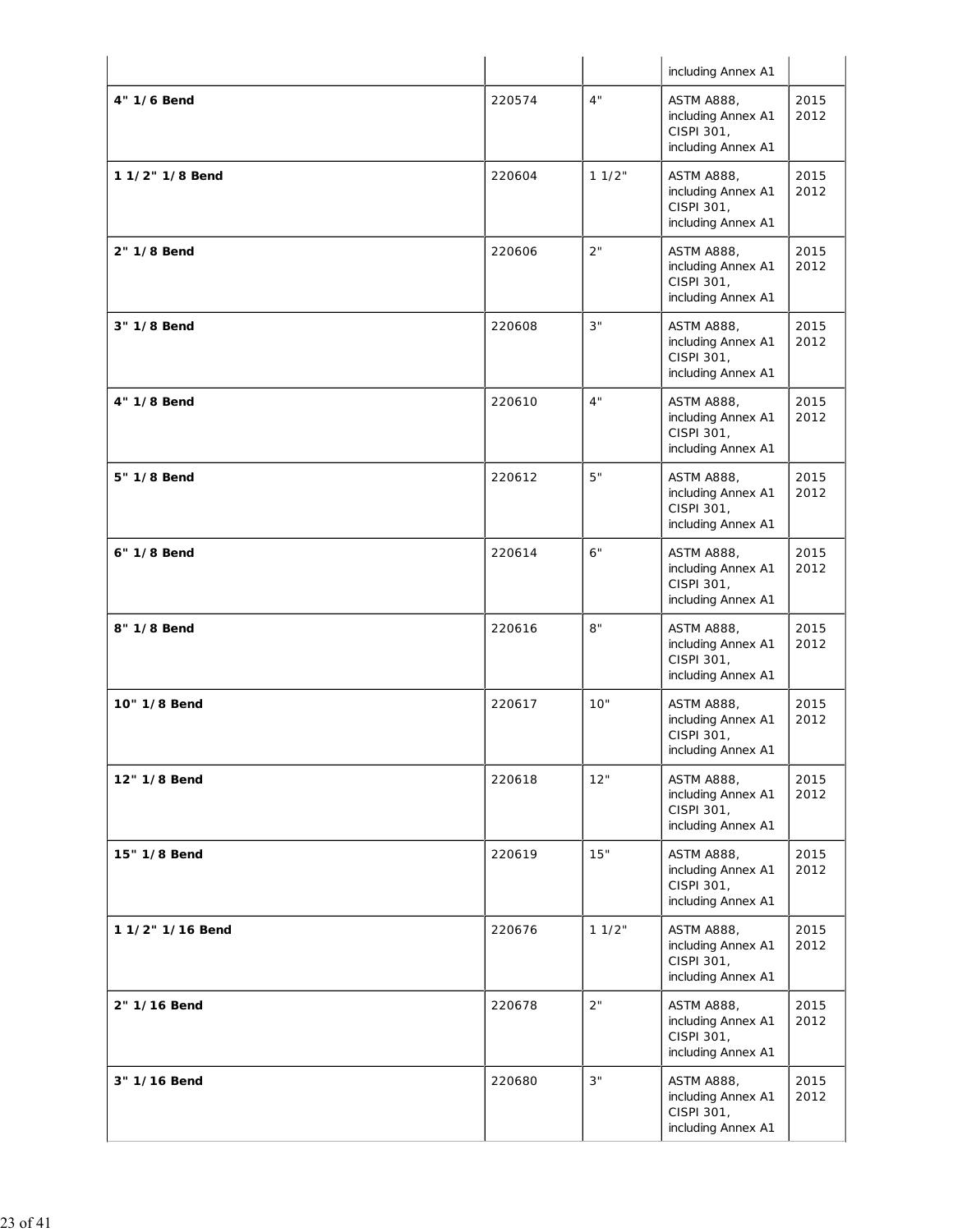| 4" 1/16 Bend                  | 220682 | 4"                | <b>ASTM A888,</b><br>including Annex A1<br>CISPI 301,<br>including Annex A1 | 2015<br>2012 |
|-------------------------------|--------|-------------------|-----------------------------------------------------------------------------|--------------|
| 5" 1/16 Bend                  | 220684 | 5"                | <b>ASTM A888,</b><br>including Annex A1<br>CISPI 301,<br>including Annex A1 | 2015<br>2012 |
| 6" 1/16 Bend                  | 220686 | 6"                | <b>ASTM A888,</b><br>including Annex A1<br>CISPI 301,<br>including Annex A1 | 2015<br>2012 |
| 8" 1/16 Bend                  | 220688 | 8"                | <b>ASTM A888,</b><br>including Annex A1<br>CISPI 301,<br>including Annex A1 | 2015<br>2012 |
| 11/2" Sanitary Tee (TY)       | 220806 | 11/2"             | <b>ASTM A888,</b><br>including Annex A1<br>CISPI 301,<br>including Annex A1 | 2015<br>2012 |
| 2" x 1 1/2" Sanitary Tee (TY) | 220808 | See Model<br>Name | <b>ASTM A888,</b><br>including Annex A1<br>CISPI 301,<br>including Annex A1 | 2015<br>2012 |
| 2" Sanitary Tee (TY)          | 220810 | 2"                | <b>ASTM A888,</b><br>including Annex A1<br>CISPI 301,<br>including Annex A1 | 2015<br>2012 |
| 3" x 1 1/2" Sanitary Tee (TY) | 220812 | See Model<br>Name | <b>ASTM A888,</b><br>including Annex A1<br>CISPI 301,<br>including Annex A1 | 2015<br>2012 |
| 3" x 2" Sanitary Tee (TY)     | 220814 | See Model<br>Name | <b>ASTM A888,</b><br>including Annex A1<br>CISPI 301,<br>including Annex A1 | 2015<br>2012 |
| 3" Sanitary Tee (TY)          | 220816 | 3"                | <b>ASTM A888,</b><br>including Annex A1<br>CISPI 301,<br>including Annex A1 | 2015<br>2012 |
| 4" x 2" Sanitary Tee (TY)     | 220818 | See Model<br>Name | <b>ASTM A888,</b><br>including Annex A1<br>CISPI 301,<br>including Annex A1 | 2015<br>2012 |
| 4" x 3" Sanitary Tee (TY)     | 220820 | See Model<br>Name | <b>ASTM A888,</b><br>including Annex A1<br>CISPI 301,<br>including Annex A1 | 2015<br>2012 |
| 4" Sanitary Tee (TY)          | 220822 | 4"                | <b>ASTM A888,</b><br>including Annex A1<br>CISPI 301,<br>including Annex A1 | 2015<br>2012 |
| 5" x 2" Sanitary Tee (TY)     | 220824 | See Model<br>Name | <b>ASTM A888,</b><br>including Annex A1<br>CISPI 301,<br>including Annex A1 | 2015<br>2012 |
| 5" x 3" Sanitary Tee (TY)     | 220826 | See Model<br>Name | <b>ASTM A888,</b><br>including Annex A1<br>CISPI 301,                       | 2015<br>2012 |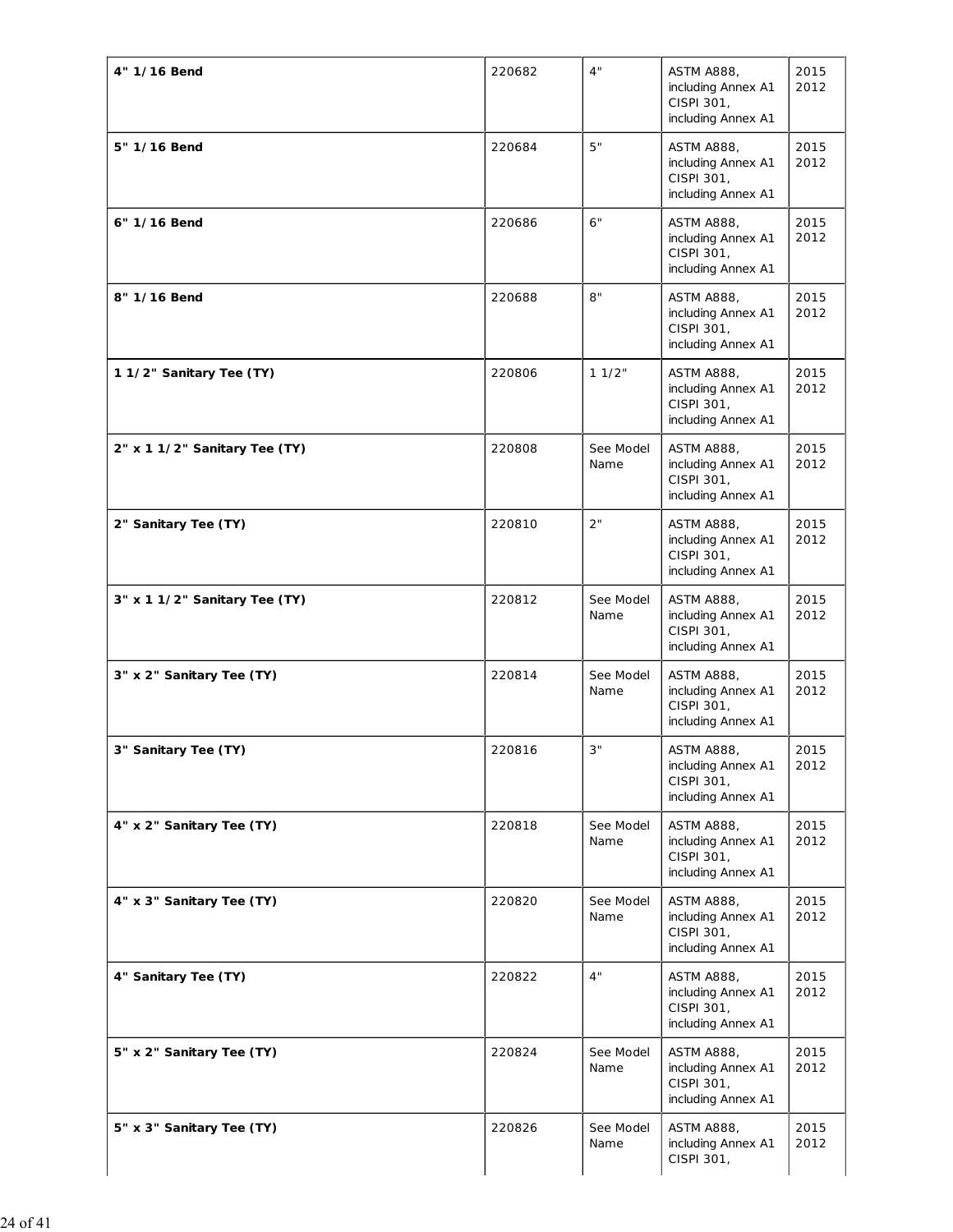|                                        |        |                   | including Annex A1                                                          |              |
|----------------------------------------|--------|-------------------|-----------------------------------------------------------------------------|--------------|
| 5" x 4" Sanitary Tee (TY)              | 220828 | See Model<br>Name | <b>ASTM A888,</b><br>including Annex A1<br>CISPI 301,<br>including Annex A1 | 2015<br>2012 |
| 5" Sanitary Tee (TY)                   | 220830 | 5"                | <b>ASTM A888,</b><br>including Annex A1<br>CISPI 301,<br>including Annex A1 | 2015<br>2012 |
| 6" x 2" Sanitary Tee (TY)              | 220832 | See Model<br>Name | <b>ASTM A888,</b><br>including Annex A1<br>CISPI 301,<br>including Annex A1 | 2015<br>2012 |
| 6" x 4" Sanitary Tee (TY)              | 220834 | See Model<br>Name | ASTM A888,<br>including Annex A1<br>CISPI 301,<br>including Annex A1        | 2015<br>2012 |
| 6" x 5" Sanitary Tee (TY)              | 220835 | See Model<br>Name | <b>ASTM A888,</b><br>including Annex A1<br>CISPI 301,<br>including Annex A1 | 2015<br>2012 |
| 6" Sanitary Tee (TY)                   | 220836 | 6"                | <b>ASTM A888,</b><br>including Annex A1<br>CISPI 301,<br>including Annex A1 | 2015<br>2012 |
| 6" x 3" Sanitary Tee (TY)              | 220838 | See Model<br>Name | <b>ASTM A888,</b><br>including Annex A1<br>CISPI 301,<br>including Annex A1 | 2015<br>2012 |
| 8" Sanitary Tee (TY)                   | 220840 | 8"                | <b>ASTM A888,</b><br>including Annex A1<br>CISPI 301,<br>including Annex A1 | 2015<br>2012 |
| 8" x 6" Sanitary Tee (TY)              | 220842 | See Model<br>Name | <b>ASTM A888,</b><br>including Annex A1<br>CISPI 301,<br>including Annex A1 | 2015<br>2012 |
| 8" x 5" Sanitary Tee (TY)              | 220844 | See Model<br>Name | ASTM A888,<br>including Annex A1<br>CISPI 301,<br>including Annex A1        | 2015<br>2012 |
| 8" x 4" Sanitary Tee (TY)              | 220846 | See Model<br>Name | <b>ASTM A888,</b><br>including Annex A1<br>CISPI 301,<br>including Annex A1 | 2015<br>2012 |
| 8" x 3" Sanitary Tee (TY)              | 220848 | See Model<br>Name | <b>ASTM A888,</b><br>including Annex A1<br>CISPI 301,<br>including Annex A1 | 2015<br>2012 |
| 3" X 2" SANITARY TEE (TY W/2 RH SO     | 220849 | See Model<br>Name | <b>ASTM A888,</b><br>including Annex A1<br>CISPI 301,<br>including Annex A1 | 2015<br>2012 |
| 2" X 36" TWO-WAY SANITARY TEE (EZS 16) | 220850 | See Model<br>Name | <b>ASTM A888,</b><br>including Annex A1<br>CISPI 301,<br>including Annex A1 | 2015<br>2012 |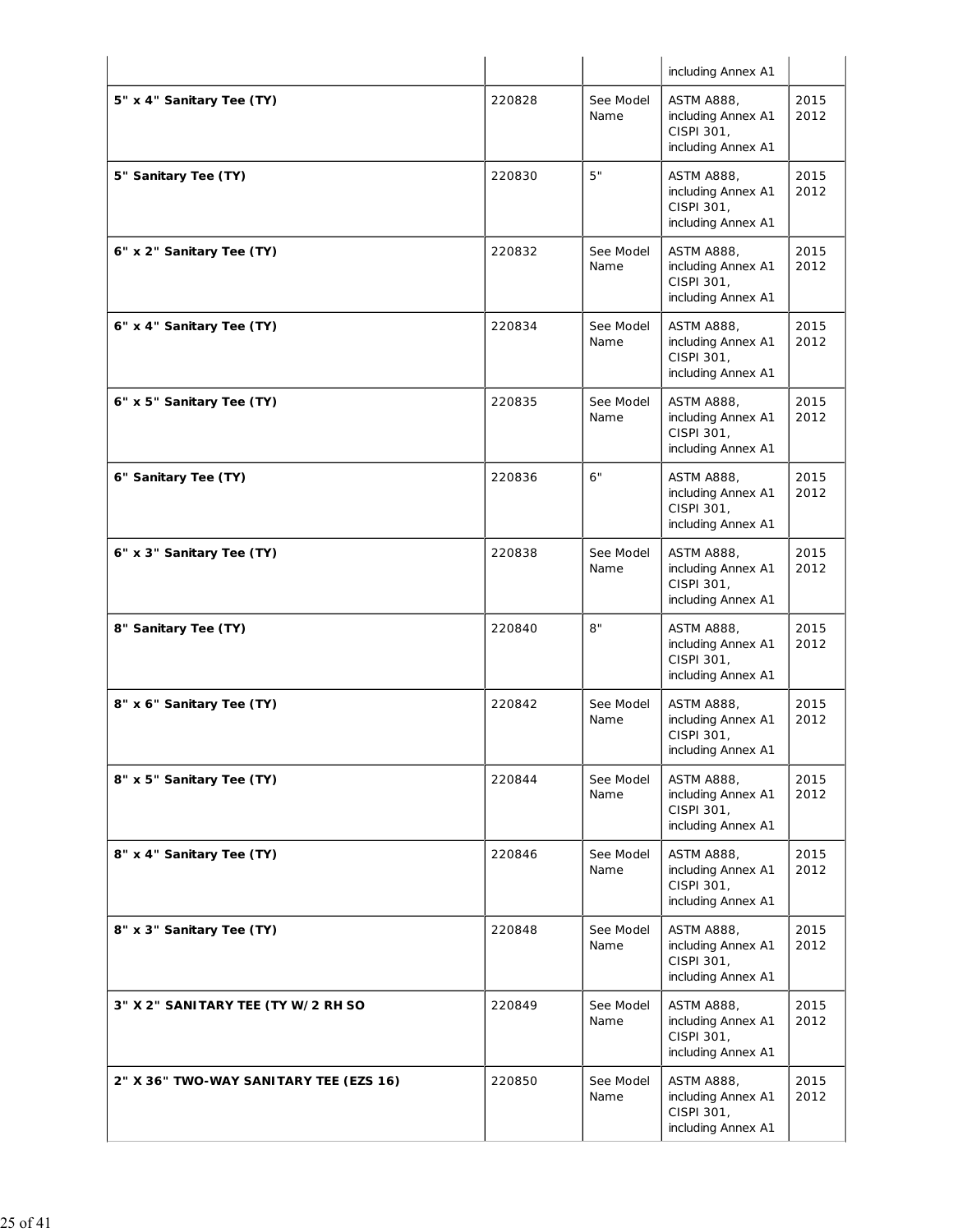| 4" X 2" SANITARY TEE (TY W/2 LH SO                                                | 220978 | See Model         | <b>ASTM A888,</b>                                                           | 2015         |
|-----------------------------------------------------------------------------------|--------|-------------------|-----------------------------------------------------------------------------|--------------|
|                                                                                   |        | Name              | including Annex A1<br>CISPI 301,<br>including Annex A1                      | 2012         |
| 4" X 4" SANITARY TEE W/2" 90 LH (CHARLOTTE NH<br>31)                              | 220982 | See Model<br>Name | <b>ASTM A888,</b><br>including Annex A1<br>CISPI 301,<br>including Annex A1 | 2015<br>2012 |
| 4" X 4" SANITARY TEE W/2" 90 RH (CHARLOTTE NH<br>31)                              | 220992 | See Model<br>Name | <b>ASTM A888,</b><br>including Annex A1<br>CISPI 301,<br>including Annex A1 | 2015<br>2012 |
| 3" X 3" SANITARY TEE W/2" - 90 LH INLET ABOVE<br><b>CENTER (CHARLOTTE NH 31)</b>  | 221058 | See Model<br>Name | <b>ASTM A888,</b><br>including Annex A1<br>CISPI 301,<br>including Annex A1 | 2015<br>2012 |
| 3" X 3" SANITARY TEE W/2" - 90 RH INLET ABOVE<br><b>CENTER (CHARLOTTE NH 31)</b>  | 221062 | See Model<br>Name | <b>ASTM A888,</b><br>including Annex A1<br>CISPI 301,<br>including Annex A1 | 2015<br>2012 |
| 3" X 3" SANITARY TEE W/2" - 45 LH INLET ABOVE<br><b>CENTER (CHARLOTTE NH 32B)</b> | 221086 | See Model<br>Name | <b>ASTM A888,</b><br>including Annex A1<br>CISPI 301,<br>including Annex A1 | 2015<br>2012 |
| 3" X 3" SANITARY TEE W/2" - 45 RH INLET ABOVE<br><b>CENTER (CHARLOTTE NH 32B)</b> | 221090 | See Model<br>Name | <b>ASTM A888,</b><br>including Annex A1<br>CISPI 301,<br>including Annex A1 | 2015<br>2012 |
| 1 1/2" Wye                                                                        | 221312 | 11/2"             | <b>ASTM A888,</b><br>including Annex A1<br>CISPI 301,<br>including Annex A1 | 2015<br>2012 |
| 2" x 1 1/2" Wye                                                                   | 221313 | See Model<br>Name | <b>ASTM A888,</b><br>including Annex A1<br>CISPI 301,<br>including Annex A1 | 2015<br>2012 |
| 2" Wye                                                                            | 221314 | 2"                | <b>ASTM A888,</b><br>including Annex A1<br>CISPI 301,<br>including Annex A1 | 2015<br>2012 |
| 3" x 1 1/2" Wye                                                                   | 221315 | See Model<br>Name | <b>ASTM A888,</b><br>including Annex A1<br>CISPI 301,<br>including Annex A1 | 2015<br>2012 |
| 3" x 2" Wye                                                                       | 221316 | See Model<br>Name | <b>ASTM A888,</b><br>including Annex A1<br>CISPI 301,<br>including Annex A1 | 2015<br>2012 |
| 3" Wye                                                                            | 221318 | 3"                | <b>ASTM A888,</b><br>including Annex A1<br>CISPI 301,<br>including Annex A1 | 2015<br>2012 |
| 4" x 2" Wye                                                                       | 221320 | See Model<br>Name | <b>ASTM A888,</b><br>including Annex A1<br>CISPI 301,<br>including Annex A1 | 2015<br>2012 |
| 4" x 3" Wye                                                                       | 221322 | See Model<br>Name | <b>ASTM A888,</b><br>including Annex A1<br>CISPI 301,                       | 2015<br>2012 |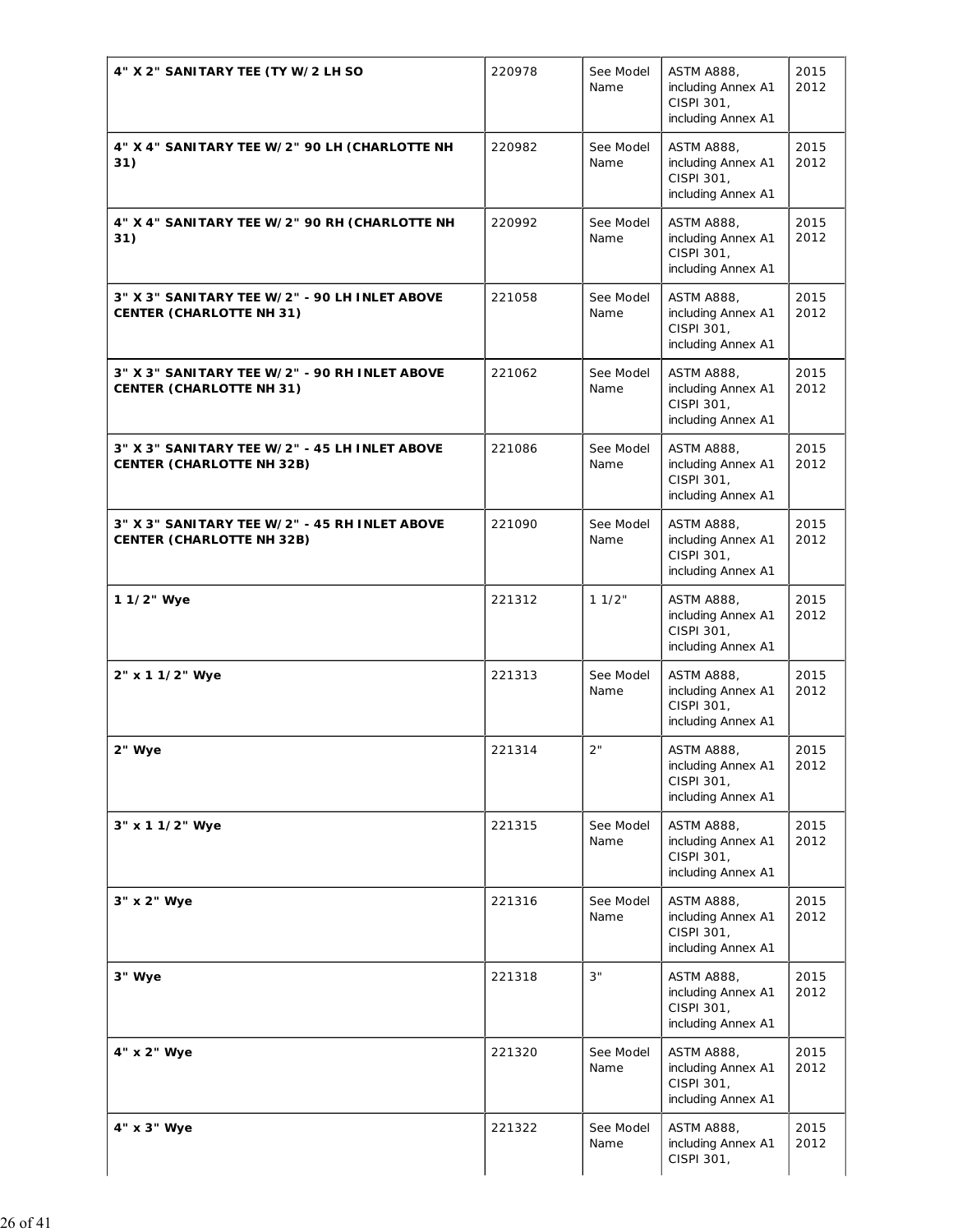|             |        |                   | including Annex A1                                                          |              |
|-------------|--------|-------------------|-----------------------------------------------------------------------------|--------------|
| 4" Wye      | 221324 | 4"                | <b>ASTM A888,</b><br>including Annex A1<br>CISPI 301,<br>including Annex A1 | 2015<br>2012 |
| 5" x 2" Wye | 221326 | See Model<br>Name | <b>ASTM A888,</b><br>including Annex A1<br>CISPI 301,<br>including Annex A1 | 2015<br>2012 |
| 5" x 3" Wye | 221328 | See Model<br>Name | <b>ASTM A888,</b><br>including Annex A1<br>CISPI 301,<br>including Annex A1 | 2015<br>2012 |
| 5" x 4" Wye | 221330 | See Model<br>Name | <b>ASTM A888,</b><br>including Annex A1<br>CISPI 301,<br>including Annex A1 | 2015<br>2012 |
| 5" Wye      | 221332 | 5"                | <b>ASTM A888,</b><br>including Annex A1<br>CISPI 301,<br>including Annex A1 | 2015<br>2012 |
| 6" x 2" Wye | 221334 | See Model<br>Name | <b>ASTM A888,</b><br>including Annex A1<br>CISPI 301,<br>including Annex A1 | 2015<br>2012 |
| 6" x 3" Wye | 221336 | See Model<br>Name | <b>ASTM A888,</b><br>including Annex A1<br>CISPI 301,<br>including Annex A1 | 2015<br>2012 |
| 6" x 4" Wye | 221338 | See Model<br>Name | <b>ASTM A888,</b><br>including Annex A1<br>CISPI 301,<br>including Annex A1 | 2015<br>2012 |
| 6" x 5" Wye | 221340 | See Model<br>Name | <b>ASTM A888,</b><br>including Annex A1<br>CISPI 301,<br>including Annex A1 | 2015<br>2012 |
| 6" Wye      | 221342 | 6"                | <b>ASTM A888,</b><br>including Annex A1<br>CISPI 301,<br>including Annex A1 | 2015<br>2012 |
| 8" x 2" Wye | 221344 | See Model<br>Name | <b>ASTM A888,</b><br>including Annex A1<br>CISPI 301,<br>including Annex A1 | 2015<br>2012 |
| 8" x 3" Wye | 221346 | See Model<br>Name | <b>ASTM A888,</b><br>including Annex A1<br>CISPI 301,<br>including Annex A1 | 2015<br>2012 |
| 8" x 4" Wye | 221348 | See Model<br>Name | <b>ASTM A888,</b><br>including Annex A1<br>CISPI 301,<br>including Annex A1 | 2015<br>2012 |
| 8" x 5" Wye | 221350 | See Model<br>Name | <b>ASTM A888,</b><br>including Annex A1<br>CISPI 301,<br>including Annex A1 | 2015<br>2012 |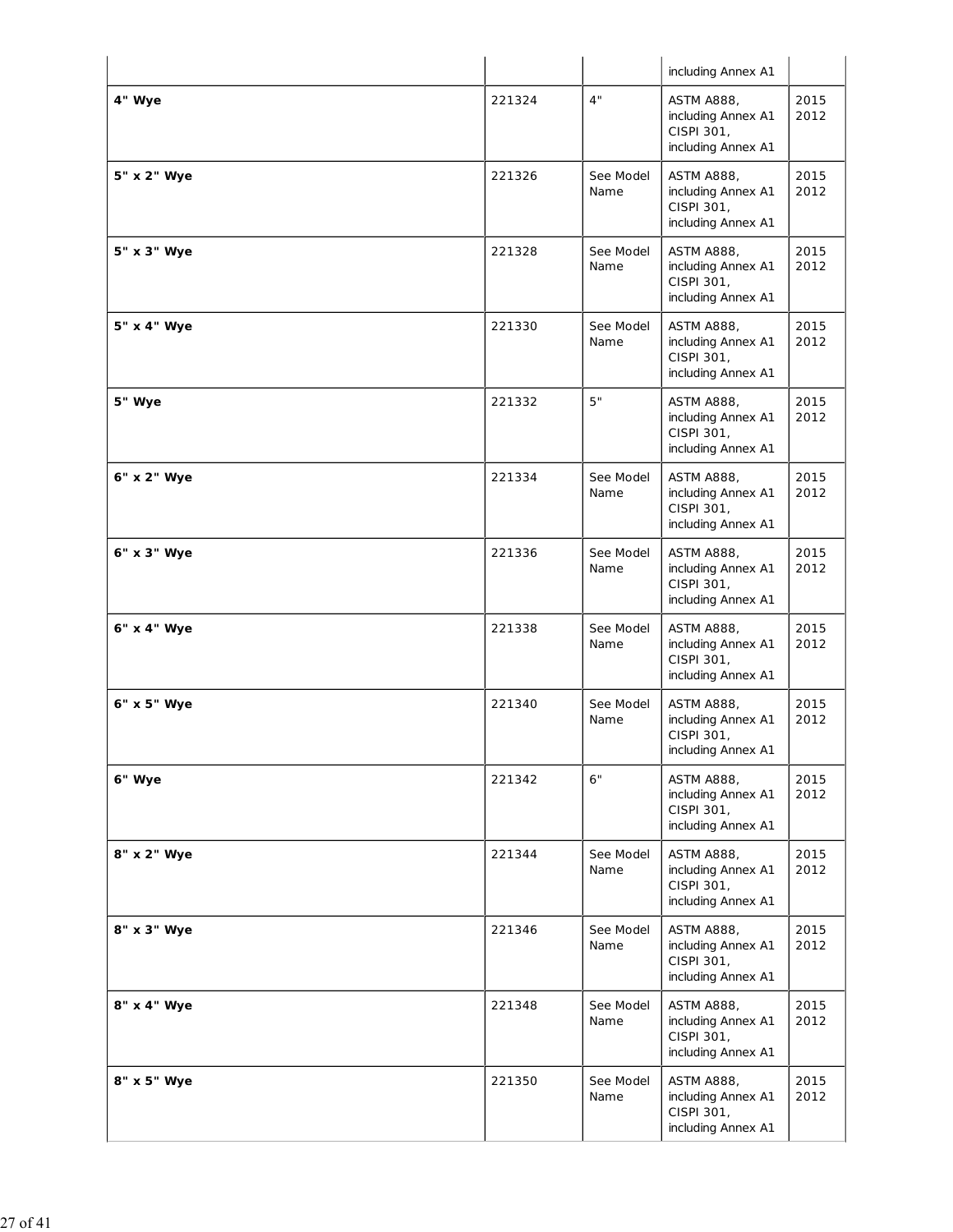| 8" x 6" Wye                                   | 221352 | See Model<br>Name | <b>ASTM A888,</b><br>including Annex A1<br>CISPI 301,<br>including Annex A1 | 2015<br>2012 |
|-----------------------------------------------|--------|-------------------|-----------------------------------------------------------------------------|--------------|
| 8" Wye                                        | 221354 | 8"                | <b>ASTM A888,</b><br>including Annex A1<br>CISPI 301,<br>including Annex A1 | 2015<br>2012 |
| 10" x 4" Wye                                  | 221357 | See Model<br>Name | <b>ASTM A888,</b><br>including Annex A1<br>CISPI 301,<br>including Annex A1 | 2015<br>2012 |
| 10" x 6" Wye                                  | 221359 | See Model<br>Name | <b>ASTM A888,</b><br>including Annex A1<br>CISPI 301,<br>including Annex A1 | 2015<br>2012 |
| 10" x 8" Wye                                  | 221360 | See Model<br>Name | <b>ASTM A888,</b><br>including Annex A1<br>CISPI 301,<br>including Annex A1 | 2015<br>2012 |
| 10" Wye                                       | 221361 | 10"               | <b>ASTM A888,</b><br>including Annex A1<br>CISPI 301,<br>including Annex A1 | 2015<br>2012 |
| 12" Wye                                       | 221362 | 12"               | <b>ASTM A888,</b><br>including Annex A1<br>CISPI 301,<br>including Annex A1 | 2015<br>2012 |
| 15" Wye                                       | 221363 | 15"               | <b>ASTM A888,</b><br>including Annex A1<br>CISPI 301,<br>including Annex A1 | 2015<br>2012 |
| 12" x 10" Wye                                 | 221364 | See Model<br>Name | <b>ASTM A888,</b><br>including Annex A1<br>CISPI 301,<br>including Annex A1 | 2015<br>2012 |
| 2" 45 DEGREE VENTED TUB WYE EXTENDED (EZS 13) | 221374 | 2"                | <b>ASTM A888,</b><br>including Annex A1<br>CISPI 301,<br>including Annex A1 | 2015<br>2012 |
| 2" X 29-1/2" VENTED TUB WYE (EZS 38)          | 221380 | 2"                | <b>ASTM A888,</b><br>including Annex A1<br>CISPI 301,<br>including Annex A1 | 2015<br>2012 |
| 1 1/2" Double Wye                             | 221537 | 11/2"             | <b>ASTM A888,</b><br>including Annex A1<br>CISPI 301,<br>including Annex A1 | 2015<br>2012 |
| 2" Double Wye                                 | 221538 | 2"                | <b>ASTM A888,</b><br>including Annex A1<br>CISPI 301,<br>including Annex A1 | 2015<br>2012 |
| 3" x 2" Double Wye                            | 221540 | See Model<br>Name | <b>ASTM A888,</b><br>including Annex A1<br>CISPI 301,<br>including Annex A1 | 2015<br>2012 |
| 3" Double Wye                                 | 221542 | 3"                | <b>ASTM A888,</b><br>including Annex A1<br>CISPI 301,                       | 2015<br>2012 |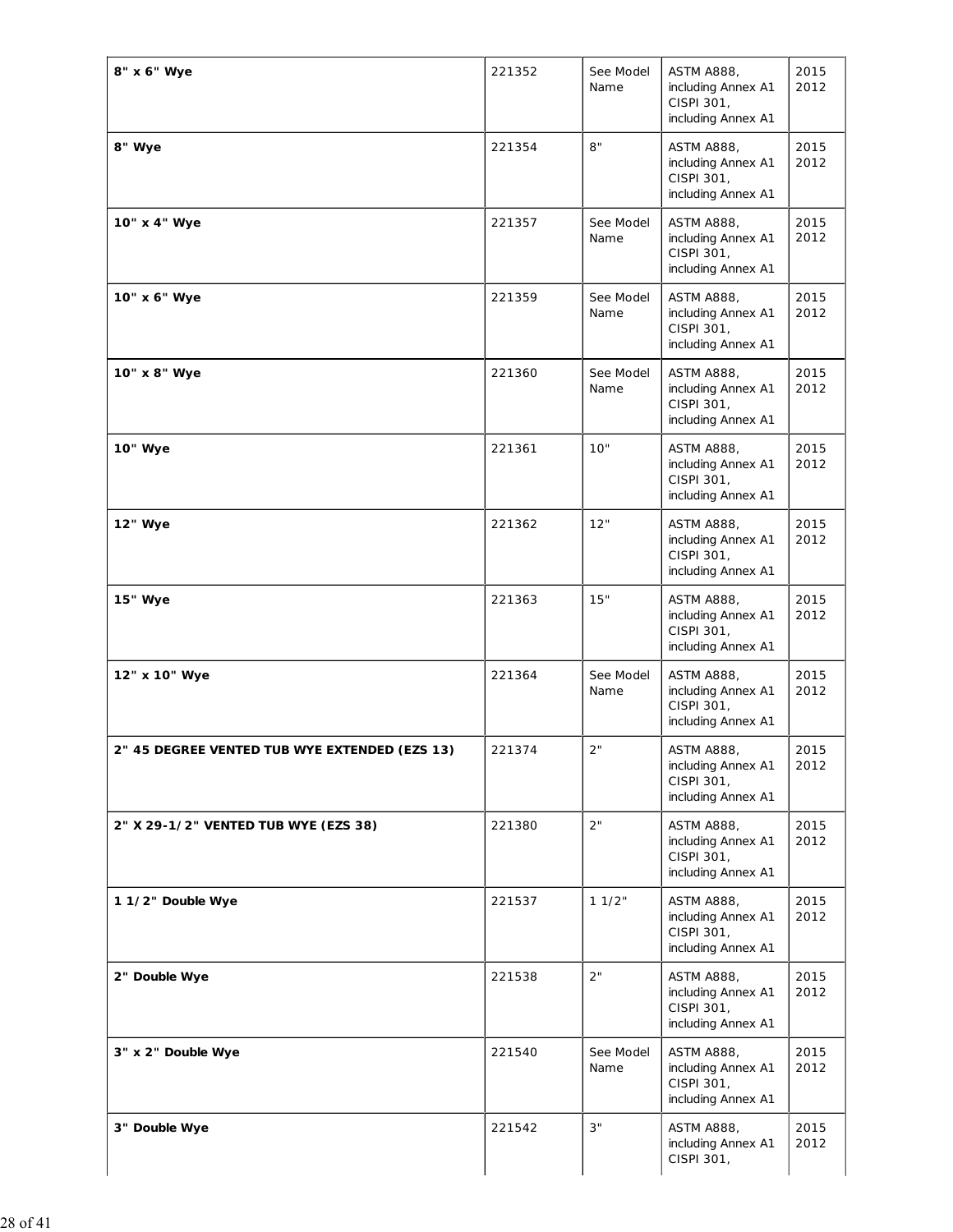|                     |        |                   | including Annex A1                                                          |              |
|---------------------|--------|-------------------|-----------------------------------------------------------------------------|--------------|
| 4" x 2" Double Wye  | 221544 | See Model<br>Name | <b>ASTM A888,</b><br>including Annex A1<br>CISPI 301,<br>including Annex A1 | 2015<br>2012 |
| 4" x 3" Double Wye  | 221546 | See Model<br>Name | <b>ASTM A888,</b><br>including Annex A1<br>CISPI 301,<br>including Annex A1 | 2015<br>2012 |
| 4" Double Wye       | 221548 | 4"                | <b>ASTM A888,</b><br>including Annex A1<br>CISPI 301,<br>including Annex A1 | 2015<br>2012 |
| 5" x 4" Double Wye  | 221550 | See Model<br>Name | <b>ASTM A888,</b><br>including Annex A1<br>CISPI 301,<br>including Annex A1 | 2015<br>2012 |
| 6" x 4" Double Wye  | 221552 | See Model<br>Name | <b>ASTM A888,</b><br>including Annex A1<br>CISPI 301,<br>including Annex A1 | 2015<br>2012 |
| 6" Double Wye       | 221554 | 6"                | <b>ASTM A888,</b><br>including Annex A1<br>CISPI 301,<br>including Annex A1 | 2015<br>2012 |
| 8" x 4" Double Wye  | 221556 | See Model<br>Name | <b>ASTM A888,</b><br>including Annex A1<br>CISPI 301,<br>including Annex A1 | 2015<br>2012 |
| 8" x 6" Double Wye  | 221557 | See Model<br>Name | <b>ASTM A888,</b><br>including Annex A1<br>CISPI 301,<br>including Annex A1 | 2015<br>2012 |
| 8" Double Wye       | 221558 | 8"                | <b>ASTM A888,</b><br>including Annex A1<br>CISPI 301,<br>including Annex A1 | 2015<br>2012 |
| 2" Upright Wye      | 221646 | 2"                | <b>ASTM A888,</b><br>including Annex A1<br>CISPI 301,<br>including Annex A1 | 2015<br>2012 |
| 3" x 2" Upright Wye | 221648 | See Model<br>Name | <b>ASTM A888,</b><br>including Annex A1<br>CISPI 301,<br>including Annex A1 | 2015<br>2012 |
| 3" Upright Wye      | 221650 | 3"                | <b>ASTM A888,</b><br>including Annex A1<br>CISPI 301,<br>including Annex A1 | 2015<br>2012 |
| 4" x 2" Upright Wye | 221652 | See Model<br>Name | <b>ASTM A888,</b><br>including Annex A1<br>CISPI 301,<br>including Annex A1 | 2015<br>2012 |
| 4" x 3" Upright Wye | 221654 | See Model<br>Name | <b>ASTM A888,</b><br>including Annex A1<br>CISPI 301,<br>including Annex A1 | 2015<br>2012 |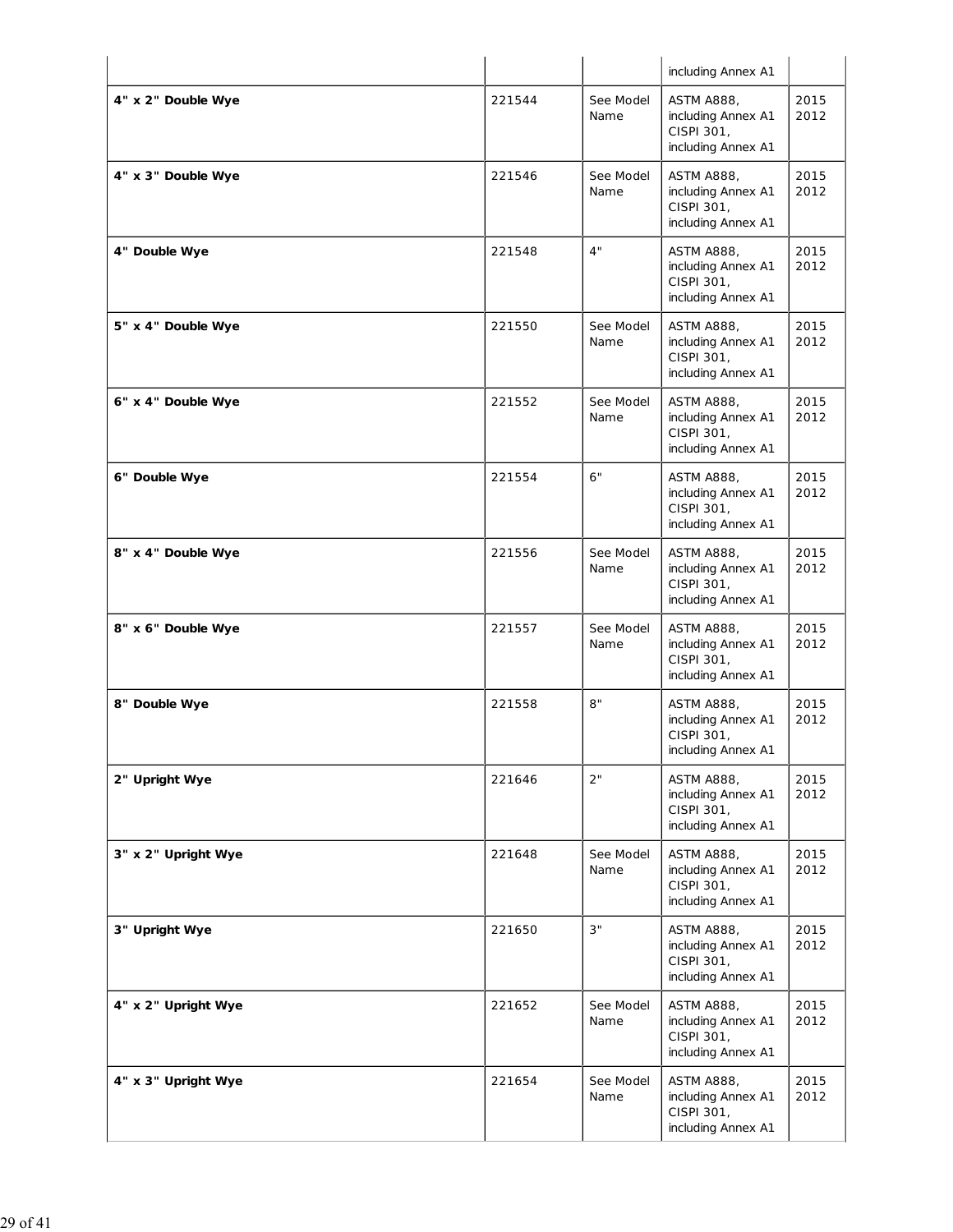| 4" Upright Wye                 | 221656 | 4"                | <b>ASTM A888,</b><br>including Annex A1<br>CISPI 301,<br>including Annex A1 | 2015<br>2012 |
|--------------------------------|--------|-------------------|-----------------------------------------------------------------------------|--------------|
| 1 1/2" Combination (LTTY)      | 221694 | 11/2"             | <b>ASTM A888,</b><br>including Annex A1<br>CISPI 301,<br>including Annex A1 | 2015<br>2012 |
| 2" x 1 1/2" Combination (LTTY) | 221696 | See Model<br>Name | <b>ASTM A888,</b><br>including Annex A1<br>CISPI 301,<br>including Annex A1 | 2015<br>2012 |
| 2" Combination (LTTY)          | 221698 | 2"                | <b>ASTM A888,</b><br>including Annex A1<br>CISPI 301,<br>including Annex A1 | 2015<br>2012 |
| 3" x 1 1/2" Combination (LTTY) | 221699 | See Model<br>Name | <b>ASTM A888,</b><br>including Annex A1<br>CISPI 301,<br>including Annex A1 | 2015<br>2012 |
| 3" x 2" Combination (LTTY)     | 221700 | See Model<br>Name | <b>ASTM A888,</b><br>including Annex A1<br>CISPI 301,<br>including Annex A1 | 2015<br>2012 |
| 3" Combination (LTTY)          | 221702 | 3"                | <b>ASTM A888,</b><br>including Annex A1<br>CISPI 301,<br>including Annex A1 | 2015<br>2012 |
| 4" x 2" Combination (LTTY)     | 221704 | See Model<br>Name | <b>ASTM A888,</b><br>including Annex A1<br>CISPI 301,<br>including Annex A1 | 2015<br>2012 |
| 4" x 3" Combination (LTTY)     | 221706 | See Model<br>Name | <b>ASTM A888,</b><br>including Annex A1<br>CISPI 301,<br>including Annex A1 | 2015<br>2012 |
| 4" Combination (LTTY)          | 221708 | 4"                | <b>ASTM A888,</b><br>including Annex A1<br>CISPI 301,<br>including Annex A1 | 2015<br>2012 |
| 5" x 2" Combination (LTTY)     | 221710 | See Model<br>Name | <b>ASTM A888,</b><br>including Annex A1<br>CISPI 301,<br>including Annex A1 | 2015<br>2012 |
| 5" x 3" Combination (LTTY)     | 221712 | See Model<br>Name | <b>ASTM A888,</b><br>including Annex A1<br>CISPI 301,<br>including Annex A1 | 2015<br>2012 |
| 5" x 4" Combination (LTTY)     | 221714 | See Model<br>Name | <b>ASTM A888,</b><br>including Annex A1<br>CISPI 301,<br>including Annex A1 | 2015<br>2012 |
| 5" Combination (LTTY)          | 221716 | 5"                | <b>ASTM A888,</b><br>including Annex A1<br>CISPI 301,<br>including Annex A1 | 2015<br>2012 |
| 6" x 2" Combination (LTTY)     | 221718 | See Model<br>Name | <b>ASTM A888,</b><br>including Annex A1<br>CISPI 301,                       | 2015<br>2012 |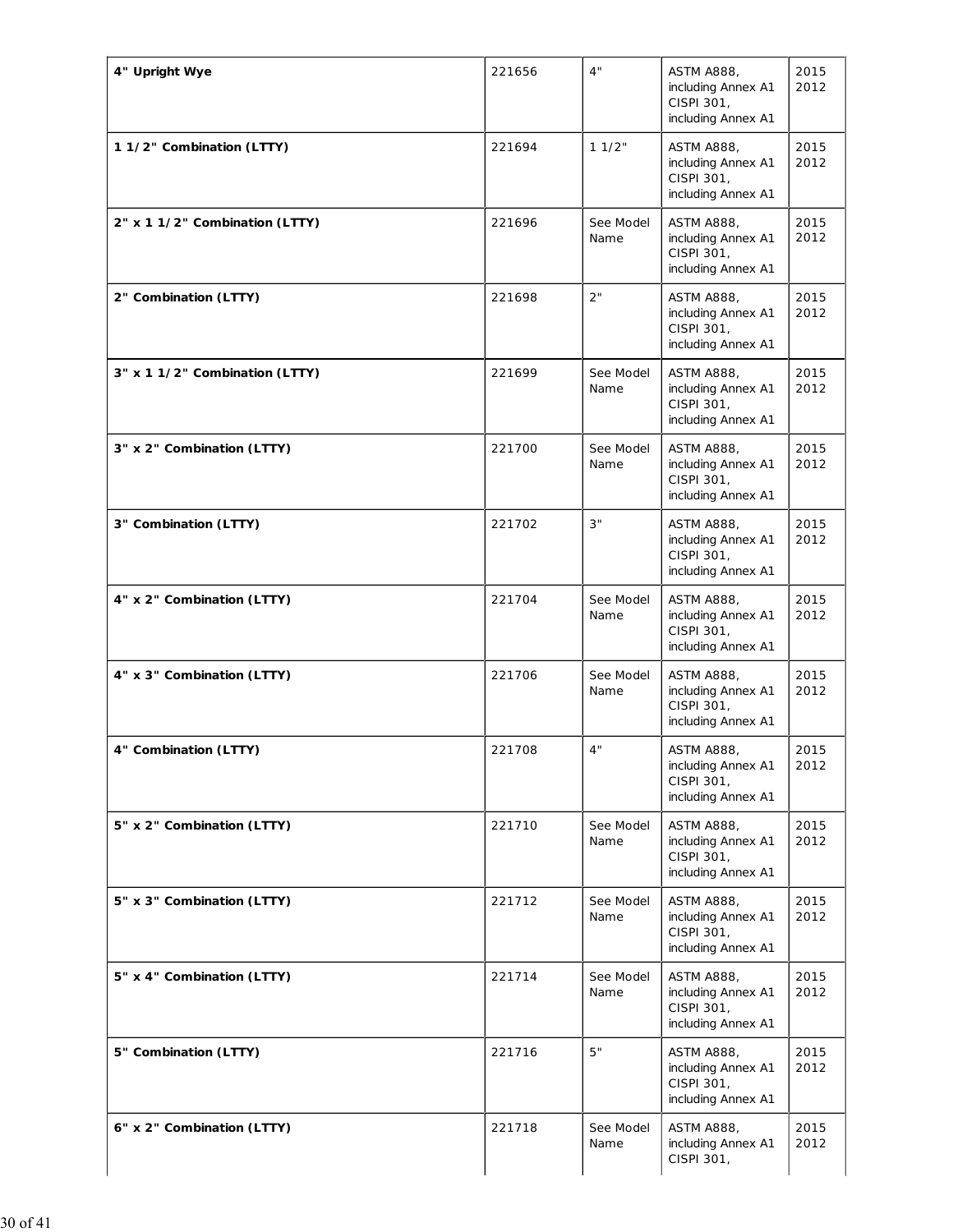|                                        |        |                   | including Annex A1                                                          |              |
|----------------------------------------|--------|-------------------|-----------------------------------------------------------------------------|--------------|
| 6" x 3" Combination (LTTY)             | 221720 | See Model<br>Name | <b>ASTM A888,</b><br>including Annex A1<br>CISPI 301,<br>including Annex A1 | 2015<br>2012 |
| 6" x 4" Combination (LTTY)             | 221722 | See Model<br>Name | <b>ASTM A888,</b><br>including Annex A1<br>CISPI 301,<br>including Annex A1 | 2015<br>2012 |
| 6" x 5" Combination (LTTY)             | 221724 | See Model<br>Name | <b>ASTM A888,</b><br>including Annex A1<br>CISPI 301,<br>including Annex A1 | 2015<br>2012 |
| 6" Combination (LTTY)                  | 221726 | 6"                | ASTM A888,<br>including Annex A1<br>CISPI 301,<br>including Annex A1        | 2015<br>2012 |
| 8" x 4" Combination (LTTY)             | 221728 | See Model<br>Name | <b>ASTM A888,</b><br>including Annex A1<br>CISPI 301,<br>including Annex A1 | 2015<br>2012 |
| 8" x 5" Combination (LTTY)             | 221730 | See Model<br>Name | <b>ASTM A888,</b><br>including Annex A1<br>CISPI 301,<br>including Annex A1 | 2015<br>2012 |
| 8" x 6" Combination (LTTY)             | 221732 | See Model<br>Name | <b>ASTM A888,</b><br>including Annex A1<br>CISPI 301,<br>including Annex A1 | 2015<br>2012 |
| 8" Combination (LTTY)                  | 221734 | 8"                | <b>ASTM A888,</b><br>including Annex A1<br>CISPI 301,<br>including Annex A1 | 2015<br>2012 |
| 2" x 36" EXTENDED COMBINATION (EZS 15) | 221742 | See Model<br>Name | <b>ASTM A888,</b><br>including Annex A1<br>CISPI 301,<br>including Annex A1 | 2015<br>2012 |
| 2" Double Combination                  | 221802 | 2"                | ASTM A888,<br>including Annex A1<br>CISPI 301,<br>including Annex A1        | 2015<br>2012 |
| 3" x 2" Double Combination             | 221804 | See Model<br>Name | <b>ASTM A888,</b><br>including Annex A1<br>CISPI 301,<br>including Annex A1 | 2015<br>2012 |
| 3" Double Combination                  | 221806 | 3"                | <b>ASTM A888,</b><br>including Annex A1<br>CISPI 301,<br>including Annex A1 | 2015<br>2012 |
| 4" x 2" Double Combination             | 221808 | See Model<br>Name | <b>ASTM A888,</b><br>including Annex A1<br>CISPI 301,<br>including Annex A1 | 2015<br>2012 |
| 4" x 3" Double Combination             | 221810 | See Model<br>Name | <b>ASTM A888,</b><br>including Annex A1<br>CISPI 301,<br>including Annex A1 | 2015<br>2012 |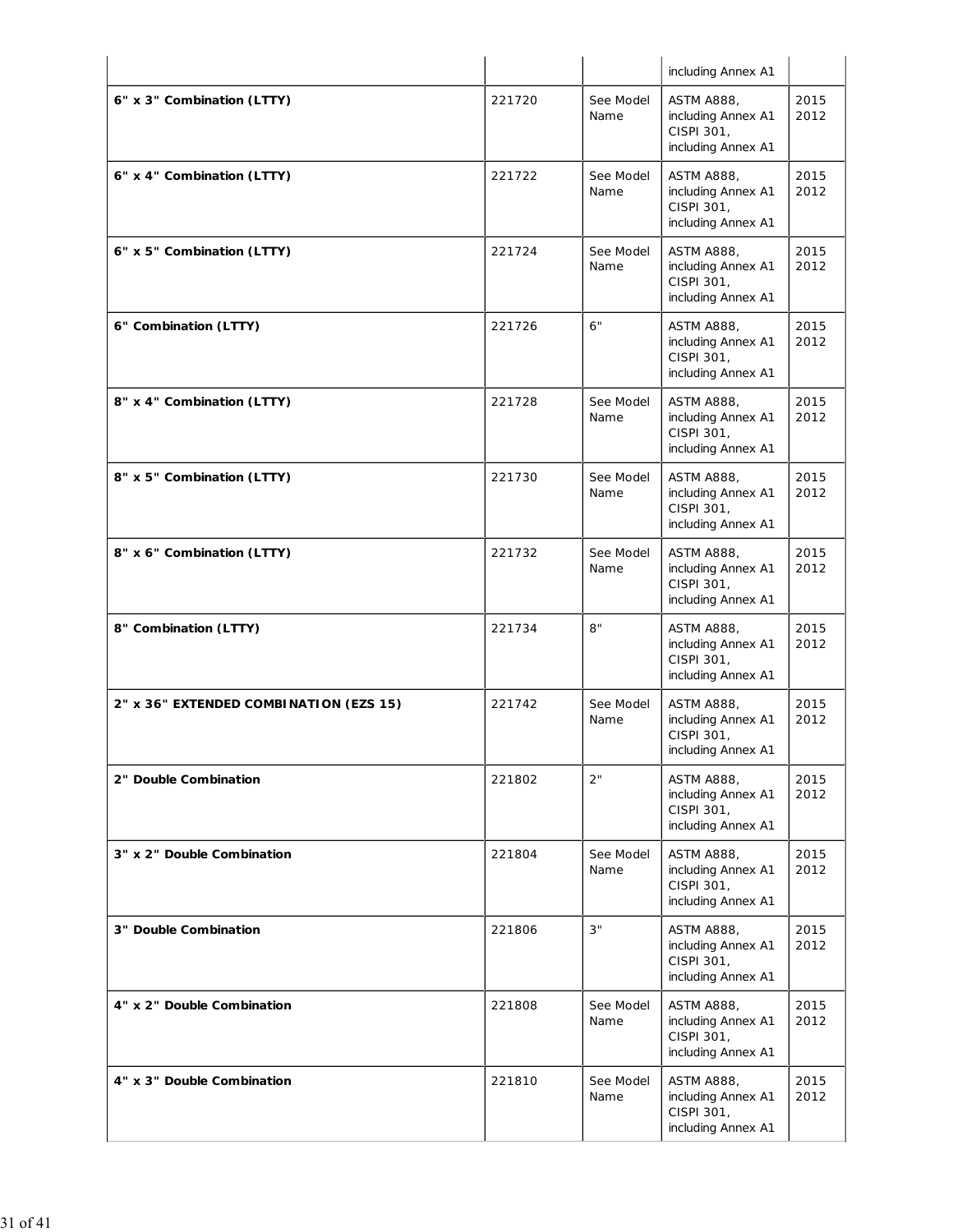| 4" Double Combination                                                     | 221812 | 4"                | <b>ASTM A888,</b><br>including Annex A1<br>CISPI 301,<br>including Annex A1 | 2015<br>2012 |
|---------------------------------------------------------------------------|--------|-------------------|-----------------------------------------------------------------------------|--------------|
| 11/2" San Cross                                                           | 221850 | 11/2"             | <b>ASTM A888,</b><br>including Annex A1<br>CISPI 301,<br>including Annex A1 | 2015<br>2012 |
| 2" San Cross                                                              | 221852 | 2"                | <b>ASTM A888,</b><br>including Annex A1<br>CISPI 301,<br>including Annex A1 | 2015<br>2012 |
| 3" x 2" San Cross                                                         | 221854 | See Model<br>Name | <b>ASTM A888,</b><br>including Annex A1<br>CISPI 301,<br>including Annex A1 | 2015<br>2012 |
| 3" San Cross                                                              | 221856 | 3"                | <b>ASTM A888,</b><br>including Annex A1<br>CISPI 301,<br>including Annex A1 | 2015<br>2012 |
| 4" x 2" San Cross                                                         | 221858 | See Model<br>Name | <b>ASTM A888,</b><br>including Annex A1<br>CISPI 301,<br>including Annex A1 | 2015<br>2012 |
| 4" x 3" San Cross                                                         | 221860 | See Model<br>Name | <b>ASTM A888,</b><br>including Annex A1<br>CISPI 301,<br>including Annex A1 | 2015<br>2012 |
| 4" San Cross                                                              | 221862 | 4"                | <b>ASTM A888,</b><br>including Annex A1<br>CISPI 301,<br>including Annex A1 | 2015<br>2012 |
| 5" x 4" San Cross                                                         | 221863 | See Model<br>Name | <b>ASTM A888,</b><br>including Annex A1<br>CISPI 301,<br>including Annex A1 | 2015<br>2012 |
| 6" x 4" San Cross                                                         | 221864 | See Model<br>Name | <b>ASTM A888,</b><br>including Annex A1<br>CISPI 301,<br>including Annex A1 | 2015<br>2012 |
| 6" San Cross                                                              | 221867 | 6"                | ASTM A888,<br>including Annex A1<br>CISPI 301,<br>including Annex A1        | 2015<br>2012 |
| 8" x 4" San Cross                                                         | 221874 | See Model<br>Name | <b>ASTM A888,</b><br>including Annex A1<br>CISPI 301,<br>including Annex A1 | 2015<br>2012 |
| 8" San Cross                                                              | 221878 | 8"                | <b>ASTM A888,</b><br>including Annex A1<br>CISPI 301,<br>including Annex A1 | 2015<br>2012 |
| 3" SAN CROSS W/2" - 90 LH & RH INLET SIDE<br><b>OPENING ABOVE CENTER</b>  | 221982 | See Model<br>Name | <b>ASTM A888,</b><br>including Annex A1<br>CISPI 301,<br>including Annex A1 | 2015<br>2012 |
| 3" SAN CROSS W/2" - TWO 45 SIDE OPENINGS SAME<br><b>SIDE ABOVE CENTER</b> | 221994 | See Model<br>Name | <b>ASTM A888,</b><br>including Annex A1<br>CISPI 301,                       | 2015<br>2012 |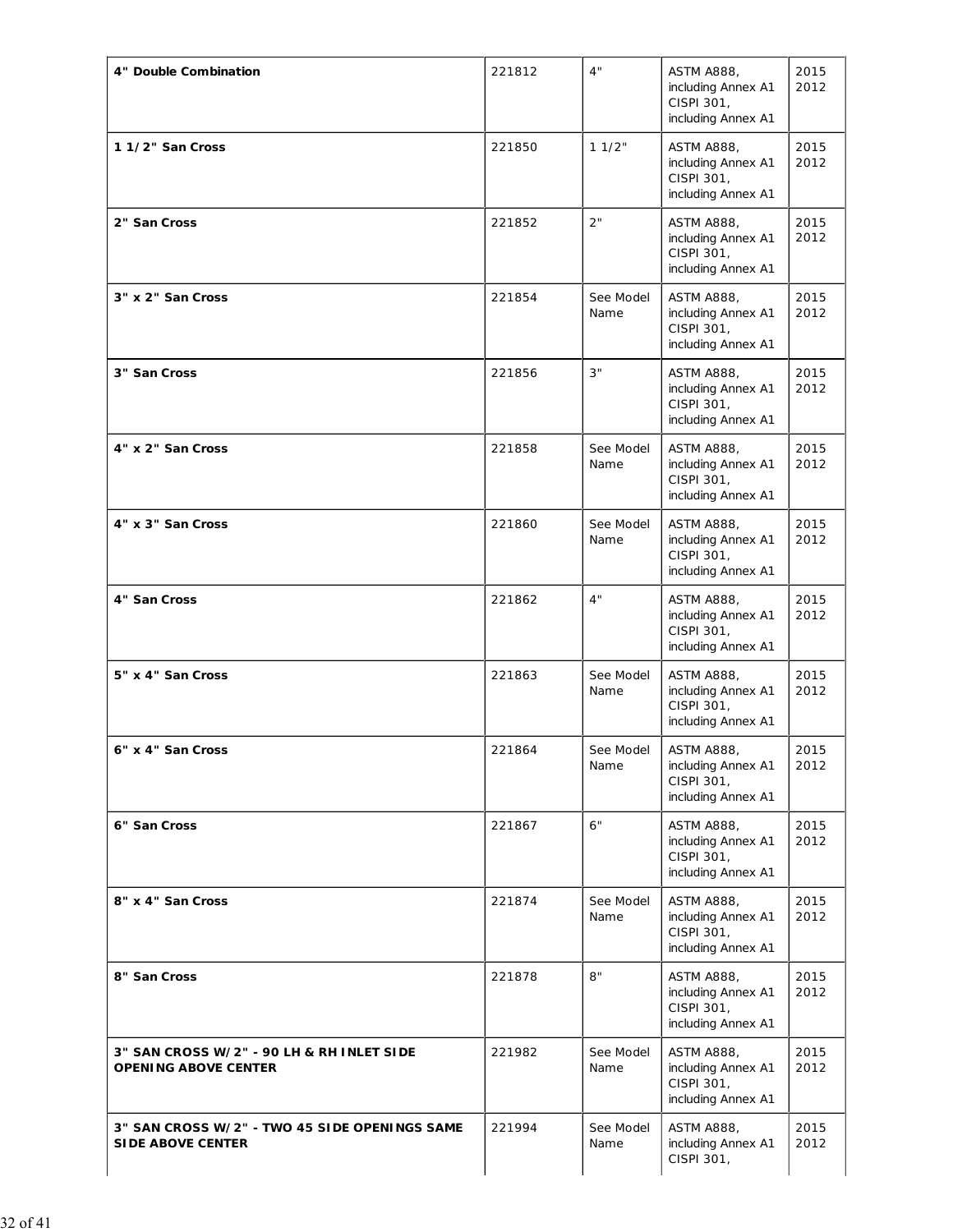|                           |        |                   | including Annex A1                                                          |              |
|---------------------------|--------|-------------------|-----------------------------------------------------------------------------|--------------|
| 2" x 3" Long Increaser    | 222124 | See Model<br>Name | <b>ASTM A888,</b><br>including Annex A1<br>CISPI 301,<br>including Annex A1 | 2015<br>2012 |
| 2" x 1 1/2" Short Reducer | 222138 | See Model<br>Name | <b>ASTM A888,</b><br>including Annex A1<br>CISPI 301,<br>including Annex A1 | 2015<br>2012 |
| 3" x 1-1/2" Short Reducer | 222139 | See Model<br>Name | <b>ASTM A888,</b><br>including Annex A1<br>CISPI 301,<br>including Annex A1 | 2015<br>2012 |
| 3" x 2" Short Reducer     | 222140 | See Model<br>Name | <b>ASTM A888,</b><br>including Annex A1<br>CISPI 301,<br>including Annex A1 | 2015<br>2012 |
| 4" x 2" Short Reducer     | 222142 | See Model<br>Name | <b>ASTM A888,</b><br>including Annex A1<br>CISPI 301,<br>including Annex A1 | 2015<br>2012 |
| 4" x 3" Short Reducer     | 222144 | See Model<br>Name | <b>ASTM A888,</b><br>including Annex A1<br>CISPI 301,<br>including Annex A1 | 2015<br>2012 |
| 5" x 2" Short Reducer     | 222146 | See Model<br>Name | <b>ASTM A888,</b><br>including Annex A1<br>CISPI 301,<br>including Annex A1 | 2015<br>2012 |
| 5" x 3" Short Reducer     | 222148 | See Model<br>Name | <b>ASTM A888,</b><br>including Annex A1<br>CISPI 301,<br>including Annex A1 | 2015<br>2012 |
| 5" x 4" Short Reducer     | 222150 | See Model<br>Name | ASTM A888,<br>including Annex A1<br>CISPI 301,<br>including Annex A1        | 2015<br>2012 |
| 6" x 2" Short Reducer     | 222152 | See Model<br>Name | <b>ASTM A888,</b><br>including Annex A1<br>CISPI 301,<br>including Annex A1 | 2015<br>2012 |
| 6" x 3" Short Reducer     | 222154 | See Model<br>Name | <b>ASTM A888,</b><br>including Annex A1<br>CISPI 301,<br>including Annex A1 | 2015<br>2012 |
| 6" x 4" Short Reducer     | 222156 | See Model<br>Name | <b>ASTM A888,</b><br>including Annex A1<br>CISPI 301,<br>including Annex A1 | 2015<br>2012 |
| 6" x 5" Short Reducer     | 222158 | See Model<br>Name | <b>ASTM A888,</b><br>including Annex A1<br>CISPI 301,<br>including Annex A1 | 2015<br>2012 |
| 8" x 2" Short Reducer     | 222160 | See Model<br>Name | <b>ASTM A888,</b><br>including Annex A1<br>CISPI 301,<br>including Annex A1 | 2015<br>2012 |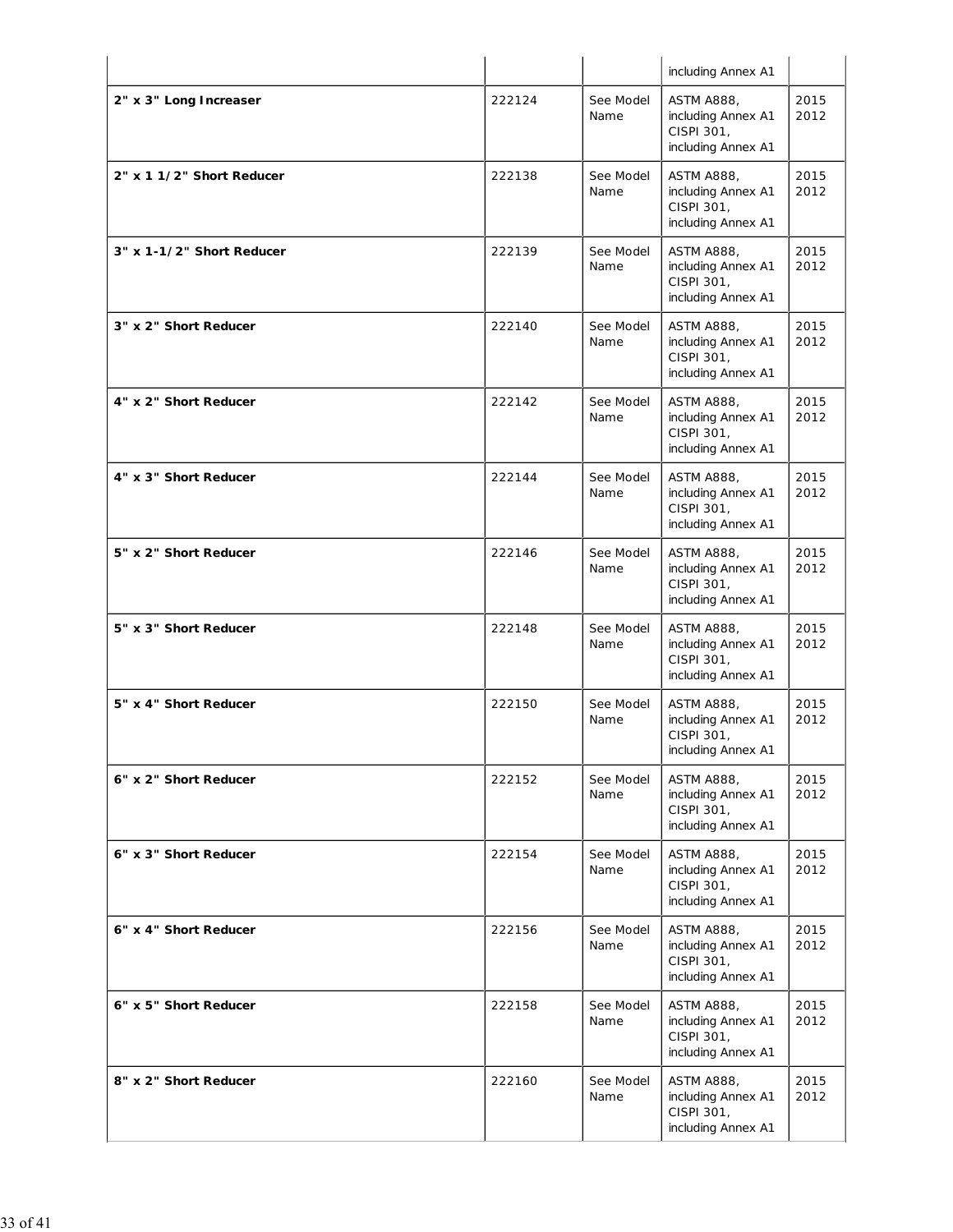| 8" x 3" Short Reducer   | 222162 | See Model<br>Name | <b>ASTM A888,</b><br>including Annex A1<br>CISPI 301,<br>including Annex A1 | 2015<br>2012 |
|-------------------------|--------|-------------------|-----------------------------------------------------------------------------|--------------|
| 8" x 4" Short Reducer   | 222164 | See Model<br>Name | <b>ASTM A888,</b><br>including Annex A1<br>CISPI 301,<br>including Annex A1 | 2015<br>2012 |
| 8" x 5" Short Reducer   | 222166 | See Model<br>Name | <b>ASTM A888,</b><br>including Annex A1<br>CISPI 301,<br>including Annex A1 | 2015<br>2012 |
| 8" x 6" Short Reducer   | 222168 | See Model<br>Name | <b>ASTM A888,</b><br>including Annex A1<br>CISPI 301,<br>including Annex A1 | 2015<br>2012 |
| 10" x 4" Short Reducer  | 222172 | See Model<br>Name | <b>ASTM A888,</b><br>including Annex A1<br>CISPI 301,<br>including Annex A1 | 2015<br>2012 |
| 10" x 5" Short Reducer  | 222173 | See Model<br>Name | ASTM A888,<br>including Annex A1<br>CISPI 301,<br>including Annex A1        | 2015<br>2012 |
| 10" x 6" Short Reducer  | 222174 | See Model<br>Name | <b>ASTM A888,</b><br>including Annex A1<br>CISPI 301,<br>including Annex A1 | 2015<br>2012 |
| 10" x 8" Short Reducer  | 222175 | See Model<br>Name | <b>ASTM A888,</b><br>including Annex A1<br>CISPI 301,<br>including Annex A1 | 2015<br>2012 |
| 12" x 4" Short Reducer  | 222176 | See Model<br>Name | <b>ASTM A888,</b><br>including Annex A1<br>CISPI 301,<br>including Annex A1 | 2015<br>2012 |
| 12" x 6" Short Reducer  | 222177 | See Model<br>Name | ASTM A888,<br>including Annex A1<br>CISPI 301,<br>including Annex A1        | 2015<br>2012 |
| 12" x 8" Short Reducer  | 222178 | See Model<br>Name | <b>ASTM A888,</b><br>including Annex A1<br>CISPI 301,<br>including Annex A1 | 2015<br>2012 |
| 12" x 10" Short Reducer | 222179 | See Model<br>Name | <b>ASTM A888,</b><br>including Annex A1<br>CISPI 301,<br>including Annex A1 | 2015<br>2012 |
| 15" x 4" Short Reducer  | 222180 | See Model<br>Name | <b>ASTM A888,</b><br>including Annex A1<br>CISPI 301,<br>including Annex A1 | 2015<br>2012 |
| 15" x 6" Short Reducer  | 222181 | See Model<br>Name | <b>ASTM A888,</b><br>including Annex A1<br>CISPI 301,<br>including Annex A1 | 2015<br>2012 |
| 15" x 8" Short Reducer  | 222182 | See Model<br>Name | <b>ASTM A888,</b><br>including Annex A1<br>CISPI 301,                       | 2015<br>2012 |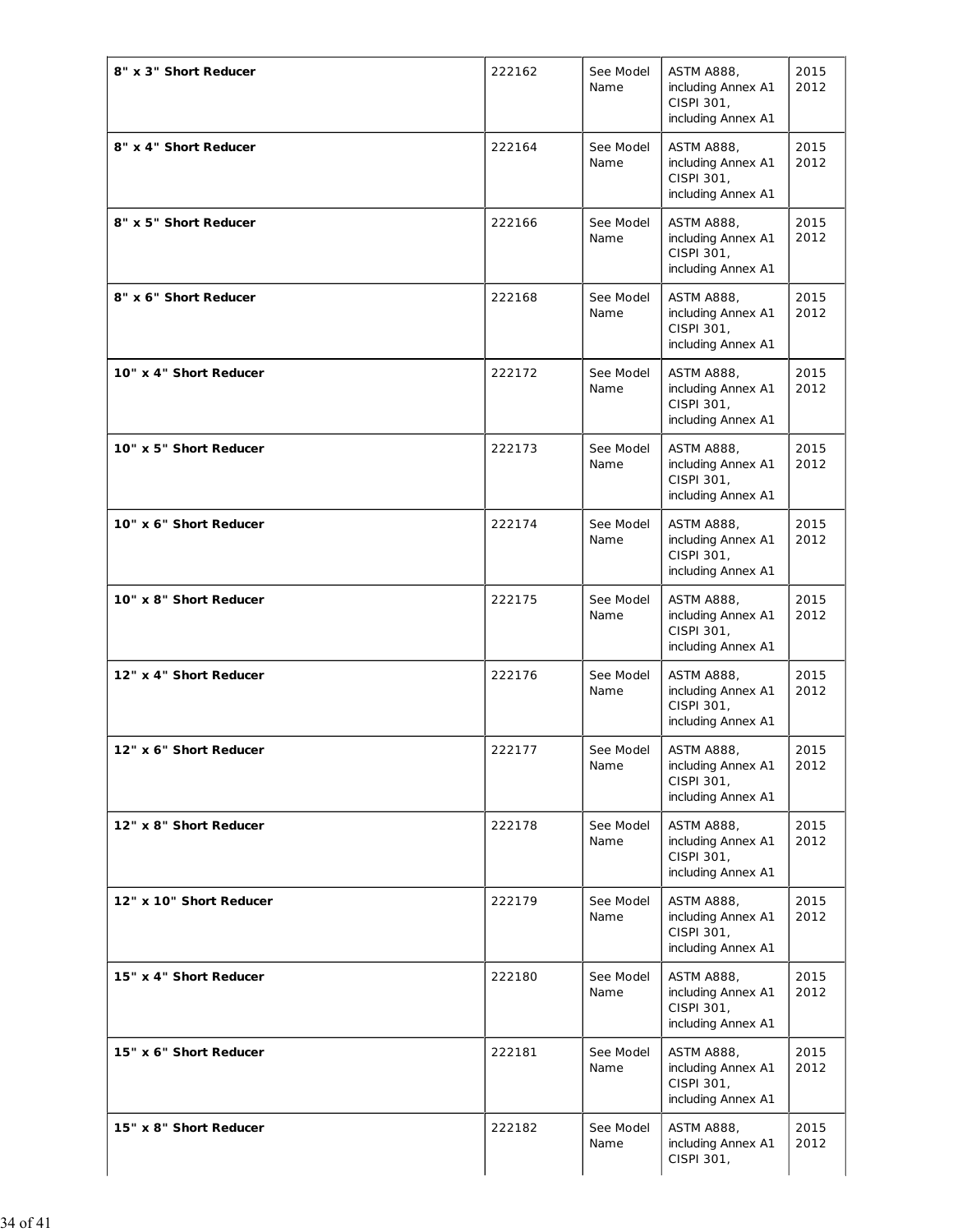|                         |        |                   | including Annex A1                                                          |              |
|-------------------------|--------|-------------------|-----------------------------------------------------------------------------|--------------|
| 15" x 10" Short Reducer | 222183 | See Model<br>Name | <b>ASTM A888,</b><br>including Annex A1<br>CISPI 301,<br>including Annex A1 | 2015<br>2012 |
| 15" x 12" Short Reducer | 222184 | See Model<br>Name | <b>ASTM A888,</b><br>including Annex A1<br>CISPI 301,<br>including Annex A1 | 2015<br>2012 |
| 1 1/2" Blind Plug       | 222480 | 11/2"             | <b>ASTM A888,</b><br>including Annex A1<br>CISPI 301,<br>including Annex A1 | 2015<br>2012 |
| 2" Blind Plug           | 222482 | 2"                | <b>ASTM A888,</b><br>including Annex A1<br>CISPI 301,<br>including Annex A1 | 2015<br>2012 |
| 3" Blind Plug           | 222484 | 3"                | <b>ASTM A888,</b><br>including Annex A1<br>CISPI 301,<br>including Annex A1 | 2015<br>2012 |
| 4" Blind Plug           | 222486 | 4"                | <b>ASTM A888,</b><br>including Annex A1<br>CISPI 301,<br>including Annex A1 | 2015<br>2012 |
| 5" Blind Plug           | 222488 | 5"                | <b>ASTM A888,</b><br>including Annex A1<br>CISPI 301,<br>including Annex A1 | 2015<br>2012 |
| 6" Blind Plug           | 222490 | 6"                | <b>ASTM A888,</b><br>including Annex A1<br>CISPI 301,<br>including Annex A1 | 2015<br>2012 |
| 8" Blind Plug           | 222492 | 8"                | ASTM A888,<br>including Annex A1<br>CISPI 301,<br>including Annex A1        | 2015<br>2012 |
| 10" Blind Plug          | 222494 | 10"               | <b>ASTM A888,</b><br>including Annex A1<br>CISPI 301,<br>including Annex A1 | 2015<br>2012 |
| 12" Blind Plug          | 222495 | 12"               | <b>ASTM A888,</b><br>including Annex A1<br>CISPI 301,<br>including Annex A1 | 2015<br>2012 |
| 15" Blind Plug          | 222496 | 15"               | <b>ASTM A888,</b><br>including Annex A1<br>CISPI 301,<br>including Annex A1 | 2015<br>2012 |
| 1 1/2" P-Trap           | 222506 | 11/2"             | <b>ASTM A888,</b><br>including Annex A1<br>CISPI 301,<br>including Annex A1 | 2015<br>2012 |
| 2" P-Trap               | 222508 | 2"                | <b>ASTM A888,</b><br>including Annex A1<br>CISPI 301,<br>including Annex A1 | 2015<br>2012 |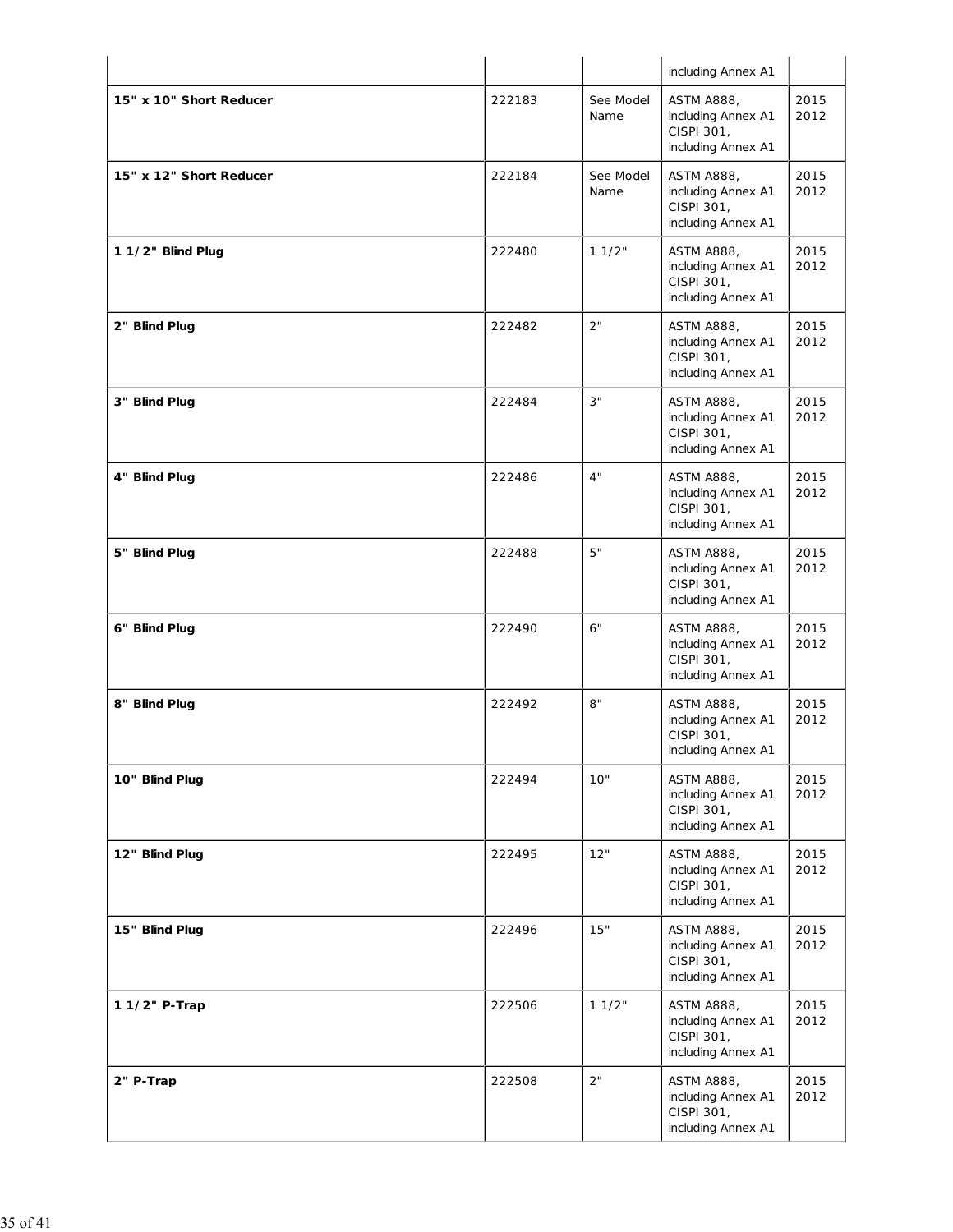| 3" P-Trap                            | 222510 | 3"                | <b>ASTM A888,</b><br>including Annex A1<br>CISPI 301,<br>including Annex A1 | 2015<br>2012 |
|--------------------------------------|--------|-------------------|-----------------------------------------------------------------------------|--------------|
| 4" P-Trap                            | 222512 | 4"                | <b>ASTM A888,</b><br>including Annex A1<br>CISPI 301,<br>including Annex A1 | 2015<br>2012 |
| 6" P-Trap                            | 222514 | 6"                | <b>ASTM A888,</b><br>including Annex A1<br>CISPI 301,<br>including Annex A1 | 2015<br>2012 |
| Running Trap Dbl vents 4"            | 222524 | See Model<br>Name | <b>ASTM A888,</b><br>including Annex A1<br>CISPI 301,<br>including Annex A1 | 2015<br>2012 |
| 2" Deep Seal P-Trap                  | 222564 | 2"                | <b>ASTM A888,</b><br>including Annex A1<br>CISPI 301,<br>including Annex A1 | 2015<br>2012 |
| 3" Deep Seal P-Trap                  | 222566 | 3"                | <b>ASTM A888,</b><br>including Annex A1<br>CISPI 301,<br>including Annex A1 | 2015<br>2012 |
| 4" Deep Seal P-Trap                  | 222567 | 4"                | <b>ASTM A888,</b><br>including Annex A1<br>CISPI 301,<br>including Annex A1 | 2015<br>2012 |
| 3 x 4 x 6 x 12 Closet Bend Reducing  | 222832 | See Model<br>Name | <b>ASTM A888,</b><br>including Annex A1<br>CISPI 301,<br>including Annex A1 | 2015<br>2012 |
| 3 x 4 x 6 x 15 Closet Bend Reducing  | 222840 | See Model<br>Name | <b>ASTM A888,</b><br>including Annex A1<br>CISPI 301,<br>including Annex A1 | 2015<br>2012 |
| 3 x 4 x 6 x 16 Closet Bend Reducing  | 222842 | See Model<br>Name | <b>ASTM A888,</b><br>including Annex A1<br>CISPI 301,<br>including Annex A1 | 2015<br>2012 |
| 3 x 4 x 6 x 18 Closet Bend Reducing  | 222844 | See Model<br>Name | <b>ASTM A888,</b><br>including Annex A1<br>CISPI 301,<br>including Annex A1 | 2015<br>2012 |
| 3 x 4 x 10 x 12 Closet Bend Reducing | 222852 | See Model<br>Name | <b>ASTM A888,</b><br>including Annex A1<br>CISPI 301,<br>including Annex A1 | 2015<br>2012 |
| 3 x 4 x 10 x 15 Closet Bend Reducing | 222860 | See Model<br>Name | <b>ASTM A888,</b><br>including Annex A1<br>CISPI 301,<br>including Annex A1 | 2015<br>2012 |
| 3 x 4 x 10 x 16 Closet Bend Reducing | 222861 | See Model<br>Name | ASTM A888,<br>including Annex A1<br>CISPI 301,<br>including Annex A1        | 2015<br>2012 |
| 3 x 4 x 16 x 16 Closet Bend Reducing | 222866 | See Model<br>Name | <b>ASTM A888,</b><br>including Annex A1<br>CISPI 301,                       | 2015<br>2012 |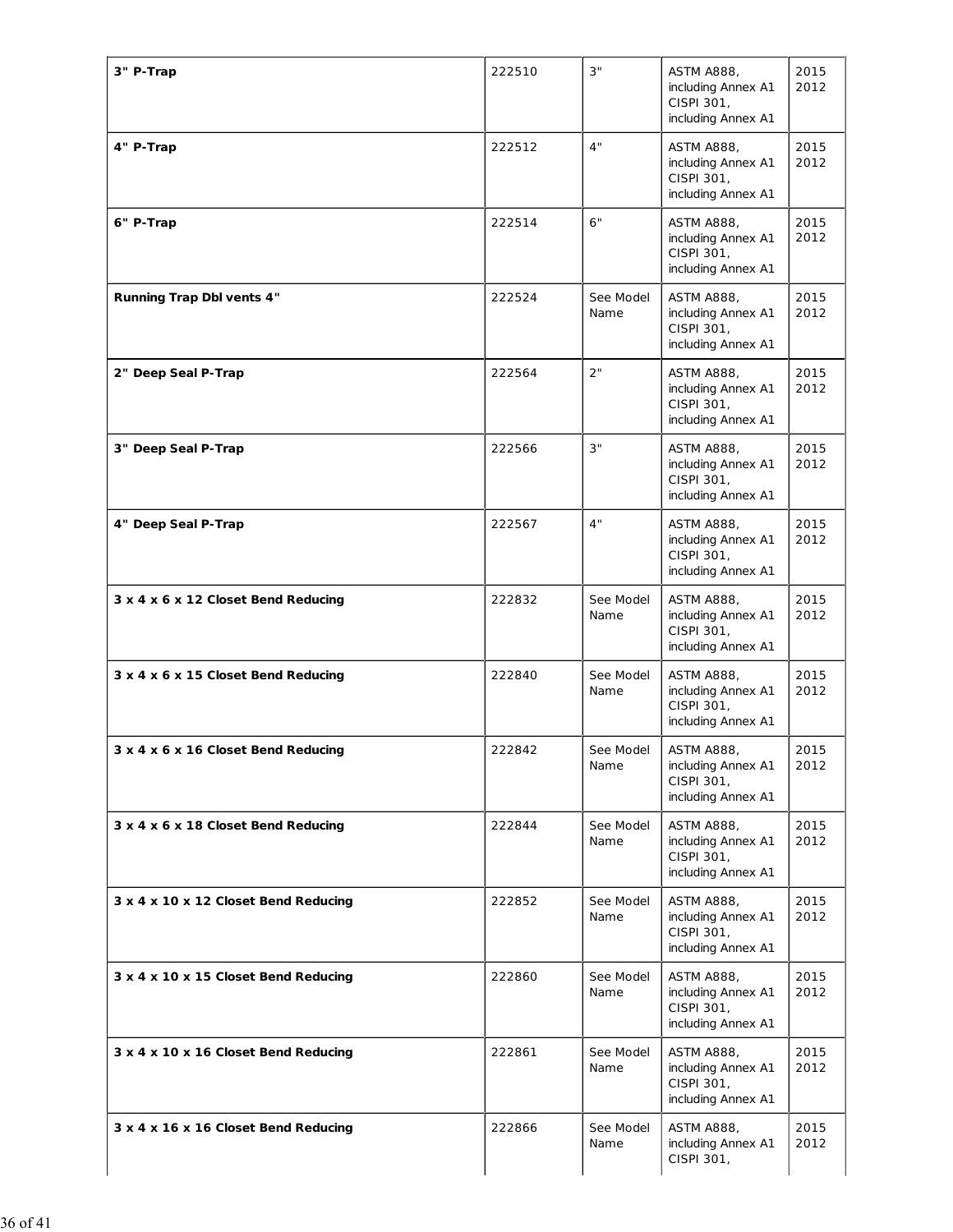|                                   |        |                   | including Annex A1                                                          |              |
|-----------------------------------|--------|-------------------|-----------------------------------------------------------------------------|--------------|
| 4 x 4 x 16 x 16 Closet Bend       | 222867 | See Model<br>Name | <b>ASTM A888,</b><br>including Annex A1<br>CISPI 301,<br>including Annex A1 | 2015<br>2012 |
| 4 x 6 x 12 Closet Bend            | 222904 | See Model<br>Name | <b>ASTM A888,</b><br>including Annex A1<br>CISPI 301,<br>including Annex A1 | 2015<br>2012 |
| 4 x 6 x 15 Closet Bend            | 222906 | See Model<br>Name | <b>ASTM A888,</b><br>including Annex A1<br>CISPI 301,<br>including Annex A1 | 2015<br>2012 |
| 4 x 6 x 18 Closet Bend            | 222918 | See Model<br>Name | <b>ASTM A888,</b><br>including Annex A1<br>CISPI 301,<br>including Annex A1 | 2015<br>2012 |
| 4 x 10 x 12 Closet Bend           | 222924 | See Model<br>Name | <b>ASTM A888,</b><br>including Annex A1<br>CISPI 301,<br>including Annex A1 | 2015<br>2012 |
| 4 x 3 x 3 1/2 Closet Flange Riser | 222966 | See Model<br>Name | <b>ASTM A888,</b><br>including Annex A1<br>CISPI 301,<br>including Annex A1 | 2015<br>2012 |
| 4 x 4 x 4 Closet Flange Riser     | 222970 | See Model<br>Name | <b>ASTM A888,</b><br>including Annex A1<br>CISPI 301,<br>including Annex A1 | 2015<br>2012 |
| 4 x 4 x 8 Closet Flange Riser     | 222971 | See Model<br>Name | <b>ASTM A888,</b><br>including Annex A1<br>CISPI 301,<br>including Annex A1 | 2015<br>2012 |
| 4 x 1 1/2 Closet Flange Caulk     | 222972 | See Model<br>Name | <b>ASTM A888,</b><br>including Annex A1<br>CISPI 301,<br>including Annex A1 | 2015<br>2012 |
| 4 x 2 Closet Flange Caulk         | 222973 | See Model<br>Name | <b>ASTM A888,</b><br>including Annex A1<br>CISPI 301,<br>including Annex A1 | 2015<br>2012 |
| 4 x 3 Closet Flange Caulk         | 222975 | See Model<br>Name | <b>ASTM A888,</b><br>including Annex A1<br>CISPI 301,<br>including Annex A1 | 2015<br>2012 |
| 4 x 4 Closet Flange Caulk         | 222976 | See Model<br>Name | <b>ASTM A888,</b><br>including Annex A1<br>CISPI 301,<br>including Annex A1 | 2015<br>2012 |
| 4 x 5 Closet Flange Caulk         | 222977 | See Model<br>Name | <b>ASTM A888,</b><br>including Annex A1<br>CISPI 301,<br>including Annex A1 | 2015<br>2012 |
| 4 x 10 x 15 Closet Bend           | 225572 | See Model<br>Name | <b>ASTM A888,</b><br>including Annex A1<br>CISPI 301,<br>including Annex A1 | 2015<br>2012 |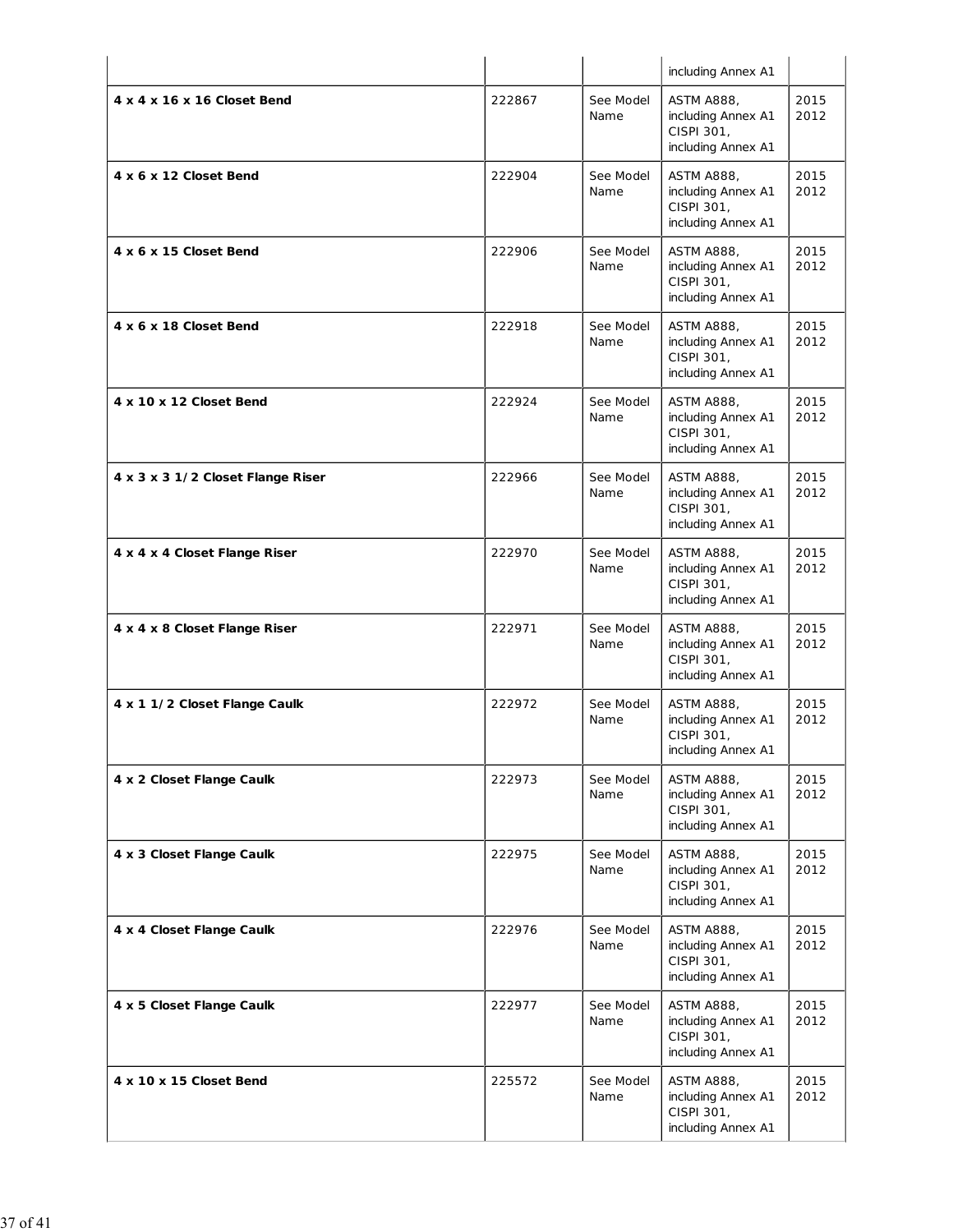| 2" x 1 1/2" Figure One                 | 228002 | See Model<br>Name | ASTM A888,<br>including Annex A1<br>CISPI 301,<br>including Annex A1        | 2015<br>2012 |
|----------------------------------------|--------|-------------------|-----------------------------------------------------------------------------|--------------|
| 2" Figure Five                         | 228052 | 2"                | <b>ASTM A888,</b><br>including Annex A1<br>CISPI 301,<br>including Annex A1 | 2015<br>2012 |
| 3 x 2 x 3 x 3 Figure Five              | 228054 | See Model<br>Name | <b>ASTM A888,</b><br>including Annex A1<br>CISPI 301,<br>including Annex A1 | 2015<br>2012 |
| 3" Figure Five                         | 228056 | 3"                | <b>ASTM A888,</b><br>including Annex A1<br>CISPI 301,<br>including Annex A1 | 2015<br>2012 |
| 4 x 2 x 4 x 4 Figure Five              | 228058 | See Model<br>Name | <b>ASTM A888,</b><br>including Annex A1<br>CISPI 301,<br>including Annex A1 | 2015<br>2012 |
| 4" Figure Five                         | 228062 | 4"                | <b>ASTM A888,</b><br>including Annex A1<br>CISPI 301,<br>including Annex A1 | 2015<br>2012 |
| 3" x 2" Figure 8 RH                    | 228100 | See Model<br>Name | <b>ASTM A888,</b><br>including Annex A1<br>CISPI 301,<br>including Annex A1 | 2015<br>2012 |
| 4" x 2" Figure Six Right Hand          | 228106 | See Model<br>Name | <b>ASTM A888,</b><br>including Annex A1<br>CISPI 301,<br>including Annex A1 | 2015<br>2012 |
| 3" x 2" Double NH Figure 6 (EZS 6)     | 228108 | See Model<br>Name | <b>ASTM A888.</b><br>including Annex A1<br>CISPI 301,<br>including Annex A1 | 2015<br>2012 |
| 4" x 2" NH Figure 8 RH (EZS 8)         | 228140 | See Model<br>Name | <b>ASTM A888,</b><br>including Annex A1<br>CISPI 301,<br>including Annex A1 | 2015<br>2012 |
| 4" x 2" NH Figure 8 LH (EZS 8)         | 228142 | See Model<br>Name | <b>ASTM A888,</b><br>including Annex A1<br>CISPI 301,<br>including Annex A1 | 2015<br>2012 |
| 3" x 2" NH Double Figure 8 (EZS 8)     | 228144 | See Model<br>Name | <b>ASTM A888,</b><br>including Annex A1<br>CISPI 301,<br>including Annex A1 | 2015<br>2012 |
| 4" x 2" NH Double Ext. Figure 8(EZ584) | 228166 | See Model<br>Name | <b>ASTM A888,</b><br>including Annex A1<br>CISPI 301,<br>including Annex A1 | 2015<br>2012 |
| 3 X 4 X 4 TWO WAY BAFFLE CLEANOUT      | 228442 | See Model<br>Name | <b>ASTM A888,</b><br>including Annex A1<br>CISPI 301,<br>including Annex A1 | 2015<br>2012 |
| 4 x 4 x 4 Two Way Baffle Cleanout      | 228446 | See Model<br>Name | <b>ASTM A888,</b><br>including Annex A1<br>CISPI 301,                       | 2015<br>2012 |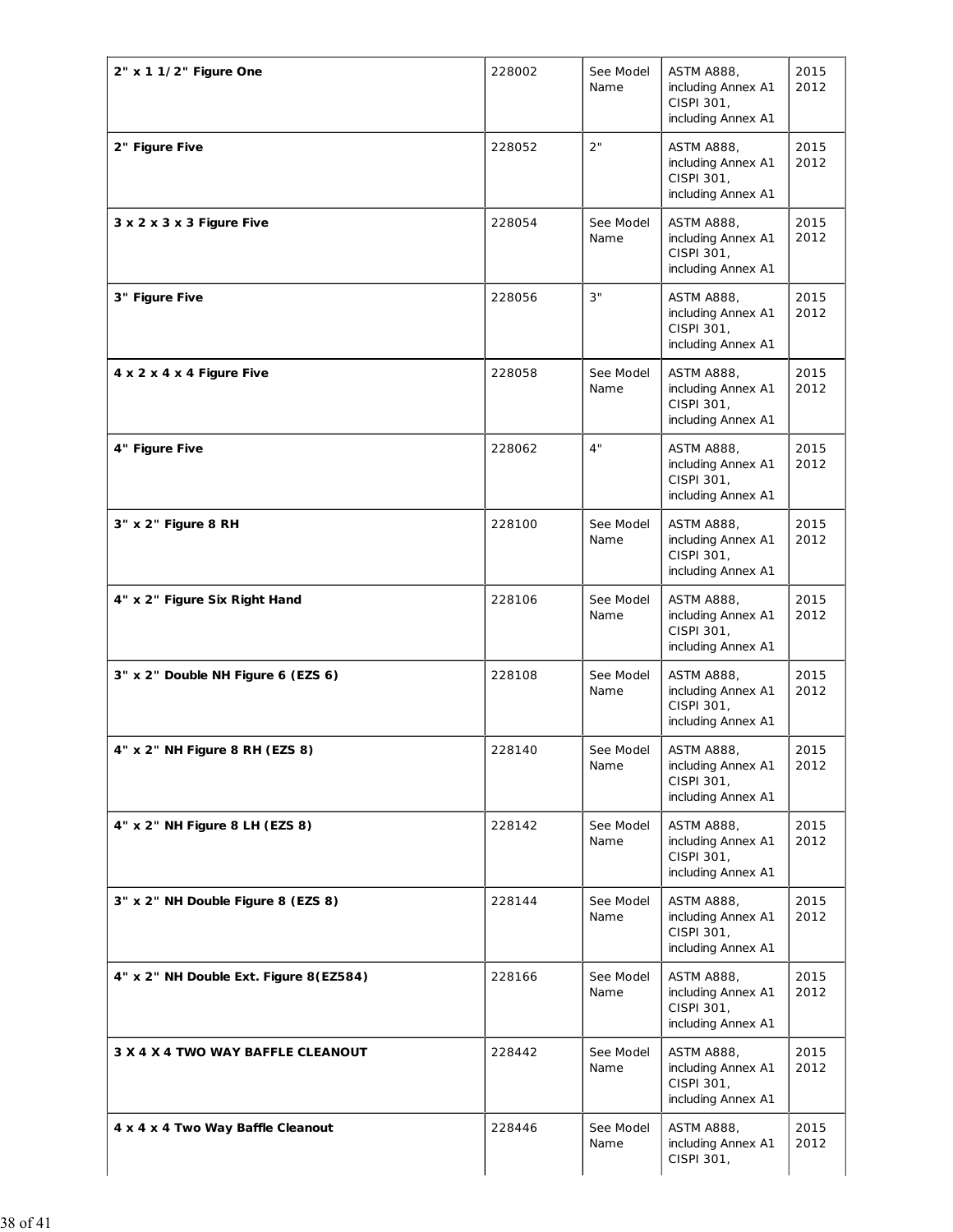|                                                                                 |          |                   | including Annex A1                                                          |              |
|---------------------------------------------------------------------------------|----------|-------------------|-----------------------------------------------------------------------------|--------------|
| 2" X 18-3/8" VENT CROSS-OVER, PLAIN (NO INLETS<br>(EZS 7)                       | 228500   | See Model<br>Name | <b>ASTM A888,</b><br>including Annex A1<br>CISPI 301,<br>including Annex A1 | 2015<br>2012 |
| 2" VENT CROSS-OVER LEFT HAND INLET (EZS 7L)                                     | 228502L  | 2"                | <b>ASTM A888,</b><br>including Annex A1<br>CISPI 301,<br>including Annex A1 | 2015<br>2012 |
| 2" VENT CROSS-OVER RIGHT HAND INLET (EZS 7R)                                    | 228502R  | 2"                | <b>ASTM A888,</b><br>including Annex A1<br>CISPI 301,<br>including Annex A1 | 2015<br>2012 |
| P-Trap Reducing 3x2"                                                            | 228548   | See Model<br>Name | <b>ASTM A888,</b><br>including Annex A1<br>CISPI 301,<br>including Annex A1 | 2015<br>2012 |
| 4 X 4 X 2 X 4 VENTED CLOSET TEE R TOP (EZS 457R)                                | 229500   | See Model<br>Name | <b>ASTM A888,</b><br>including Annex A1<br>CISPI 301,<br>including Annex A1 | 2015<br>2012 |
| 4 X 4 X 2 X 4 VENTED CLOSET TEE L TOP (EZS 457L)                                | 229500L  | See Model<br>Name | <b>ASTM A888,</b><br>including Annex A1<br>CISPI 301,<br>including Annex A1 | 2015<br>2012 |
| 4 X 4 X 2 X 4 VENTED CLOSET TEE R SIDE (EZS 458R)                               | 229502   | See Model<br>Name | <b>ASTM A888,</b><br>including Annex A1<br>CISPI 301,<br>including Annex A1 | 2015<br>2012 |
| 4 X 4 X 2 X 4 VENTED CLOSET TEE L SIDE (EZS 458L)                               | 229502L  | See Model<br>Name | <b>ASTM A888,</b><br>including Annex A1<br>CISPI 301,<br>including Annex A1 | 2015<br>2012 |
| 4 X 4 X 2 X 2 X 4 X 4 VENTED CLOSET CROSS WITH 2"<br>TOP VENT AND 2" SIDE INLET | 229505   | See Model<br>Name | <b>ASTM A888,</b><br>including Annex A1<br>CISPI 301,<br>including Annex A1 | 2015<br>2012 |
| Specials (excluding threads)                                                    | Specials | See Model<br>Name | <b>ASTM A888,</b><br>including Annex A1<br>CISPI 301,<br>including Annex A1 | 2015<br>2012 |
| 1-1/2" No Hub Cast Iron Pipe                                                    | 220156   | 1.5               | <b>ASTM A888,</b><br>including Annex A1<br>CISPI 301,<br>including Annex A1 | 2015<br>2012 |
| 2" No Hub Cast Iron Pipe                                                        | 220158   | $\overline{2}$    | <b>ASTM A888,</b><br>including Annex A1<br>CISPI 301,<br>including Annex A1 | 2015<br>2012 |
| 3" No Hub Cast Iron Pipe                                                        | 220160   | 3                 | <b>ASTM A888,</b><br>including Annex A1<br>CISPI 301,<br>including Annex A1 | 2015<br>2012 |
| 4" No Hub Cast Iron Pipe                                                        | 220162   | $\overline{4}$    | <b>ASTM A888,</b><br>including Annex A1<br>CISPI 301,<br>including Annex A1 | 2015<br>2012 |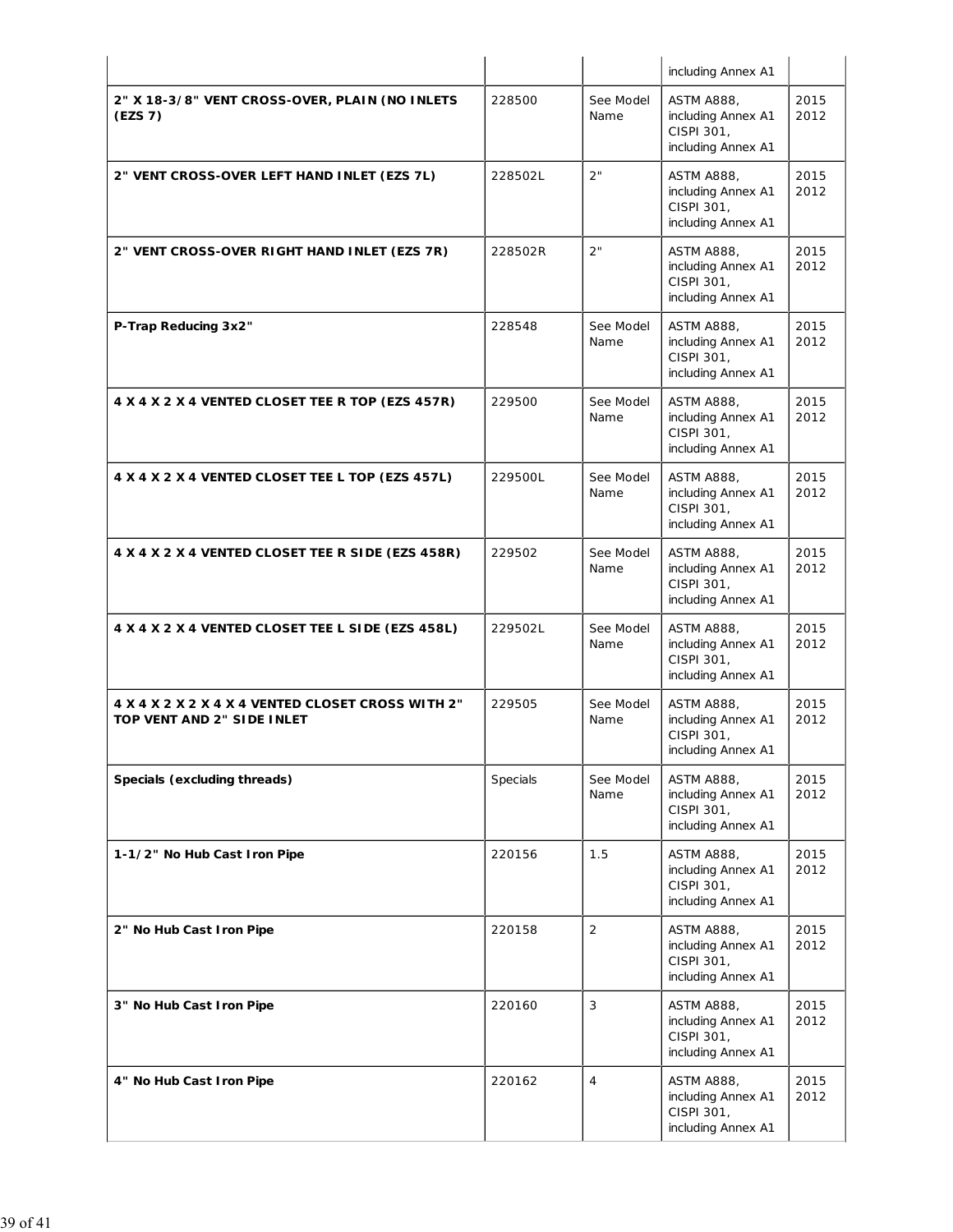| 5" No Hub Cast Iron Pipe              | 220164     | 5              | <b>ASTM A888,</b><br>including Annex A1<br>CISPI 301,<br>including Annex A1 | 2015<br>2012 |
|---------------------------------------|------------|----------------|-----------------------------------------------------------------------------|--------------|
| 6" No Hub Cast Iron Pipe              | 220168     | 6              | <b>ASTM A888,</b><br>including Annex A1<br>CISPI 301,<br>including Annex A1 | 2015<br>2012 |
| 8" No Hub Cast Iron Pipe              | 220170     | 8              | <b>ASTM A888,</b><br>including Annex A1<br>CISPI 301,<br>including Annex A1 | 2015<br>2012 |
| 10" No Hub Cast Iron Pipe             | 220171     | 10             | <b>ASTM A888,</b><br>including Annex A1<br>CISPI 301,<br>including Annex A1 | 2015<br>2012 |
| 12" No Hub Cast Iron Pipe             | 220172     | 12             | <b>ASTM A888,</b><br>including Annex A1<br>CISPI 301,<br>including Annex A1 | 2015<br>2012 |
| 15" No Hub Cast Iron Pipe             | 220173     | 15             | <b>ASTM A888,</b><br>including Annex A1<br>CISPI 301,<br>including Annex A1 | 2015<br>2012 |
| 1-1/2" NH Cast Iron Pipe Epoxy Coated | ZFB0220156 | 1.5            | <b>ASTM A888,</b><br>including Annex A1<br>CISPI 301,<br>including Annex A1 | 2015<br>2012 |
| 2" NH Cast Iron Pipe Epoxy Coated     | ZFB0220158 | $\overline{2}$ | <b>ASTM A888,</b><br>including Annex A1<br>CISPI 301,<br>including Annex A1 | 2015<br>2012 |
| 3" NH Cast Iron Pipe Epoxy Coated     | ZFB0220160 | 3              | <b>ASTM A888,</b><br>including Annex A1<br>CISPI 301,<br>including Annex A1 | 2015<br>2012 |
| 4" NH Cast Iron Pipe Epoxy Coated     | ZFB0220162 | $\overline{4}$ | <b>ASTM A888,</b><br>including Annex A1<br>CISPI 301,<br>including Annex A1 | 2015<br>2012 |
| 5" NH Cast Iron Pipe Epoxy Coated     | ZFB0220164 | 5              | <b>ASTM A888,</b><br>including Annex A1<br>CISPI 301,<br>including Annex A1 | 2015<br>2012 |
| 6" NH Cast Iron Pipe Epoxy Coated     | ZFB0220168 | 6              | <b>ASTM A888,</b><br>including Annex A1<br>CISPI 301,<br>including Annex A1 | 2015<br>2012 |
| 8" NH Cast Iron Pipe Epoxy Coated     | ZFB0220170 | 8              | <b>ASTM A888,</b><br>including Annex A1<br>CISPI 301,<br>including Annex A1 | 2015<br>2012 |
| 10" NH Cast Iron Pipe Epoxy Coated    | ZFB0220171 | 10             | <b>ASTM A888,</b><br>including Annex A1<br>CISPI 301,<br>including Annex A1 | 2015<br>2012 |
| 12" NH Cast Iron Pipe Epoxy Coated    | ZFB0220172 | 12             | <b>ASTM A888,</b><br>including Annex A1<br>CISPI 301,                       | 2015<br>2012 |